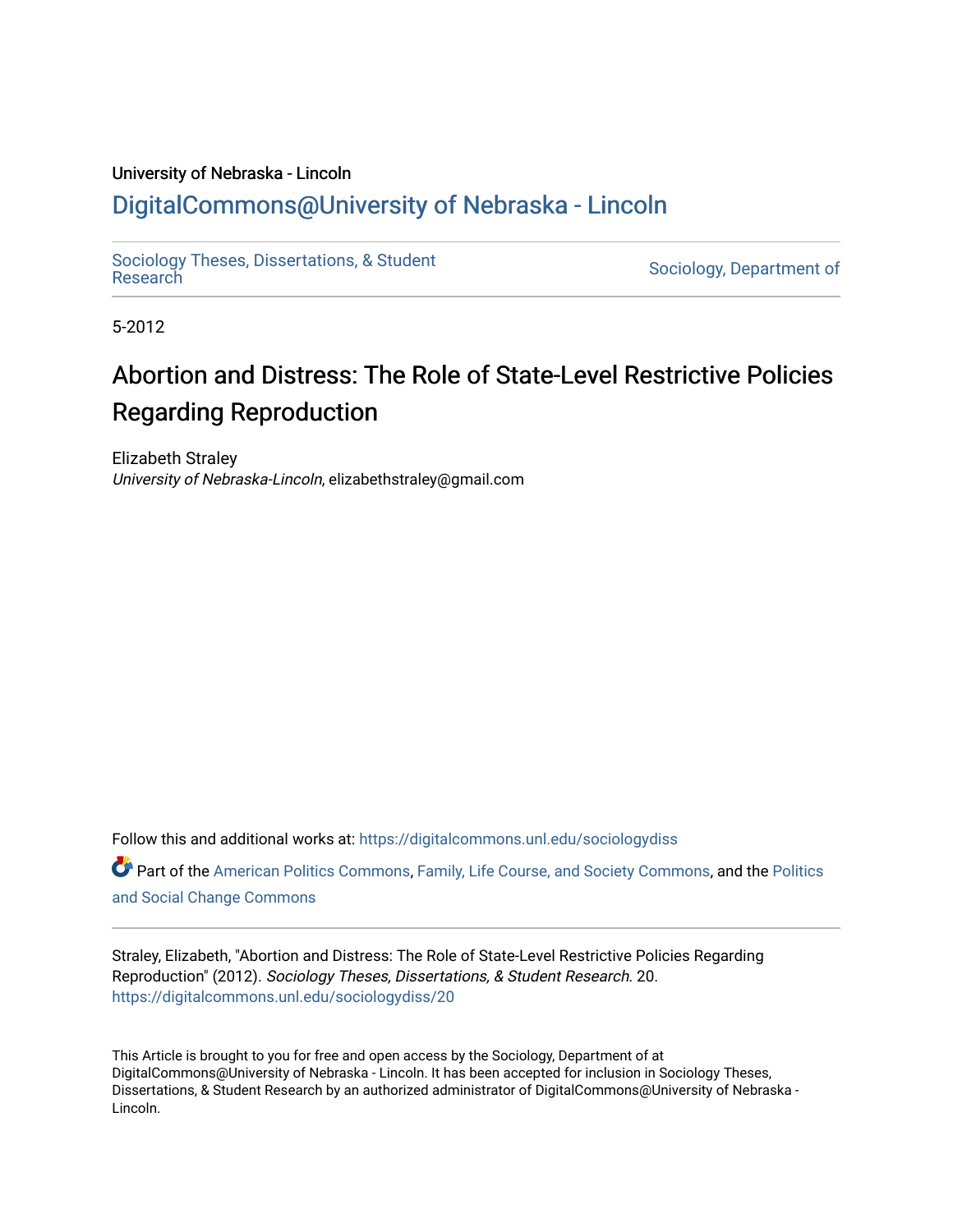# Abortion and Distress: The Role of State-Level Restrictive Policies Regarding

Reproduction

by

Elizabeth Straley

## A THESIS

Presented to the Faculty of

The Graduate College at the University of Nebraska

In Partial Fulfillment of Requirements

For the Degree of Master of Arts

Major: Sociology

Under the Supervision of Professor Julia McQuillan

Lincoln, Nebraska

May 2012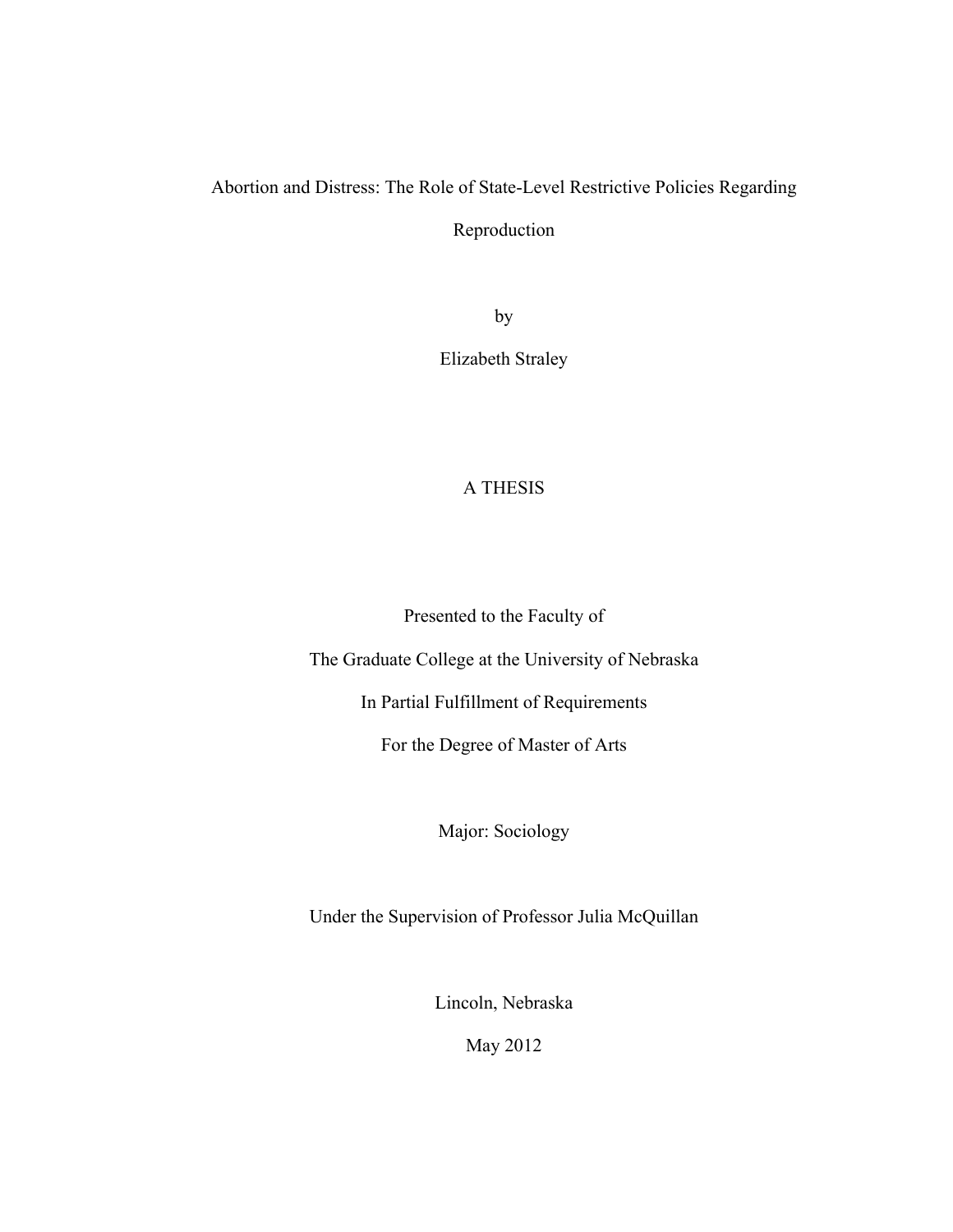## Abortion and Distress: The Role of State-Level Restrictive Laws Regarding

Reproduction

Elizabeth Straley, M.A.

University of Nebraska, 2012

Adviser: Julia McQuillan

Does state legal context modify the association between abortion and distress among women in the United States? Adjusting for individual characteristics that could be associated with distress based on stress and stigma frameworks, I examine if state legal context modifies the association between abortion and distress using a nationally representative sample of American women ages 25-45. The use of state-level factors as a proxy for social context in this research has not been part of previous studies of the consequences of abortion. In order to appropriately examine the cross-level modifying effects of state level legal context on abortion status with depressive symptoms (measured on a CES-D scale), I used hierarchical linear modeling. I compare women who have had abortions to women who have had an unintended birth or an intended birth. According to the stress process theory, a lack of control should be associated with higher distress; therefore I use pregnancy intention and outcome as a proxy for reproductive control. The results indicate that women who have had an intended birth experience significantly less distress than women who have had an unintended birth or an abortion, regardless of state context. Contrary to what the stigma framework suggests, state legal context does not modify the association between abortion history and distress. State legal context does, however, modify the association between unintended pregnancy history and distress. In states with more restrictive laws the association between unintended birth history and distress is lower than in states with fewer restrictive laws. These results suggest that distress associated with pregnancy intention and outcome is only partly influenced by state contexts. The stigma associated with abortion is likely to be more national than state specific. Further research is necessary to more fully explain the association between pregnancy intention and outcome, distress, and social context.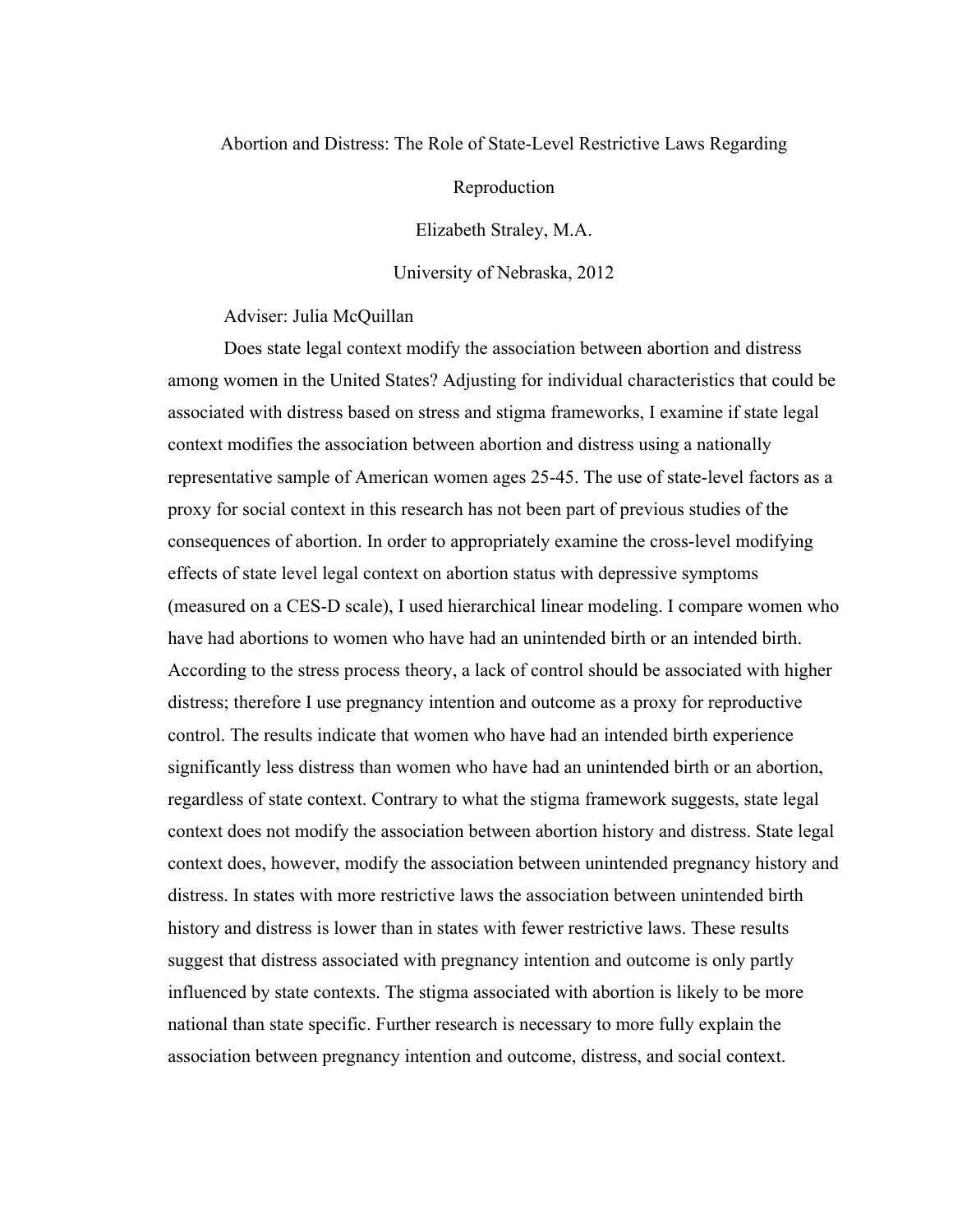## **Introduction**

Is abortion associated with depressive symptoms among American women? Past research on the association between abortion and mental health provides inconsistent findings. Recent reviews of research on mental health following abortion have found that social and personal factors are related to mental health, but not the abortion procedure itself (Adler et al. 1990; American Psychological Association 2008; Major et al. 2000; Munk-Olsen et al. 2011; Steinberg and Finer 2010). Despite the empirical evidence of no association, reports continue to cite that women experience elevated mental distress or depression after experiencing an abortion (Coleman et al. 2009; Fergusson, Horwood, and Ridder 2006; Gordon 2002; Turell, Armsworth, and Gaa 1990).

Abortion has been legal until a fetus is viable in the United States since 1973, but restrictions on access to services have been implemented within the majority of states through state policies (Boonstra et al. 2006). These state policies are legal as long as they do not "create an undue burden" for women (Ferree et al. 2002). Mandatory counseling, waiting periods, and parental consent laws are examples of restrictions. These restrictions on abortion services are likely to push women with unintended pregnancies to carry the pregnancy to term. Women who carry unintended pregnancies to term are at risk for more mental distress than women who have intended births (Barber, Axinn, and Thornton, 1999; Gipson, Koenig, and Hindin, 2008). A lack of access to abortion and contraceptive services limits women's options to choose the outcome of an unintended pregnancy. Stress process theory suggests that this lack of autonomy can increase stress, which can in turn manifest in distress symptoms (Pearlin et al. 1981). Those women who persist and conclude their pregnancy through abortion are likely to feel more stigma in states with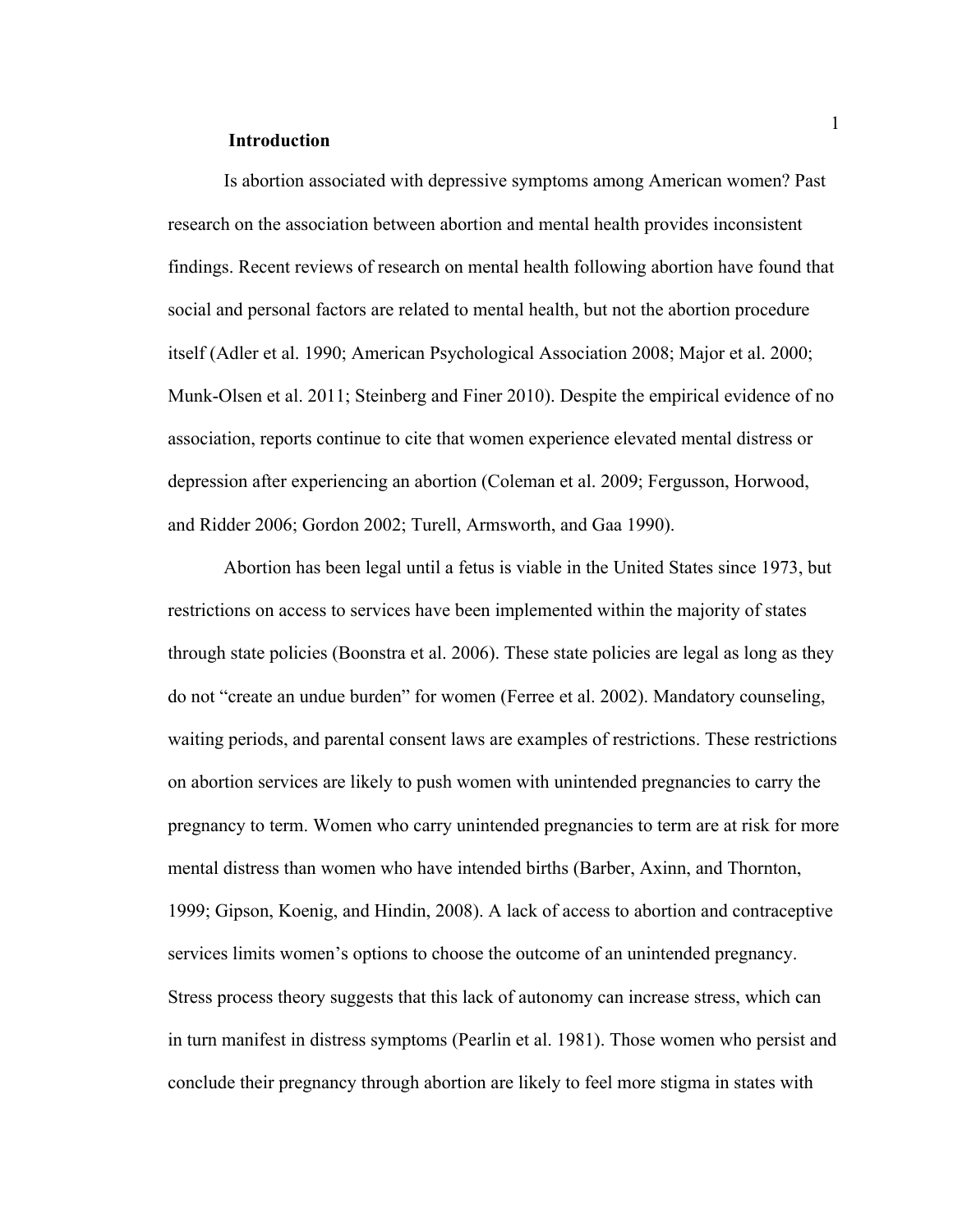more compared to fewer legal restrictions. Compared to an intended birth, the stress of an unintended birth when an abortion is preferable or the stigma of being a woman who has had an abortion in the United States could increase distress for women.

I take advantage of state variation in legal restrictions on abortion to assess if more restrictive state legal contexts create more stigma and less control, and therefore lead to more distress from abortion compared to less restrictive legal contexts. State-level factors have not been part of previous studies of the consequences of abortion compared to unintended birth and intended birth. Prior research has included only individual-level factors such as social support, personal religiosity, coping strategies, and experience of harassment (Cozzarelli 1993; Cozzrelli et al. 2000; Major et al. 1990; Munk et al. 2011; Turell, Armsworth, and Gaa 1990).

My goal is to expand current understanding of the impact of social context on the experience of abortion. In addition, I hope to expand thinking about the meaning of abortion in relation to the alternative – an unintended birth. I therefore use two comparison groups of women: those who have had an intended birth and those who have had an unintended birth. I know of no prior research to include both comparisons groups. I use state restrictive reproductive policies as a proxy for the general attitude toward abortion and the women who have them, as well as actual restrictions to reproductionrelated resources. I use the National Survey of Fertility Barriers (NSFB), a nationally representative sample of American women ages 25-45 for the analysis.

There is considerable variation in the number of restrictive policies per state; I would like to discover if women in states with more policies experience higher levels of distress than women in states with fewer policies, controlling for individual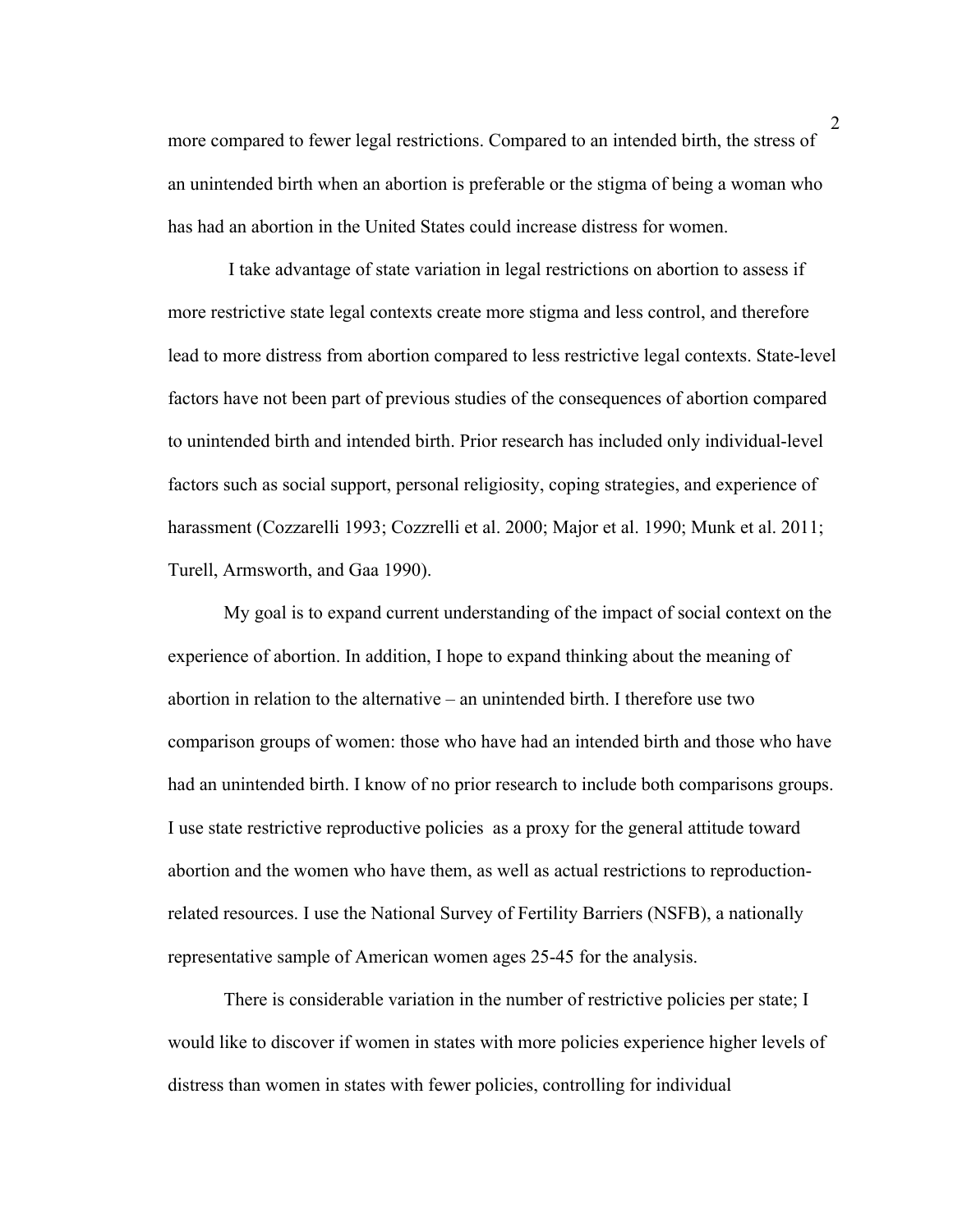characteristics. There are two possible theories that shape my analysis. The stress of seeking an abortion in a state that has many restrictions may constrain women with unintended pregnancies in their choice to see the pregnancy to term or obtain an abortion, contributing to their distress (Pearlin et al. 1981). Those women who have had abortions in states with more restrictive policies could therefore be less distressed than women who have unintended births because they were able to resolve their pregnancy as they chose despite barriers to services. Second, the more restrictive policies a state has in place, the greater the feeling of stigma for women who want to obtain an abortion, again constraining their freedom of choice on the outcome of their pregnancy and possibly leading to higher distress (Turner and Lloyd 1999). Therefore I advance knowledge of the experience of abortion and unintended birth in the US by combining measures of the social legal contexts and individual level characteristics in a single model.

#### **Pregnancy Intention Concepts**

Pregnancies are typically categorized as intended, unplanned, mistimed, unwanted, or unintended. Intended pregnancies occur when women are consciously trying to get pregnant at the time of conception (Barber, Axinn, and Thornton 1999). Unplanned pregnancies occur in the case of contraceptive failure or nonuse of a contraceptive when women did not wish to become pregnant. Mistimed pregnancies occur earlier than women wanted (Barber, Axinn, and Thornton 1999; Santelli et al. 2003; Wildsmith, Guzzo, and Hayford 2010). Unwanted pregnancies occur when no children or no more children are desired at the time of conception (Santelli et al. 2003). Unintended pregnancies can be either unwanted or mistimed. Ideally, unwanted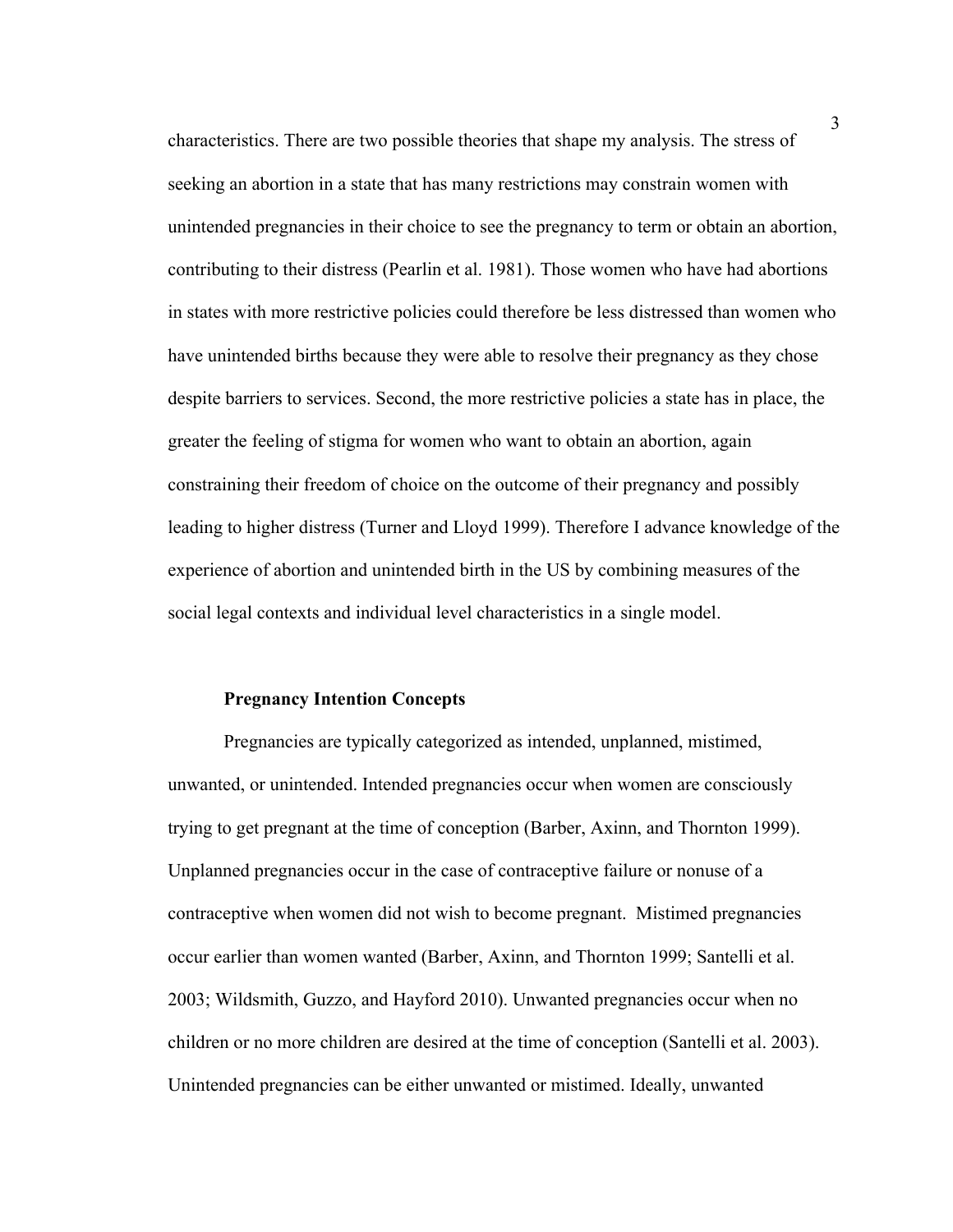pregnancies would be separated from mistimed pregnancies because they "frequently reflect distinct concerns at different points in a woman's life", with more negative outcomes for unwanted pregnancies. Many surveys, including the NSFB data for this project, do not provide measures that could be used to make these distinctions in analyses (Barber, Axinn, and Thornton 1999; Santelli et al. 2003; Wildsmith, Guzzo, and Hayford 2010).

#### **Previous Research on Abortion and Distress**

Many studies that find a direct relationship between abortion and negative mental health outcomes have methodological flaws; therefore it is unclear if there is an association between abortion status and distress. These flaws include the lack of comparison groups, disregard for compounding social and personal factors such as economic hardship or previous mental health history, and nonprobability sampling procedures using small samples with little to no reporting on the procedures (for a summary see American Psychological Association 2008). Most research on abortion and mental health outcomes uses convenience samples of women who are seeking abortion services (Cohan, Dunkel-Schetter, and Lydon 1993; Williams 2001). These samples cannot be generalized to women of reproductive age in the United States.

In contrast to the idea that abortion leads to distress, Major et al. (2000) found that the most common response to abortion among women was relief and willingness to do it again. Even two years after their abortion, Major et. al. (2000) found that the majority of women were satisfied with their decision to abort their pregnancy. Despite slight increases in negative emotions over time, eighty percent of the women (308 women out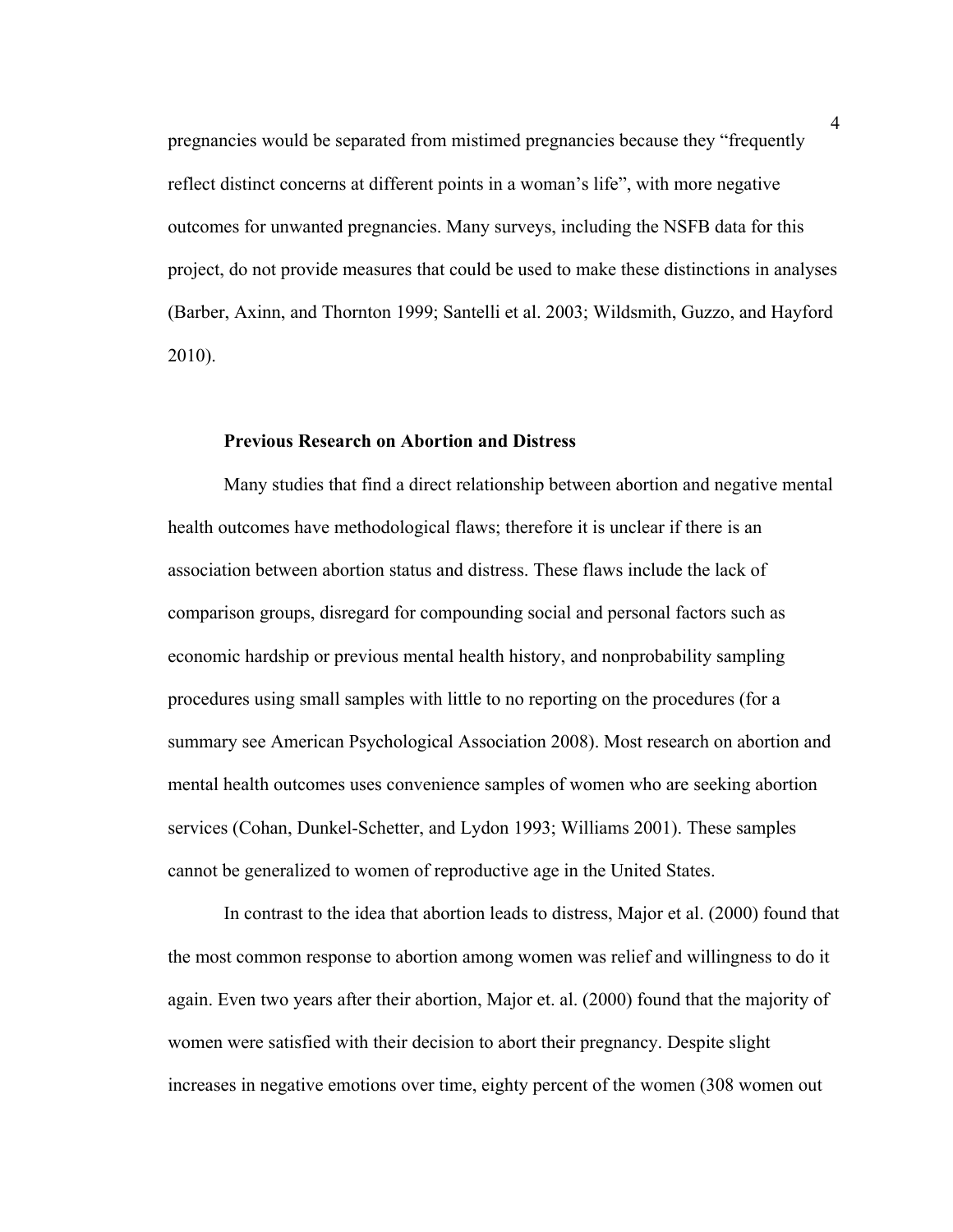of 386) were not clinically depressed at the end of the study (Major et al. 2000). Unfortunately, the study conducted by Major et al. (2000) did not include a reference group, so we are unable to know if this rate is consistent with women from the community who did not receive abortion services.

Previous research on abortion and mental health neglected to include social context in their examination. By investigating state policies, I intend to assess if state context makes a difference on distress for women who have had abortions. There are two potential reasons state restrictive policies should modify the association between pregnancy intention/outcome abortion or unintended birth and mental health: stigmatization and stress amplification.

## **Theoretical Frameworks**

#### *Stigma*

Stigmatization consists of women's loss of status within society, including labeling, discrimination or separation based on their status as women who have received an abortion (Goffman 1963; Link and Phelan 2001). Even though abortion is a medical right protected by law for all women in the United States, because of anti-abortion efforts such as picketing or violence against abortion providers and legal restrictions many women feel negatively judged for having had an abortion (Cozzarelli et al. 2000; Major and Gramzow 1999). Women who have had abortions could feel that they are stigmatized even without direct contact with community members acknowledging their loss of status. The knowledge that they live in a community that places restrictive policies on their behavior could lead women who experience abortion to feel that people would disrespect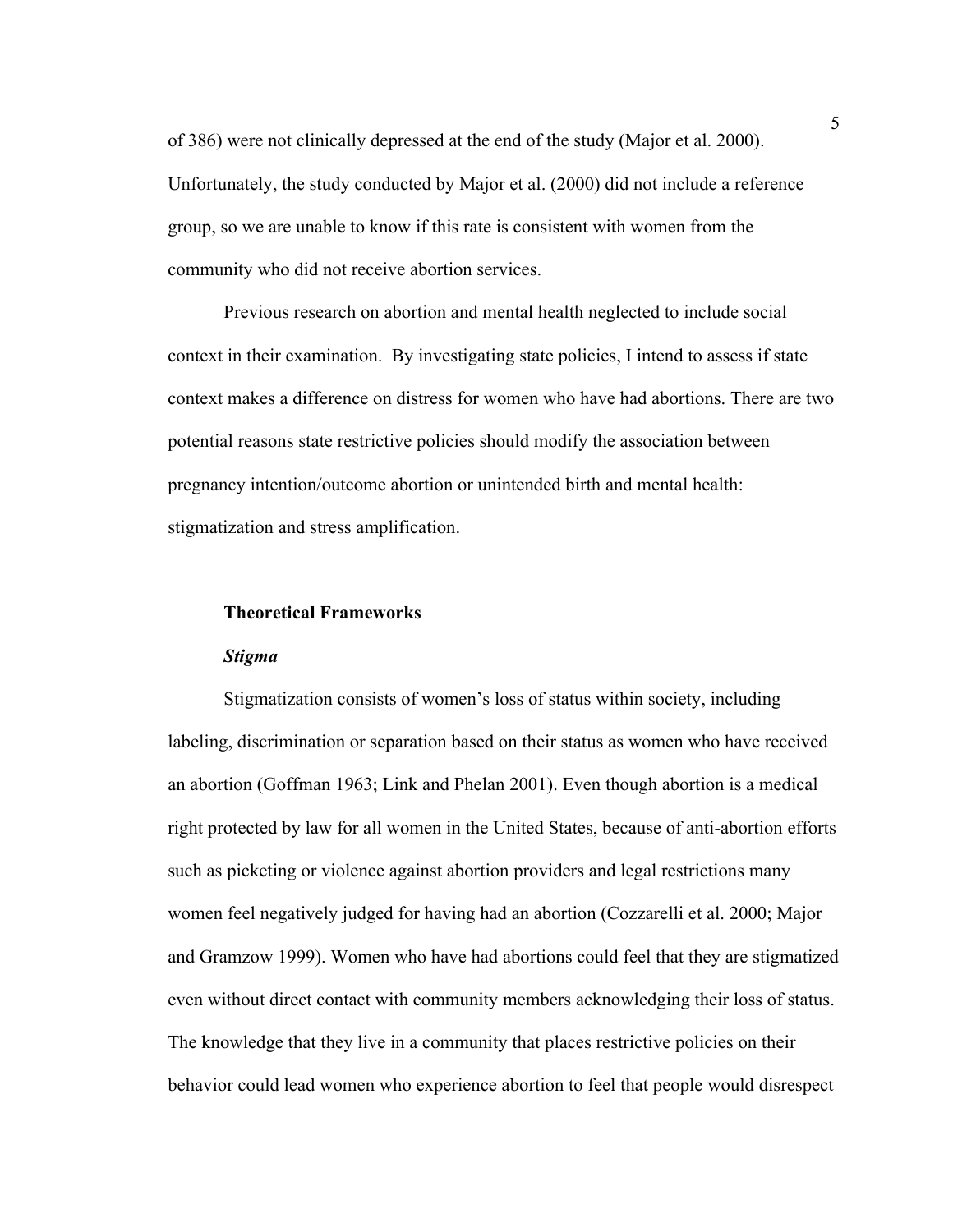them for their choice, causing the women to consciously avoid disclosure and even suppress thoughts of the experience for themselves (Major and Gramzow 1999). Lewis et al. (2006) refer to this expectation of prejudice in a stigmatized group as stigma consciousness. Researchers have documented differing degrees of depressive symptoms among women who have had abortions and encountered anti-abortion protestors (Cozzarelli et al. 2000), but little has been done to investigate stigma consciousness without observed negative interactions. Stigma consciousness can lead to negative mental health outcomes, regardless of experiences of overt discrimination (Lewis et al. 2006).

Cook and Dickens (2003) explain that laws, especially those pertaining to families, can be seen as indicators of shared cultural values in a community. The restrictive policies implemented within states could be viewed as indicators of shared cultural value toward abortion itself and the women who receive them by extension (Flavin 2009). Women may feel more mental distress following an abortion as they recognize that they violate public attitudes and actions that are against abortion.

State restrictive policies regarding abortion within the United States reflect community values that oppose access to abortion services for women and stigmatize the women who experience abortions in that state. Even if women who have experienced an abortion have not been met with overt discrimination, their stigma consciousness could impact their distress. Therefore, if having an abortion leads a woman to feel stigmatized and stigma leads to negative mental health outcomes, then women who have had an abortion in a state with more restrictive policies will be more likely to exhibit depressive symptoms than one in a state with fewer policies.

*Stress*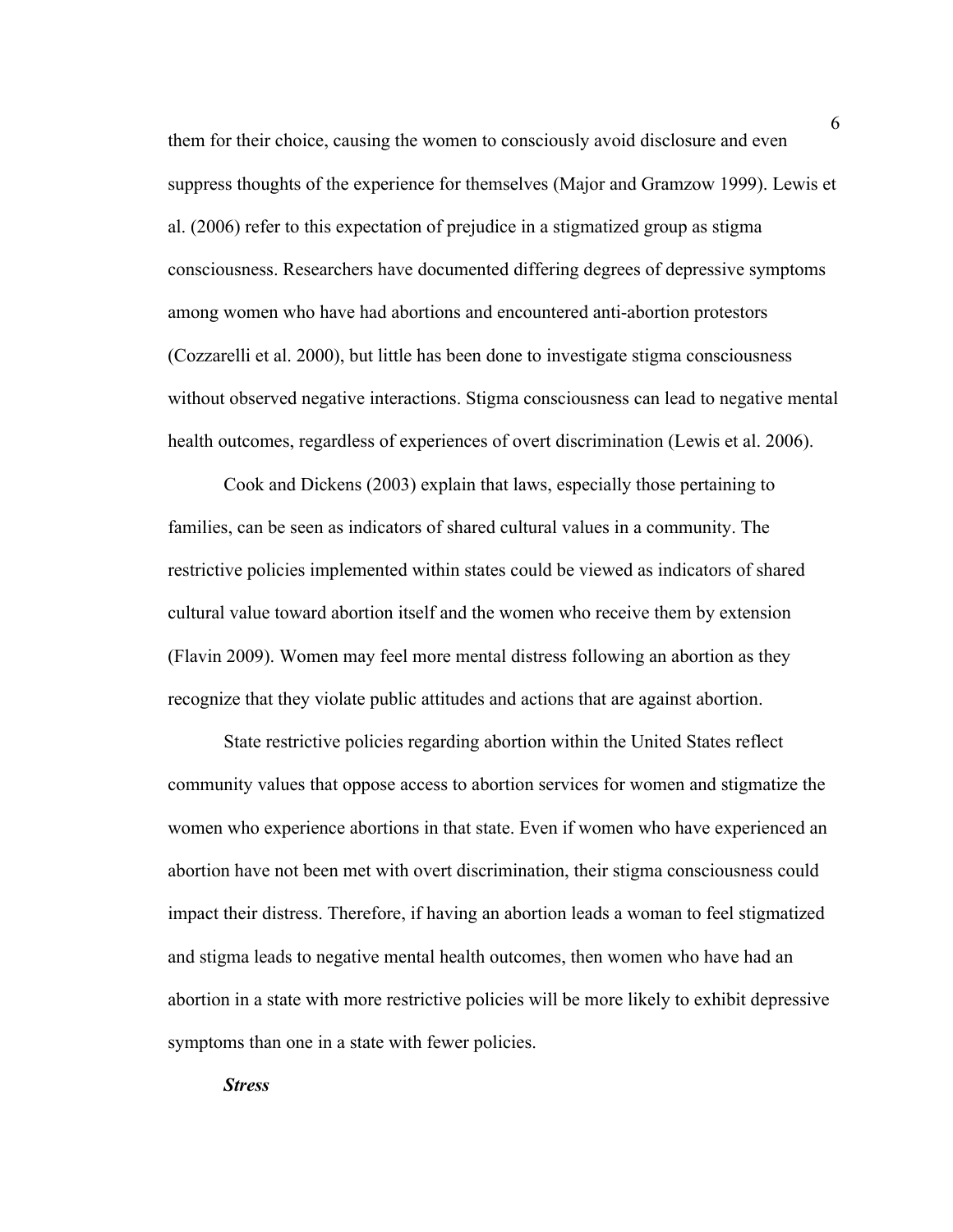Each restrictive policy within a state adds another barrier to services for women seeking abortion. For example, several states have implemented mandatory waiting periods for women seeking abortion services. This causes stress not associated with the procedure itself, especially if a woman must travel a substantial distance to reach a service provider. In 1992, twenty-four percent of women who experienced an abortion traveled 50 or more miles to reach a non-hospital facility that provided abortion services (Henshaw 1995). If any of those women went to a facility within a state with mandatory waiting periods, they may have to make the commute more than once, adding financial as well as emotional stress. In 2008, only 13% of American counties had facilities that offered abortion services, covering 65% of women of reproductive age (Jones and Kooistra 2011). Once they have found an abortion provider, women face additional stressors associated with state restrictive abortion policies.

Women may experience stress related to their abortion in part due to the coercive actions of providers (Turell, Armsworth, and Gaa 1990). State restrictive policies include mandatory counseling that may or may not inaccurately represent the extent of negative physical and psychological consequences of abortion. Policies requiring mandatory involvement of parents of patients seeking abortion services under the age of 18 existed in 34 states in 2006 (Boonstra et al. 2006). Both of these policies may have a coercive effect on women that impact their mental health after experiencing an abortion, as their self-efficacy is reduced. Feeling like they have no sense of control increases stress for women, which could contribute to distress (Pearlin 1981; Turner and Lloyd 1999).

Social context has not been included in research regarding abortion compared to intended/unintended birth and mental health. If women are discouraged from obtaining

7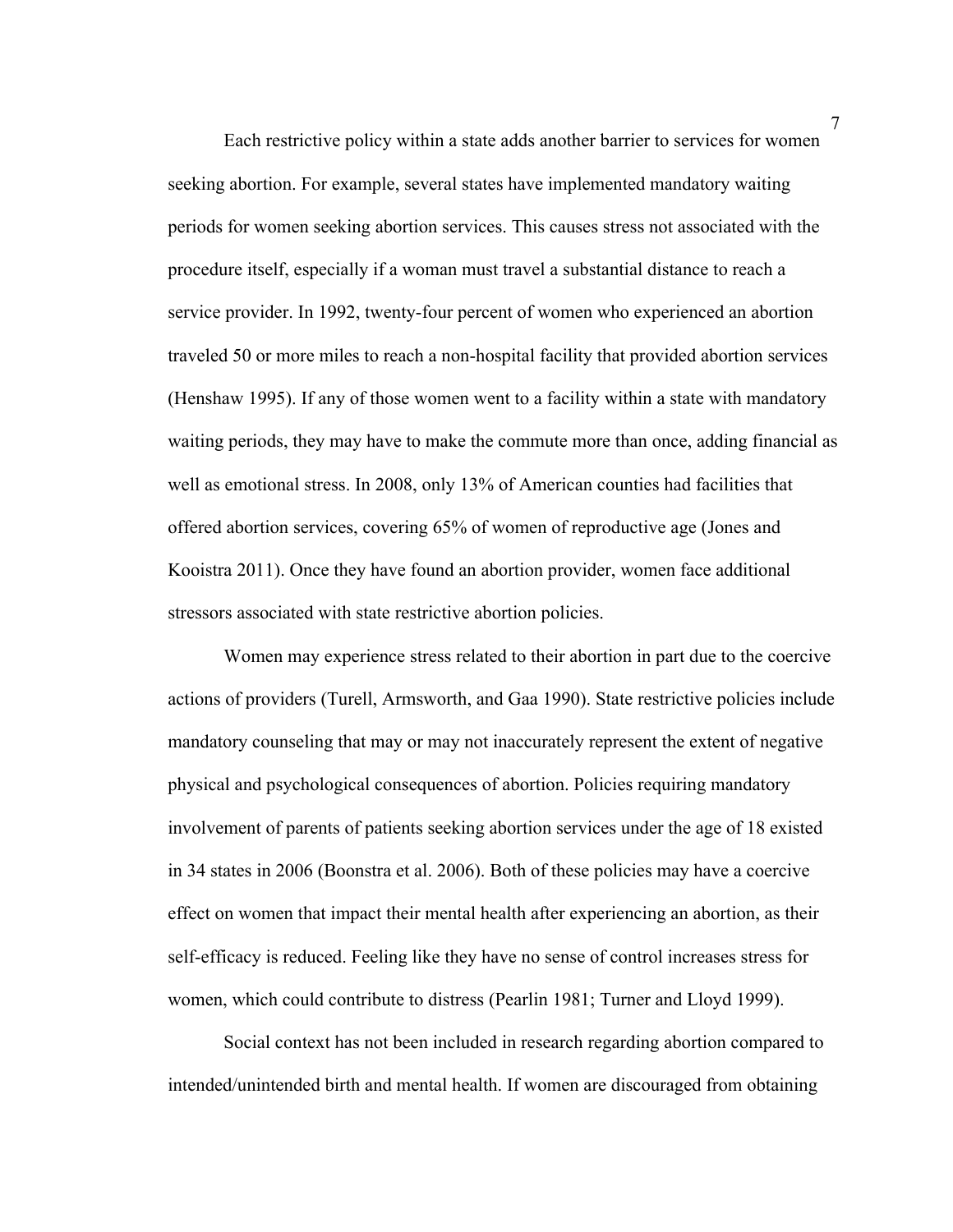abortions by restrictive policies, they may experience more distress following the birth from an unintended pregnancy. Restrictive laws not only discourage women, but can also be used to prevent women from receiving an abortion that is her legal right. Making two trips to a provider due to a waiting period of over 18 hours (required in 23 states in 2006) may be impossible for women who need to attend their job or school, is incarcerated, is poor, or lives miles away from an abortion provider (Flavin 2009). Women's ability to choose the outcome of their pregnancy is then lost; feelings of powerlessness and stress are determinants of distress and depression for women (Barber, Axinn, and Thornton 1999; Nolen-Hoeksema 2001).

Women who have unintended births experience negative mental health outcomes in the forms of lower life satisfaction and more depressive symptoms than the general population of women in the United States (Gipson, Koenig, and Hindin 2008; Barber, Axinn, and Thornton 1999). There are possible individual reasons for these associations. Higher levels of education, employment status, and higher levels of income are all correlated with higher levels of life satisfaction and happiness (Barber, Axinn, and Thornton 1999; Frey and Stutzer 2001; Greene and Yoon 2004; Shields, Price, and Wooden 2009). Women who have unintended births are more likely to have low levels of education, possibly because women who are more highly educated more frequently choose to end their pregnancy through an abortion (Musick 2002; Williams 1991). This could explain a selection effect for women who have unintended births; they are more distressed because they possess characteristics that contribute to higher rates of distress.

## **The Present Study**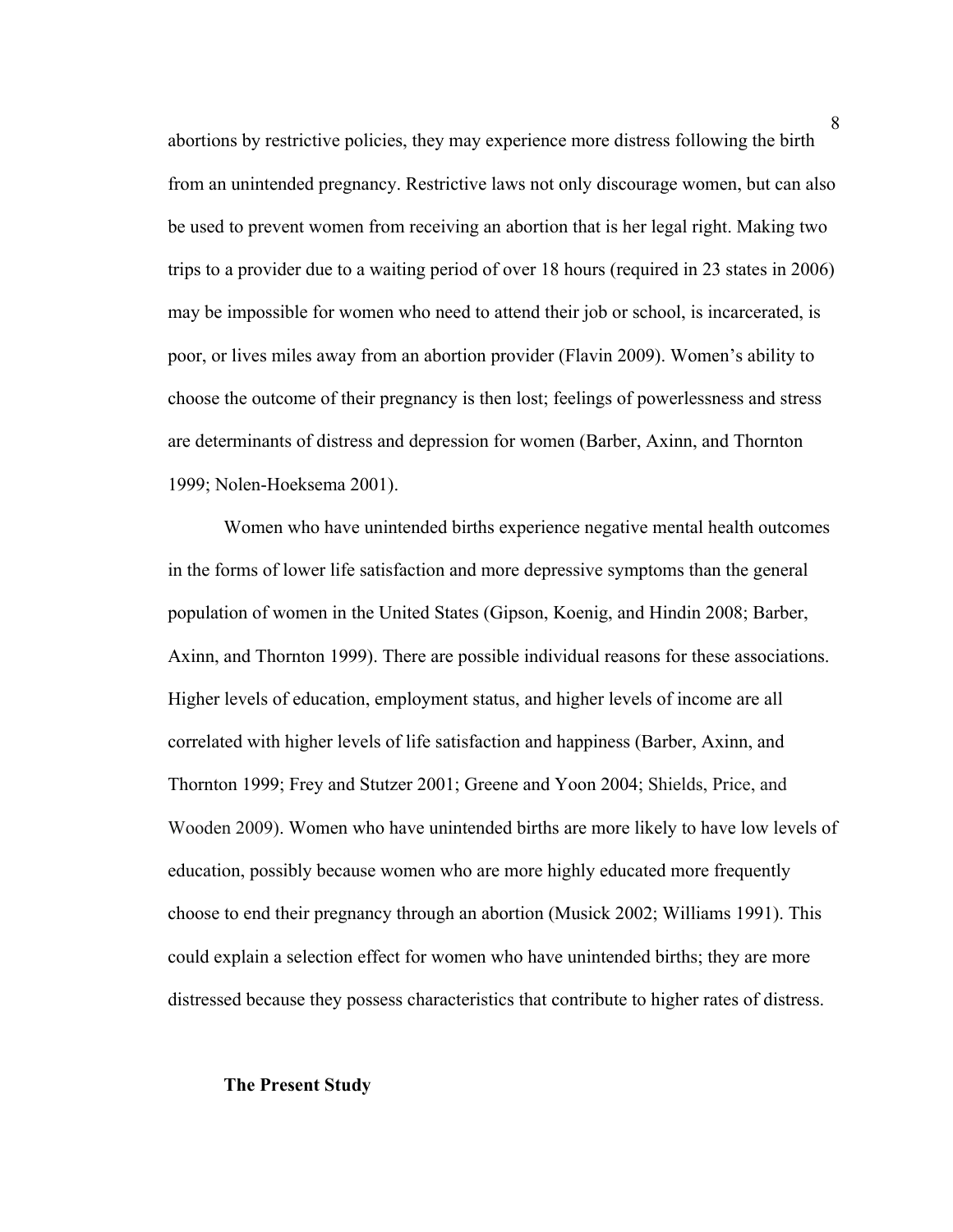Based on literature regarding stigmatization, stress, and state context, I have created the following hypotheses that will be tested in this study:

1. The association between abortion status and distress will vary between states.

2. There is a direct association between abortion status and distress; women who have had an abortion will have higher distress than women who have had intended pregnancies.

3. Guided by stigma frameworks, adjusting for state legal context should explain (eliminate) the association between abortion status and distress.

4. There will be a stronger association between abortion and depressive symptoms among women in states with more restrictive policies than among women in states with less restrictive policies regarding abortion.

#### **Data and Sample**

#### *National Survey of Fertility Barriers (NSFB)*

I use data from the first wave of the National Survey of Fertility Barriers (NSFB). This data set is a nationally representative telephone survey of women aged 24-45 and a subset of their partners. It was conducted between September 2004 and December 2007. The survey was completed with a probability sample of 4,787 women and 932 of their partners. I will use a subsample consisting only of women who have been pregnant and have never experienced a stillbirth or miscarriage. The study design included oversamples of high minority census tracks, women without children, and women with infertility; therefore I include design weights in my analysis. The survey included a "planned missing" design to maximize the number of concepts and still keep the overall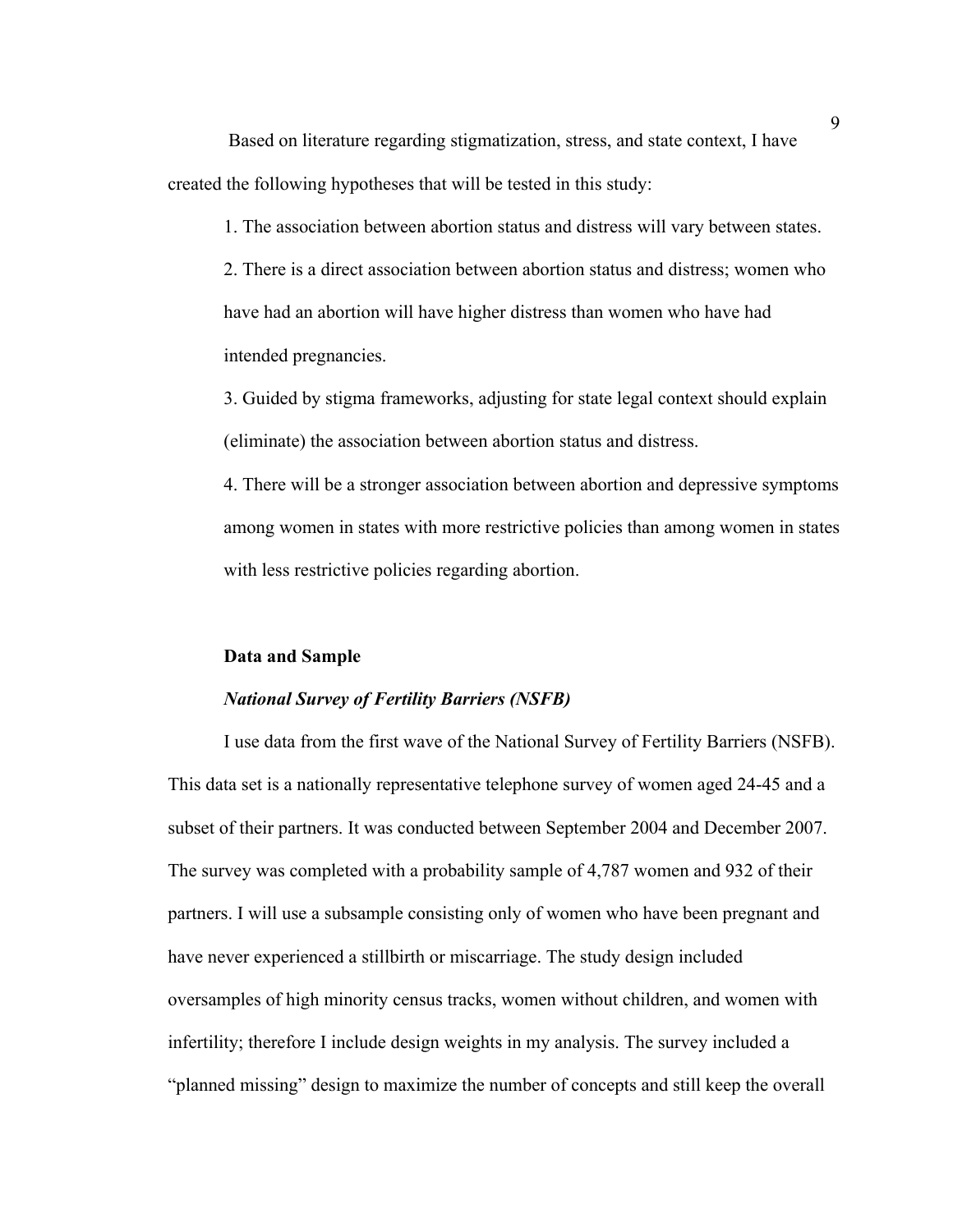time of the survey reasonable. Planned missing values are handled by taking the mean of the available items to create scales. Any additional missing values are deleted using listwise deletion prior to the analysis ( $n = 107$ ). Women who have experienced a stillbirth or miscarriage have significantly higher scores on depression scales than women who have not experienced the unintentional termination of a pregnancy (Thapar and Thapar 1992). This would suggest that there is a difference in experience and factors for depressive symptoms that are beyond the scope of this research. After removing women who have never been pregnant, who have experienced a miscarriage or stillbirth, or did not respond to all of the variables included in the models in my research, the analytical sample has 3,047 women between the ages of 25 and 45.

State-level data was provided by the Guttmacher Institute (Boonstra 2006). Each state has between zero and seven restrictive policies regarding abortion that the Guttmacher Institute compiled. These values were assigned to each state code, which was in turn merged with each individual respondent using their state code. In this way, individual respondents were aggregated into groups based on their state of residence.

#### **Measurement**

#### *Distress*

*Distress* was measured using the ten items from the Center for Epidemiological Studies Depression Scale (CES-D) that had the least gender bias (Radloff 1977). Respondents were prepped with the statement, "Now we have some questions about how you're feeling about life these days. I am going to list some of the ways you may have felt or behaved in the last two weeks. Please indicate whether you feel this way (1) rarely or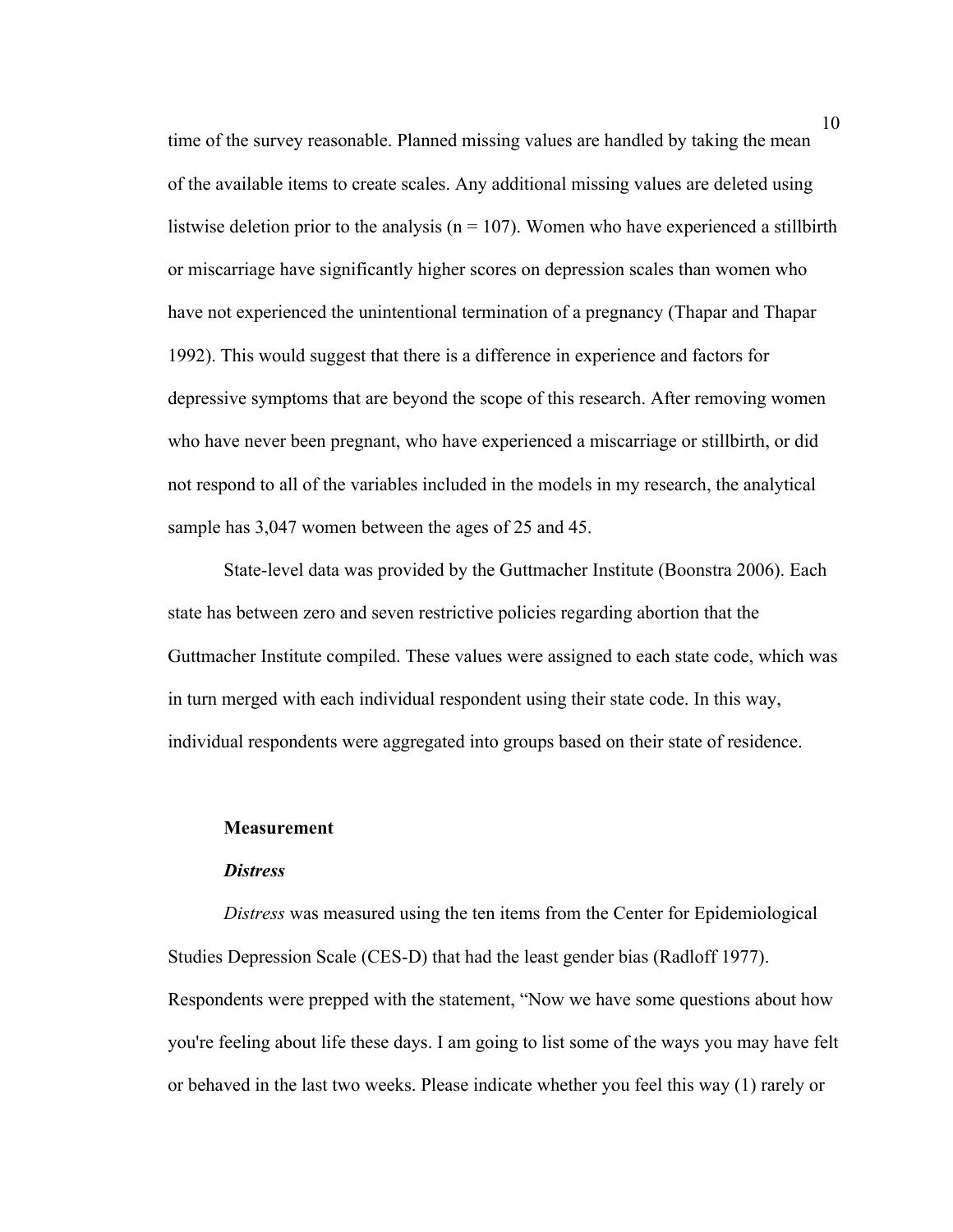never, (2) some of the time, (3) quite a bit of the time, or (4) all the time." Questions were adapted from the Center for Epidemiological Studies Depression Scale (CES-D) and included "I was bothered by things that usually don't bother me," "I had trouble keeping my mind on what I was doing," "I felt depressed," "I felt that everything I did was an effort," "I felt fearful," and "My sleep was restless" (Radloff 1977). Two of the items ("I was happy" and "I felt hopeful about the future") were reverse coded. In the analysis, I use the mean of these ten items, giving respondents a score between 1 and 4  $(\alpha=0.795)$ . This score was then logged in order to account for skewness of the distress scores. The unlogged CES-D measure had a skewness of 1.123; logged CES-D has a skewness of only 0.358. The appendix contains final model results that were found using an untransformed CES-D scale; significant findings were the same between the models regardless of dependent variable transformation.

#### *Pregnancy Intention and Outcome*

*Abortion experience* is created from one question, "Did the pregnancy end in a live birth, a still birth, a miscarriage, or an abortion?" for each pregnancy (up to 10 pregnancies were recorded) with the options "(1) Live birth, (2) Still birth, (3) Miscarriage, (4) Abortion, (5) still currently pregnant, (6) twins, (7) three or more, (8) other, (88) don't know, (99) refused to answer". A new variable was created to indicate only women who had been pregnant and had an abortion (score of 1). Those who responded with (4) abortion for any of the 10 pregnancies is included in this variable and not included in the variable below for women with unintended births. It is important to keep in mind that social desirability may cause women to under-report experiences of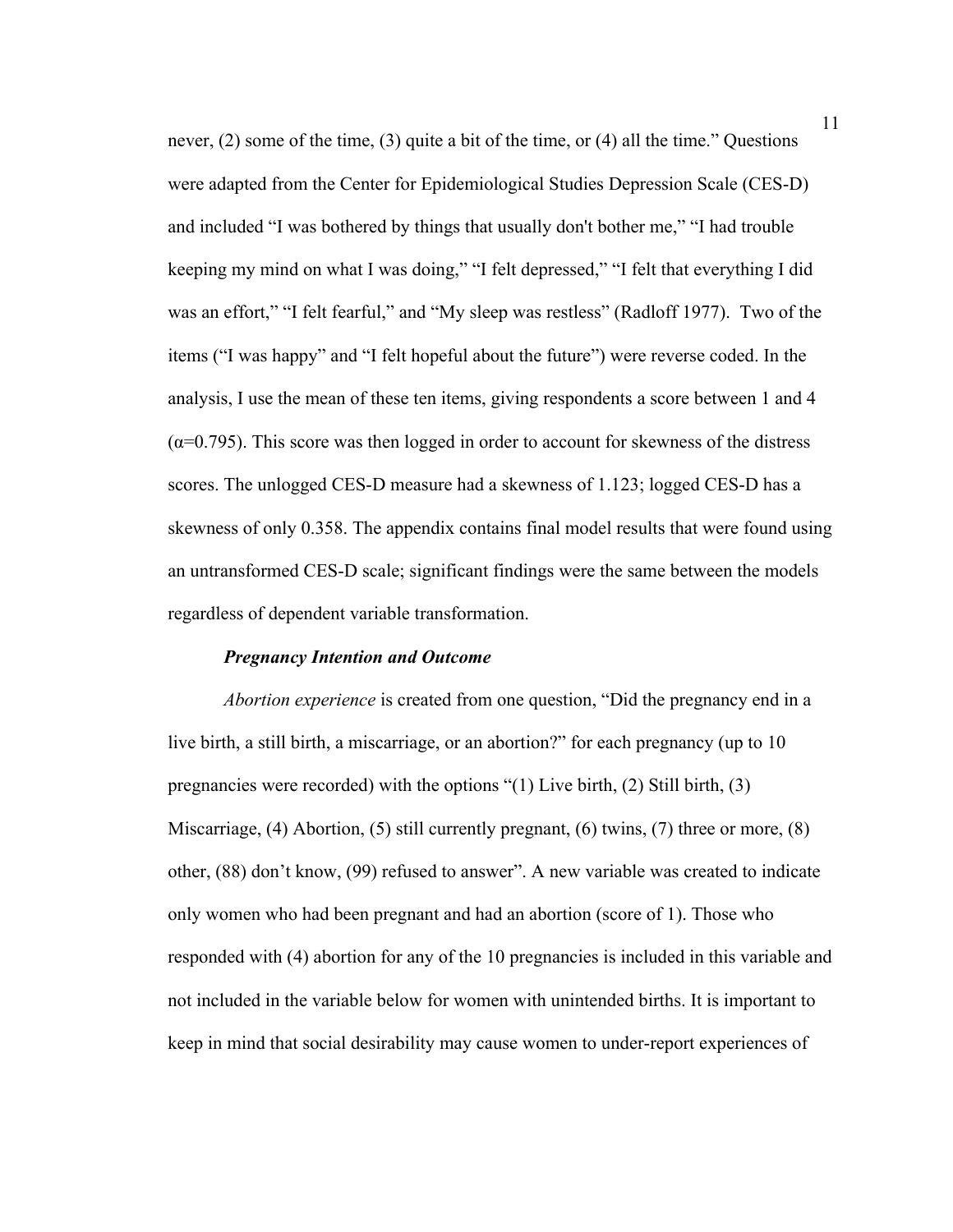abortion, decreasing the mean of the abortion variable and possibly biasing the effect of abortion on mental health due to measurement error.

*Unintended birth* is constructed from two questions about pregnancy outcomes and intention on the NSFB. For each of up to 10 pregnancies, respondents were asked "Did the pregnancy end in a live birth, a still birth, a miscarriage, or an abortion?" with the options "(1) Live birth, (2) Still birth, (3) Miscarriage, (4) Abortion, (5) still currently pregnant, (6) twins, (7) three or more, (8) other, (88) don't know, (99) refused to answer". Respondents were included in the sample if they indicated a live birth with options 1, 6 or 7. From there, the sample was split into two groups, those who had an unintended birth (coded 1) and those who had a live birth that was not unintended (coded 0). The question read "When you got pregnant this time, were you trying to get pregnant, trying not to get pregnant, or were you okay either way?" with options "(1) Trying to get pregnant, (2) Trying not to get pregnant, (3) Okay either way, (4) it just happened, (8) don't know, and (9) refused." Respondents were given a value of 1 if they answered with option 2 (trying not to get pregnant) and 0 if they responded trying to, okay, it just happened, don't know, or refused. Time order poses an issue in the analysis. I do not include the time of the woman's abortion or unintended birth (whether it was yesterday or 30 years ago), restricting me from making causal statements regarding pregnancy experience and distress.

#### *State Legal Context*

*State legal context* indicates the intensity of the prohibitive policies of a state for a woman to receive an abortion. Abortion is legal in the United States, but states may create their own policies that make it more difficult for women to access abortion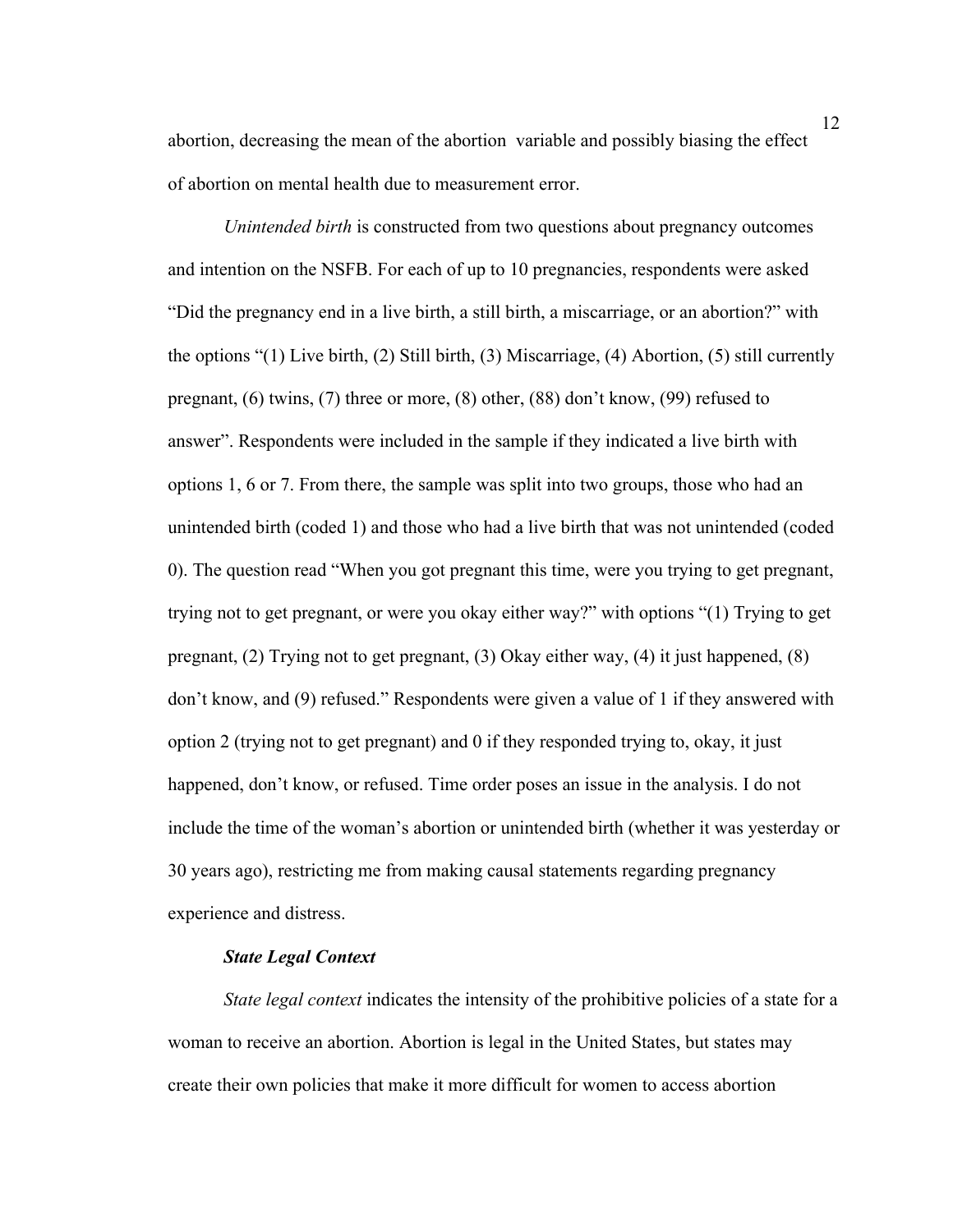providers and for medical professionals to perform abortions. I constructed a legal restrictiveness scale by summing the presence of each of the following items: requires a licensed physician to perform the abortion procedure; public funding of abortion is only covered in cases of rape, incest, or maternal endangerment; individual doctors can refuse to perform abortion; institutions can refuse to perform abortion; mandatory waiting period of at least 18 hours; requires mandatory counseling; and parental involvement: both notice and consent for service (Boonstra 2006). The laws concerning parental involvement may not currently apply to women in the sample (ages 25-45), they could have applied at the time that the women had the abortion and they indicate attitudes toward access to abortion and women's reproductive autonomy. Each item was coded with a 0 if the state did not have the restrictive policy and a 1 if it did. The scale ranges from 0 to 7 ( $\alpha$ =0.777). States with a lower score possesses fewer barriers and thus less hostile climates towards abortion than states with higher scores.

An identifying variable *state residence* is used to group women based on the state they resided in when given the survey. *State residence* is then linked to *state legal context* during the analyses in order to determine if women in states with differing scores in *state legal context* experience differing associations between *pregnancy intention and outcome*  and *distress*, according to methods described by Raudenbush and Bryk (2002).

#### *Individual Characteristics*

The next set of variables measures characteristics associated with distress and the likelihood of having an abortion in prior research. The first set of measures contains personal characteristics. *Age* is limited to 25 to 45 years old by the survey. *Race/ethnicity* is determined by respondent's responses to the question "What race do you consider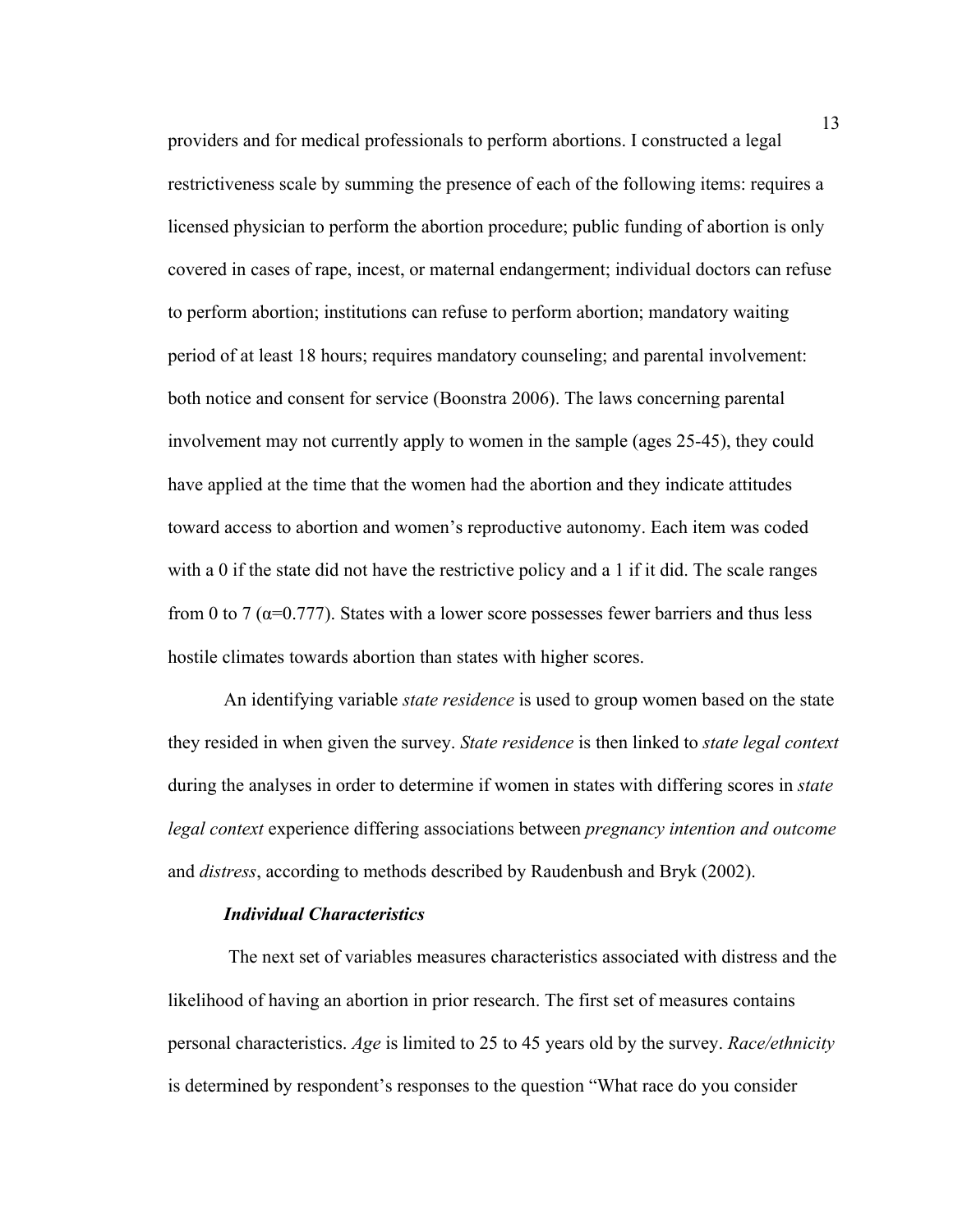yourself to be?" It has been transformed into 7 indicator variables: White, Black, Hispanic, Asian, American Indian/Alaska Native, Native Hawaiian/Pacific Islander, or other race. Those who selected more than one race are placed in the group that they selected following the order specified above. *Relationship status* is captured in six indicator variables: married, widowed, separated, divorced, cohabiting, in a lesbian partnership, and never married. *Previous mental health problem* is an indicator variable based on the question "Have you ever had mental health problems or a psychological illness?" This is controlled for because across all methods and samples, a previous history of depression or other mental illness is the only consistent predictor of mental health problems following abortion (Major et al. 2000; Steinberg and Finer 2010; Munk-Olsen et al. 2011). *Religiosity* is measured with a scale constructed by taking the means of 4 questions: 1) "How often do you attend religious services," 2) "About how often do you pray," 3) "How close do you feel to God most of the time," and 4) "In general, how much would you say your religious beliefs influence your daily life?" The response categories differ, thus the values were standardized before the scale was created by averaging values to the items ( $\alpha$ =0.758). The variable was created so that higher scores indicate more personal dedication to religion. *Importance of parenthood* is created by averaging the responses for 5 questions ( $\alpha$ =0.877). Four items have a Likert response scale ranging from strongly agree to strongly disagree. They read "Having children is important to my feeling complete as a woman," "I always thought I'd be a parent," "I think my life will be or is more fulfilling with children," and "It is important for me to have children." The fifth question reads "How important is each of the following in your life…raising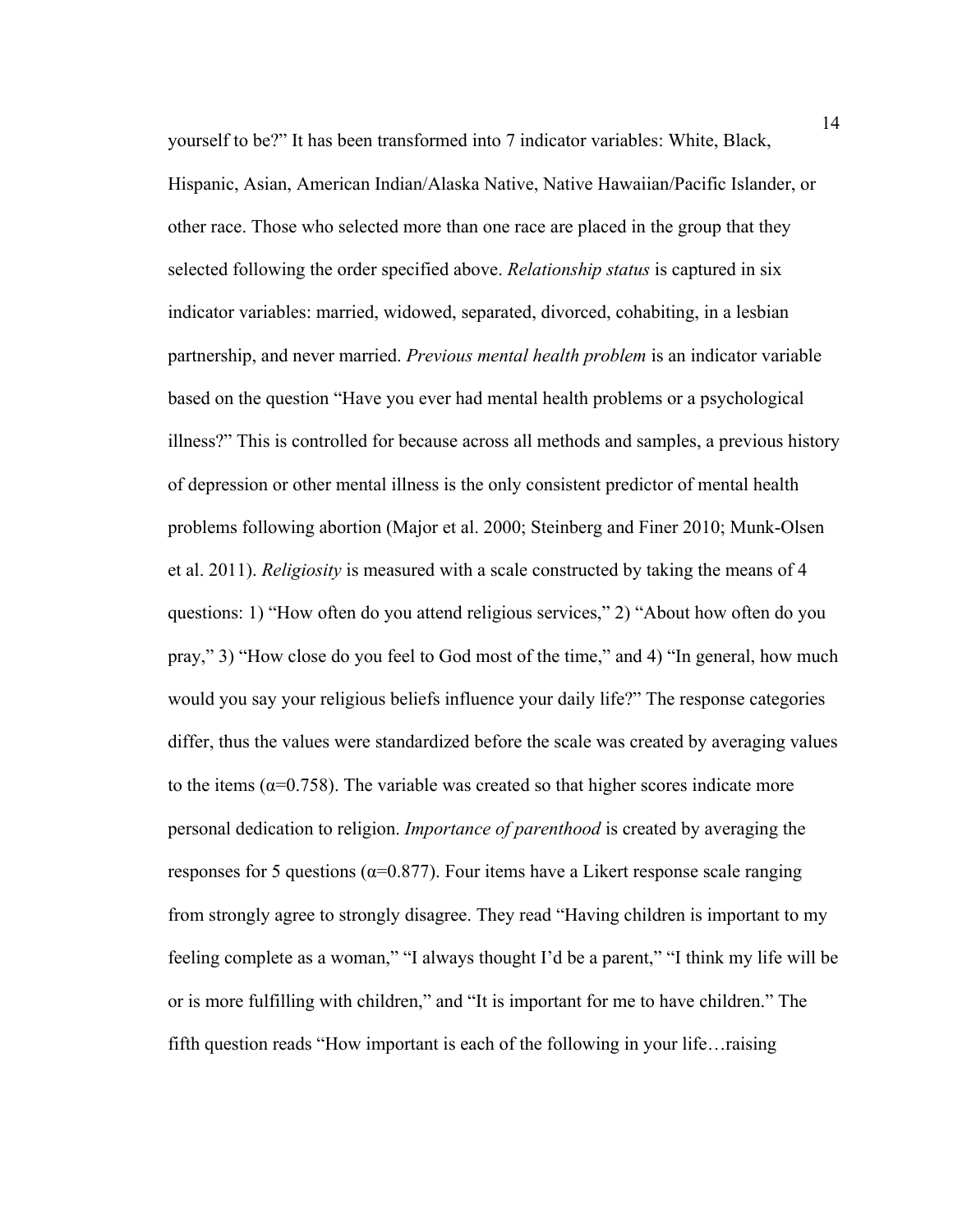children?" The responses to the fifth question are in a scale from very important to not important.

Socioeconomic characteristics are captured in three measures. *Years of education*  ranges from "(0) no schooling" to "(22) 6 years of grad school", including earning a GED as 12 years of education. The question reads, "how many years of schooling have you completed?" It has been group mean-centered. *Economic hardship* is a scale ranging from values 1 to 4 with a lower score signifying less economic hardship ( $\alpha$ =0.789). It is constructed from the means of three items: "During the last 12 months, how often did it happen that you had trouble paying the bills?," "During the last 12 months, how often did it happen that you did not have enough money to buy food, clothes, or other things your household needed?" and "During the last 12 months, how often did it happen that you did not have enough money to pay for medical care?". Response choices were (1) Never (2) Not very often (3) Fairly often (4) Very often (8) Don't know (9) Refused. Respondents who said that they did not know or refused to all of the items were dropped from the analysis. *Employment status* is captured in 4 indicator variables, full time employment, part time employment, unemployed, and those who are otherwise employed, either retired, in school, keeping house or disabled.

## **Analytic Strategy**

I use Hierarchical Liner Model (HLM) 6.0 software for statistical analysis. Individual women are aggregated into groups based on a shared state of residence. Women within each state has the same value for their state residence variable; hierarchical linear modeling provides a way to account for the interdependence of women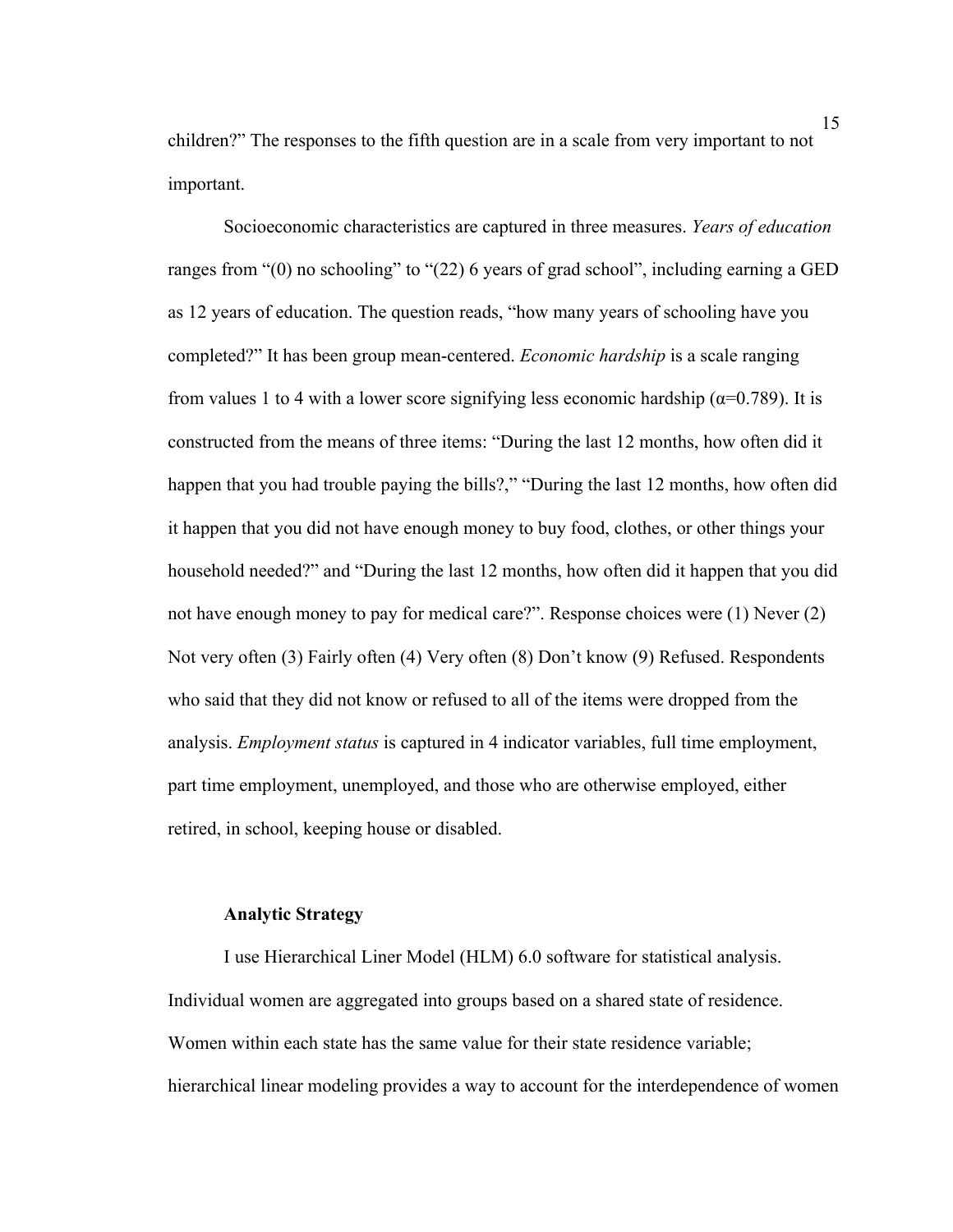within states as well as correlated error structures that would violate the assumptions of OLS (Luke 2004). My primary goal is to appropriately assess if women's distress scores differ by pregnancy outcome history. I also want to know if the association between pregnancy outcome and distress depends upon the number of state laws restricting abortion. The cross-level effects for state context and individual women's pregnancy intention and outcome are modeled effectively using hierarchical linear modeling, one of the reasons for its use in this research (Luke 2004; Raudenbush and Bryk 2002).

The first model is unconditional (containing no individual or contextual predictors), and was run in order to assess the intraclass correlation coefficient (ICC). A high ICC gives support for another one of the reasons for the use of hierarchical linear models, empirical evidence (Luke 2004). I use the ICC to answer the question in Hypothesis 1 - does distress differ significantly between states? Model 2 includes pregnancy intention and outcome, unadjusted and without state-level factors in order to test Hypothesis 2 – is there a difference in distress simply because of the outcome of a pregnancy? I use Model 3 to answer the question – do women's levels of distress differ depending on the intention and outcome of their pregnancy – adjusted for other individual characteristics? Model 3 includes all individual characteristics in order to assess if the association between pregnancy intent/outcome and distress is spurious. As described in the literature review, because women are not randomly assigned to pregnancy intention/outcome categories, it is important to assess selection effects. The fourth model includes cross-level interactions that address the primary focus of this research. Including the number of laws restricting abortion in a state provides a way to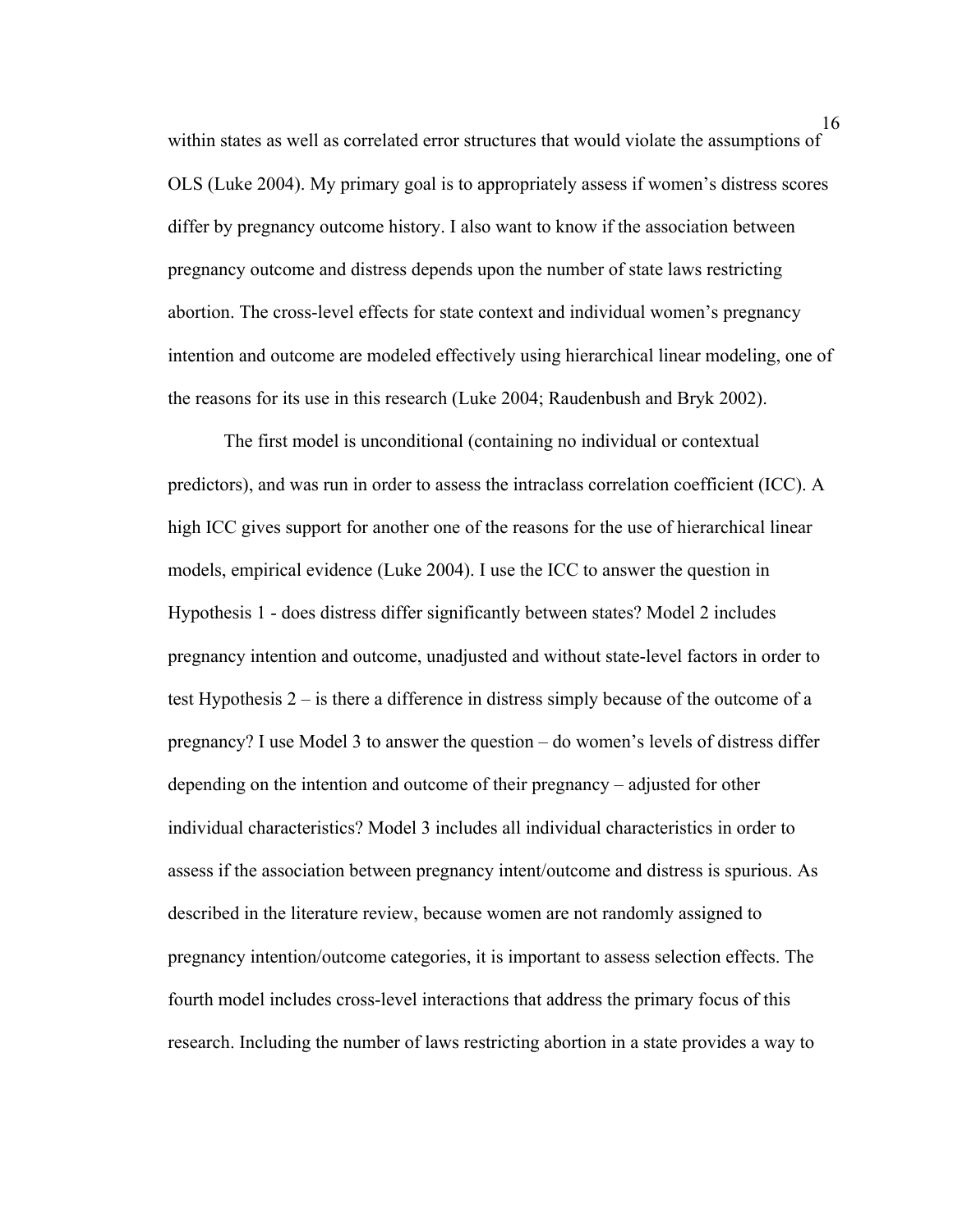assess if the relationship between women's pregnancy intention and outcome and distress depends upon state context. Model 4 provides results to Hypotheses 3, 4, and 5.

Following conventions in multilevel modeling research, I provide a mixed model equation for Model 4, the interaction model. Error terms for the intercepts  $(U_{0i})$  and level-1 (pregnancy intention and outcome) allow me to report on the variance at the individual and state levels.

LogCESD<sub>ij</sub> =  $\gamma_{00}$  +  $\gamma_{01}$  \* (State Context<sub>i</sub>) +  $\gamma_{10}$  \* (Abortion<sub>ij</sub>) +  $\gamma_{11}$  \* (State Context<sub>j</sub> \* Abortion<sub>ij</sub>) +  $\gamma_{20}$  \* (Unintended Birth<sub>ij</sub>) +  ${\gamma _{21}} * \left( \text{State Context}_j * \text{Unintended Birth}_{ij} \right) +$  $\gamma_{30-230} * ($ Individual Characteristics $_{ij}$ ) +  $U_{0j}$  +  $U_{1j}$  +  $U_{2j}$  +  $e_{ij}$ 

## **Results**

#### *Descriptive Results*

Table 1a presents descriptive statistics for continuous individual level variables. I detail differences using one-way analysis of variance (ANOVA). Consistent with my expectations, women who have an abortion have mean distress that is significantly higher than those of women who have intended births. The average distress for women who have had an unintended birth is also significantly different than that of women who have had an intended birth. Women who have had an abortion, however, do not have significantly different distress than women who have had an unintended birth. The mean ages of women in the survey tell a similar story; the mean age for women who have had an abortion are significantly higher than that of women who have had intended births but not significantly different than the mean age of women who have had an unintended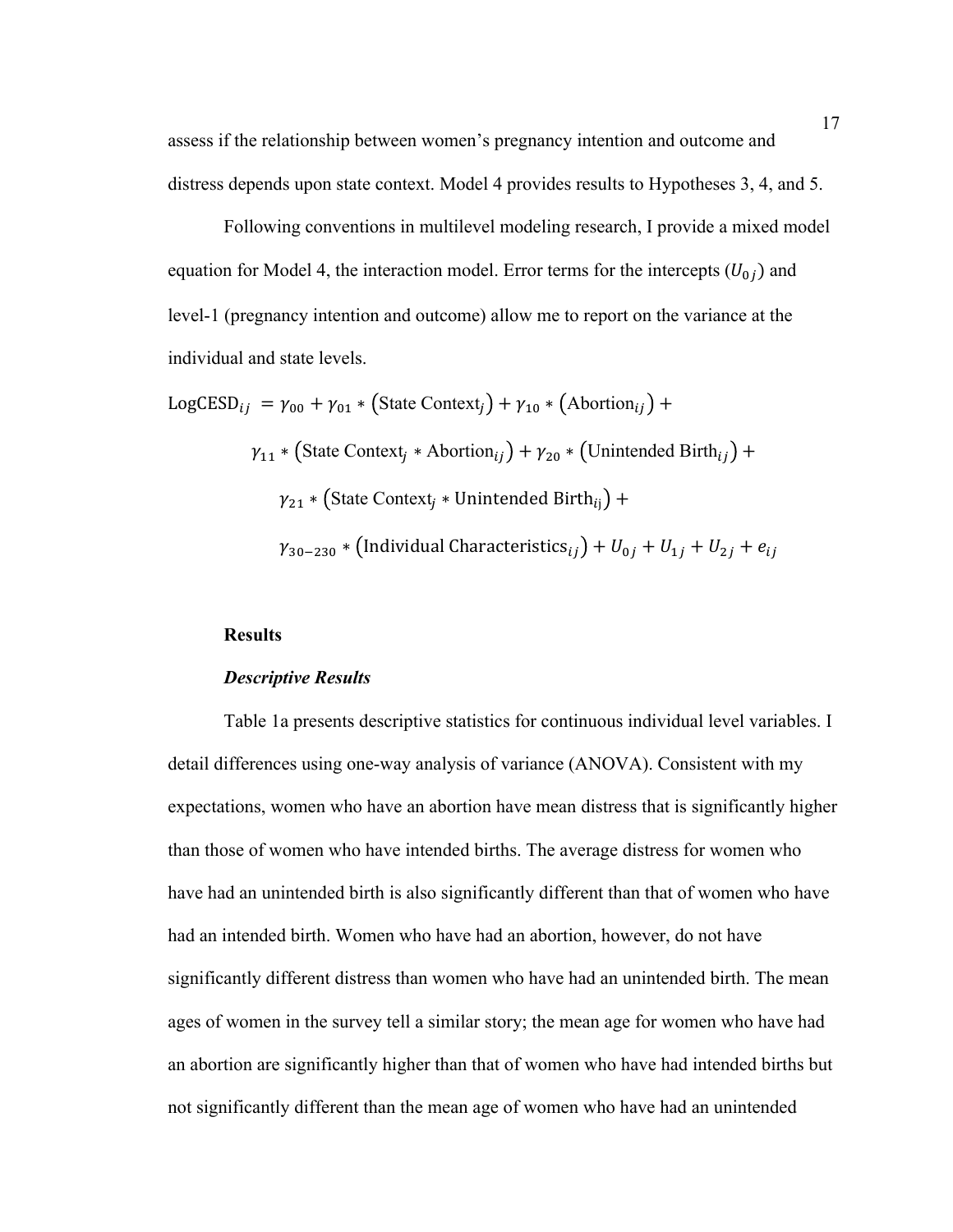birth. Because religiosity is measured using standardized scores, "0" indicates average religiosity. Therefore positive scores indicate higher than average and negative scores indicate lower than average religiosity. Religiosity scores are highest among women who have had an unintended birth and lowest among women who have had an abortion. All three groups are significantly different than the others ( $p<05$ ). Women who have had an unintended birth have higher importance of motherhood scores than women who have had an abortion or an intended birth. Women who have had an abortion or an intended birth have similar and higher average education than women who have had an unintended birth. Women who have had an unintended birth have more economic hardship than women who have had an abortion or an intended birth, and women who have had an abortion have higher economic hardship than women who have had an intended birth. These results indicate that women who have had abortions differ from women who have had intended births on all of these variables, but are similar to women who have had unintended births on all characteristics but religiosity and economic hardship.

There are also several categorical individual characteristics that could explain the difference in distress by abortion status. I use chi-square tests to assess the associations between categorical variables and pregnancy intention and outcome status. A higher percentage of White women have had an intended birth than women in other race/ethnicity groups; a lower percentage of Black women have had an intended birth than any other group. A higher percentage of Black women have an unintended birth, and women within the other race category have the lowest percentage of unintended birth compared to other race/ethnicity groups. Hispanic women have the lowest percentage of abortion, but the percentage of Black women who report an abortion is two times that of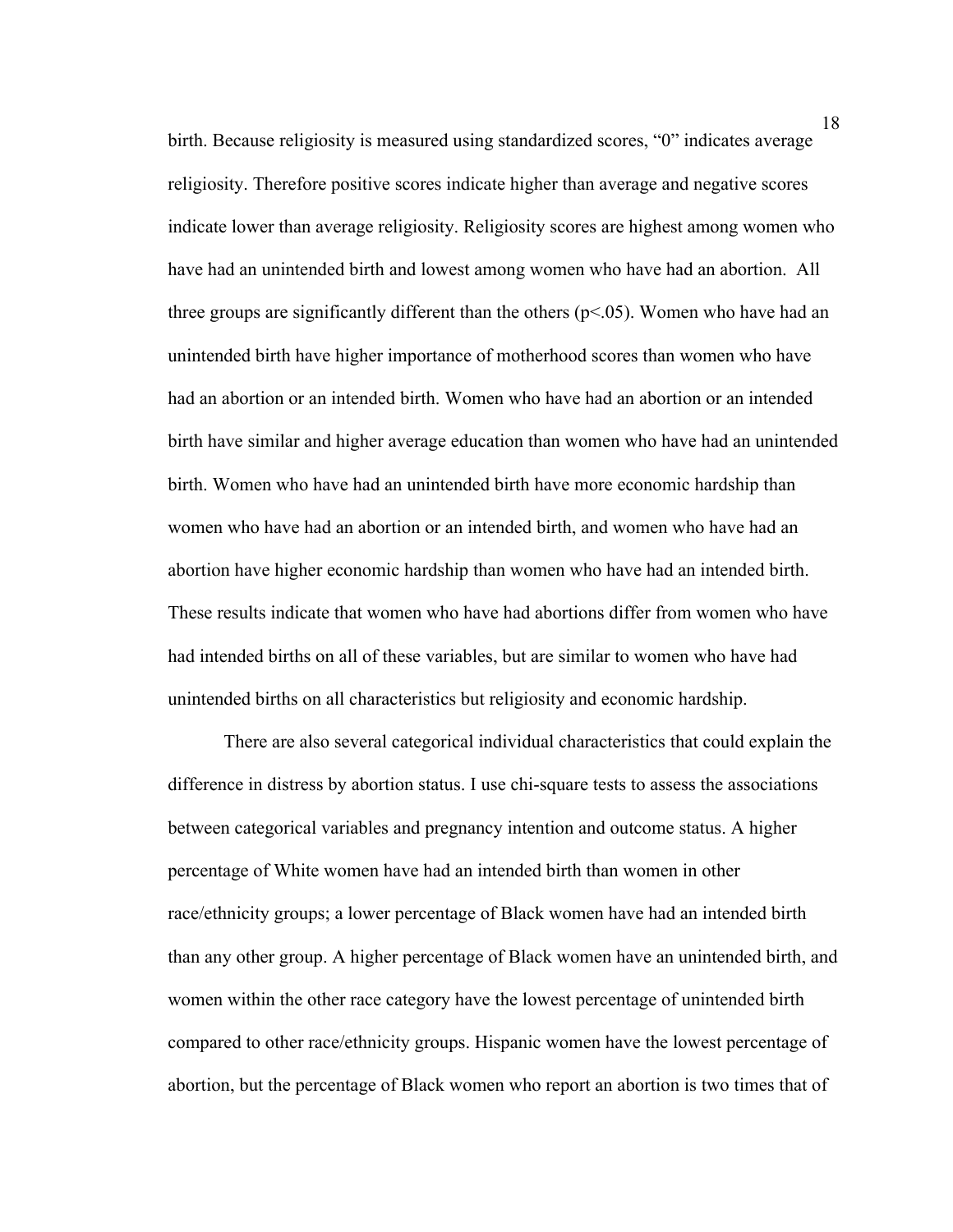Hispanic women. A higher percentage of women who are in a lesbian partnership have an intended birth compared to the other relationship statuses; they also have the lowest percentage of unintended birth. Women who are separated from their partners have the highest percentage of unintended birth. Widowed women report the highest percentage of abortion compared to any other group of women based on relationship status, and women in lesbian partnerships have the second highest percentage. The lowest percentage of abortion is found among cohabiting women. Full time employees have the highest percentage of intended births and second highest percentage for women who have had an abortion. Women who are in the Employed Other category (or "otherwise employed"), which includes retirement, disability, in school, or keeping house, have the highest percentage for an unintended birth and lowest percentage for abortion. The proportion of women who are unemployed and have had an abortion is two times the proportion of women who are otherwise employed and had an abortion. There is a higher percentage of women who have had an abortion or unintended birth who have also reported a previous mental health problem than women with no reported problem. Women without a previous mental health problem have a higher percentage of intended birth than women with a reported previous mental health problem. The trends described above are consistent with previous research on the demographic characteristics of women in different pregnancy intention categories (Musick 2002; Williams, 1991).

#### *Multilevel Regression Results*

*Hypothesis 1*: The association between abortion status and distress will vary between states.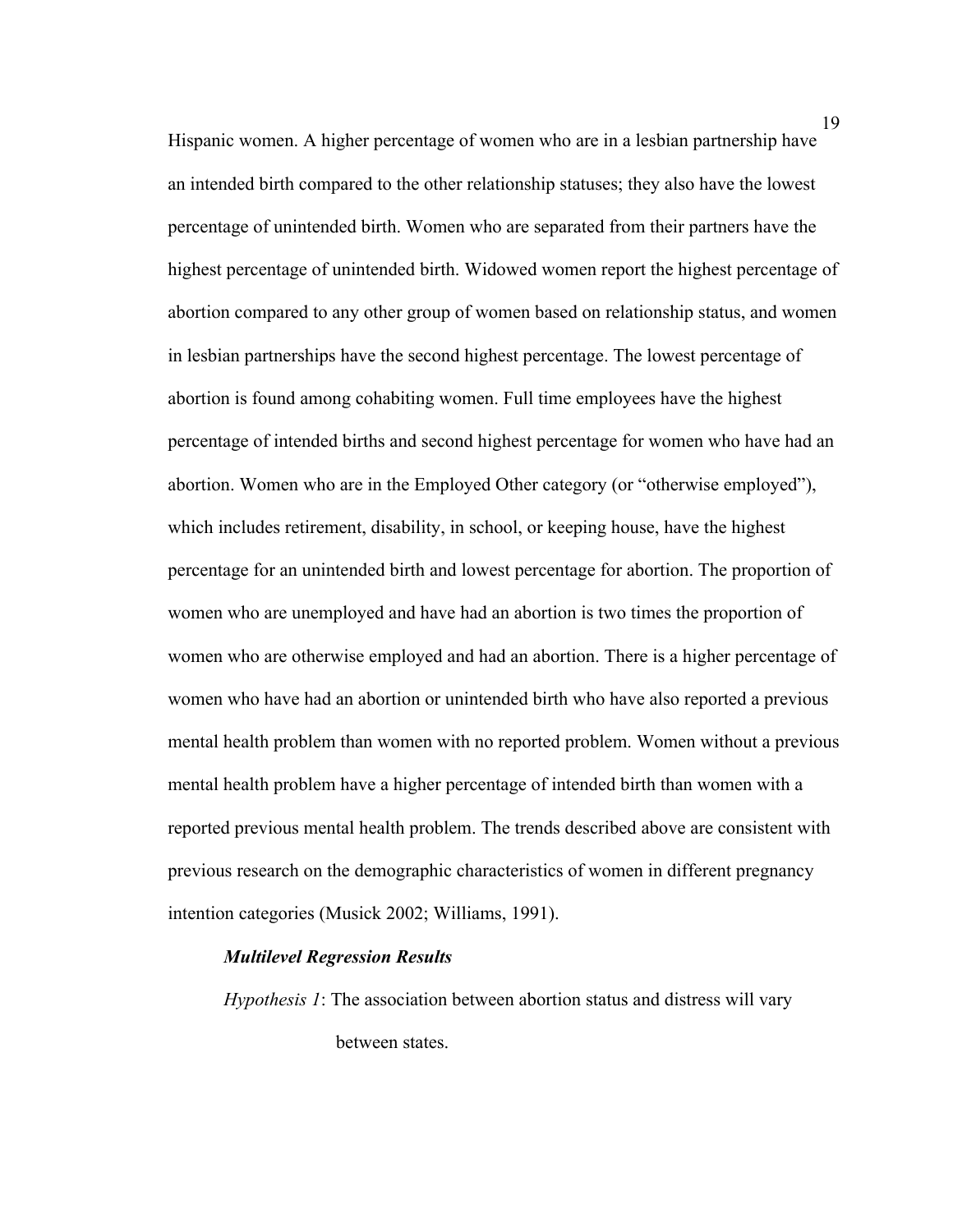As is customary with MLM analysis, I first assessed the proportion of variance in distress within and between states. Table 2a summarizes the variance components for the three models in table 2b. The proportion of total variance that occurs between states, the ICC, is  $(.004)/(.004+.074) = 0.051$ , or 5.1% (Luke 2004). Although only a small percentage of the variance in distress scores is between states, the variance is significant. Model 1 in tables 2a and 2b summarizes the association between abortion status and distress. Consistent with hypothesis 1, the variance component for the coefficient for abortion is significant. The association between abortion status and distress is stronger in some states than other states. Therefore we should further examine state context for abortion. This model also shows that the average distress is .47 for women in the fortyeight contiguous states who have had an intended birth (the comparison group). The scale ranges from 0.00-1.36. The coefficient for women who have had an abortion is .11 higher. I calculated the plausible value range using the variance components and found that this value ranges from -.086 to .306, indicating a substantial range of values between states. Model 1 also shows that the coefficients for having had an abortion or an unintended birth are similar, and a test of the difference in coefficients shows that they are not significantly different from each other. In this baseline unadjusted model, women who have had abortions have higher average distress compared to women who have had intended births, but not compared to women who have had unintended births. Next I assess if this association persists when I adjust for characteristics associated with both abortion status and distress.

Model 2 in Table 2 illustrates those women who have had an abortion *or* an unintended birth have, on average, significantly higher distress than women who have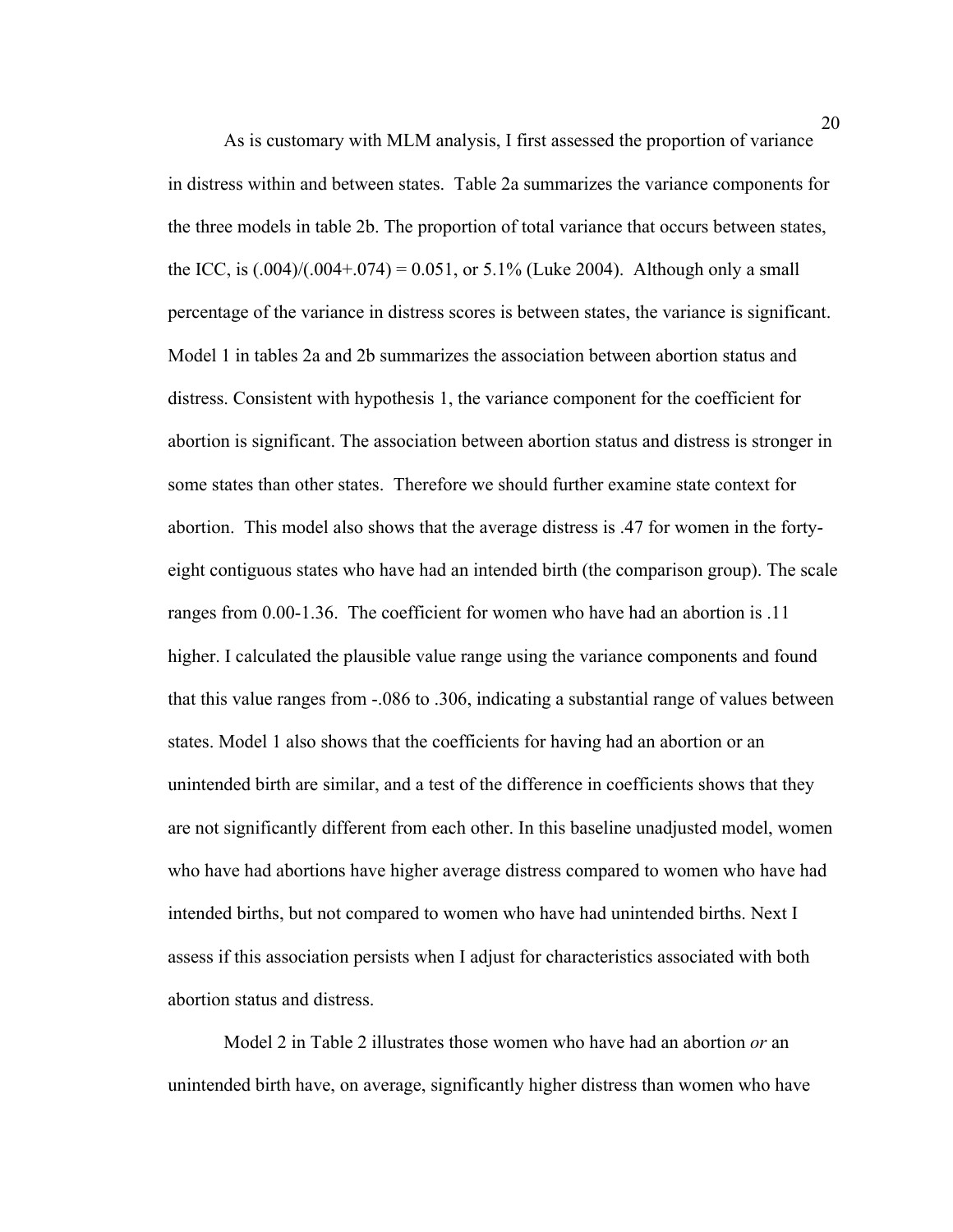had an intended birth. Thus, the experience of an abortion does not explain the gap in distress for women within states. This finding is similar to results from the ANOVA in Table 1a, in which I found that the distress for women who have had an abortion is not significantly different than the distress for women who have had an unintended birth. Women who have had an abortion have average distress that is 11% higher than women who have had an intended birth; the average for women who have had an unintended birth is 8% higher than the average for women with an intended birth. The estimate for the variance of the slope for abortion is  $.01$ , and it is statistically significant ( $p<0.001$ ), indicating that the association between abortion status and distress differs between states. The same is true for women who have an unintended birth, but the variance is very small (.0003). On average, women who have abortions experience more distress than women who have had intended births but they do not differ from women who have had unintended births.

*Hypothesis 2*: There is a direct association between abortion status and distress; women who have had an abortion will have higher distress than women who have had intended pregnancies.

The average distress score for women who have had an abortion has been cut in half when individual characteristics are added into the analyses (Model 2 in Table 2b); the individual characteristics have narrowed the gap in distress between women who have had an abortion and those who have had an intended birth. The significance of the association between distress and abortion persists, even when we test for spurious explanations in Model 2. There is not a direct association between abortion status and distress, as individual characteristics account for some of the relationship.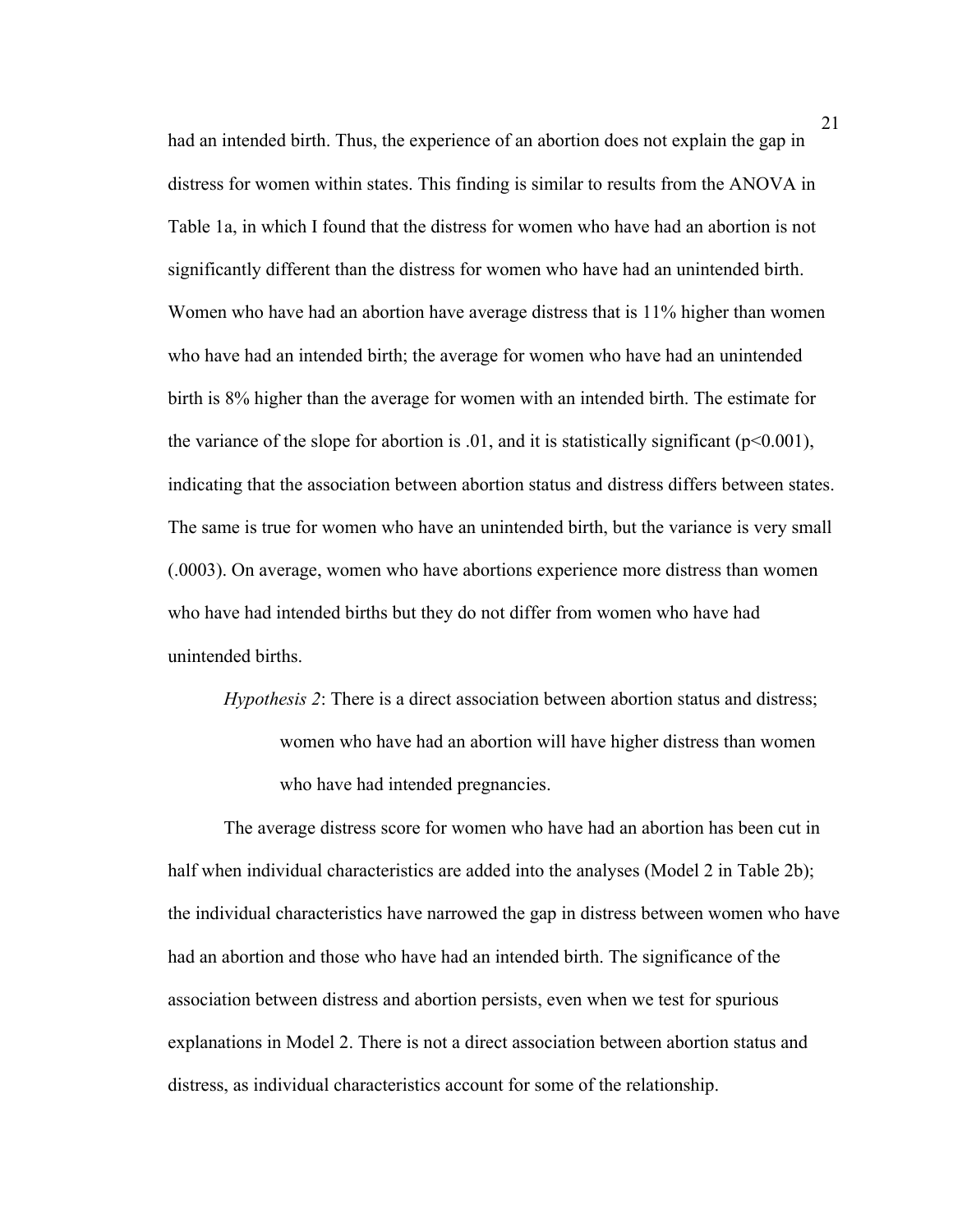We can then see that certain characteristics are significantly associated with the levels of distress for women. Mental health status is significantly associated with distress, consistent with previous research. Women who are divorced, widowed, separated, or cohabiting have higher levels of distress than women who are heterosexually married. Women who are in a lesbian partnership have 25% less distress than women who are in a heterosexual marriage. Women with prior mental health problems have on average 13% higher distress scores than women with no prior mental health problems. Higher economic hardship is also associated with higher distress scores. For each additional year in education, above the average, distress decreases by 1%. Women who are retired, disabled, in school, or retired (Otherwise Employed) have significantly higher levels of distress on average.

*Hypothesis 3*: Guided by stigma frameworks, adjusting for state legal context should explain (eliminate) the association between abortion status and distress.

Because number of abortion laws is grand mean centered, the intercept in Model 4 is the average distress for women who have had intended births, have a value of zero on all of the control variables, and live in states with the average number of laws. In this model the coefficient for abortion status is the same as the model without state legal context. Therefore state legal context does not explain the association between abortion status and distress. Interestingly, the average distress for women who have an unintended birth increased when state legal context is taken into consideration. Without contextual factors, women who have had an unintended birth have a 5% increase in distress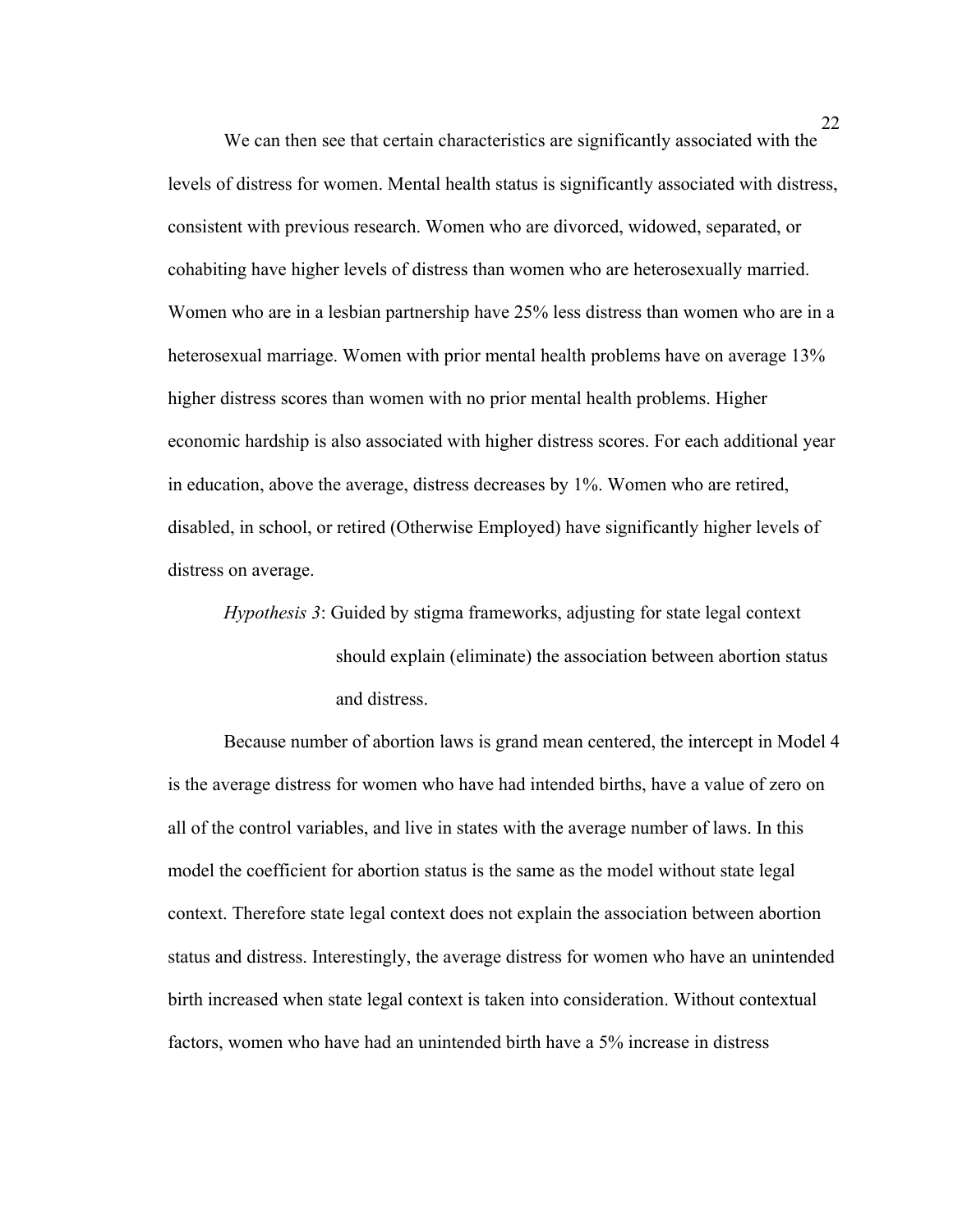compared to women with an intended birth. After adding in state legal context, the increase is 6%.

*Hypothesis 4*: There will be a stronger association between abortion and depressive symptoms among women in states with more restrictive policies than among women in states with less restrictive policies regarding abortion.

Contrary to expectations, state restrictive policies do not significantly modify the relationship between abortion and distress, as can be seen in Model 4 in Table 2b. The relationship between having an unintended birth and distress is modified by state legal context, however. As figure 1 illustrates, in states with more restrictive policies regarding abortion, the negative effect of an unintended birth on distress decreases. For each additional law, the gap between distress scores for women who have had an unintended birth compared to an intended birth narrows by approximately 2%. The pattern is very similar for women who have had abortions, but the p-value does not reach the conventional .05 level.

#### **Discussion**

I hypothesized that women who have had abortions in states with more legal restrictions would have higher distress because of stigma, or that they would have higher distress due to the stress of overcoming barriers to obtain an abortion. Contrary to my hypothesis, state legal context does not modify the association between abortion and distress. Therefore the association between abortion status and distress is partially accounted for by individual characteristics but is not significantly modified by the state legal context. The findings for unintended births suggest that state legal context do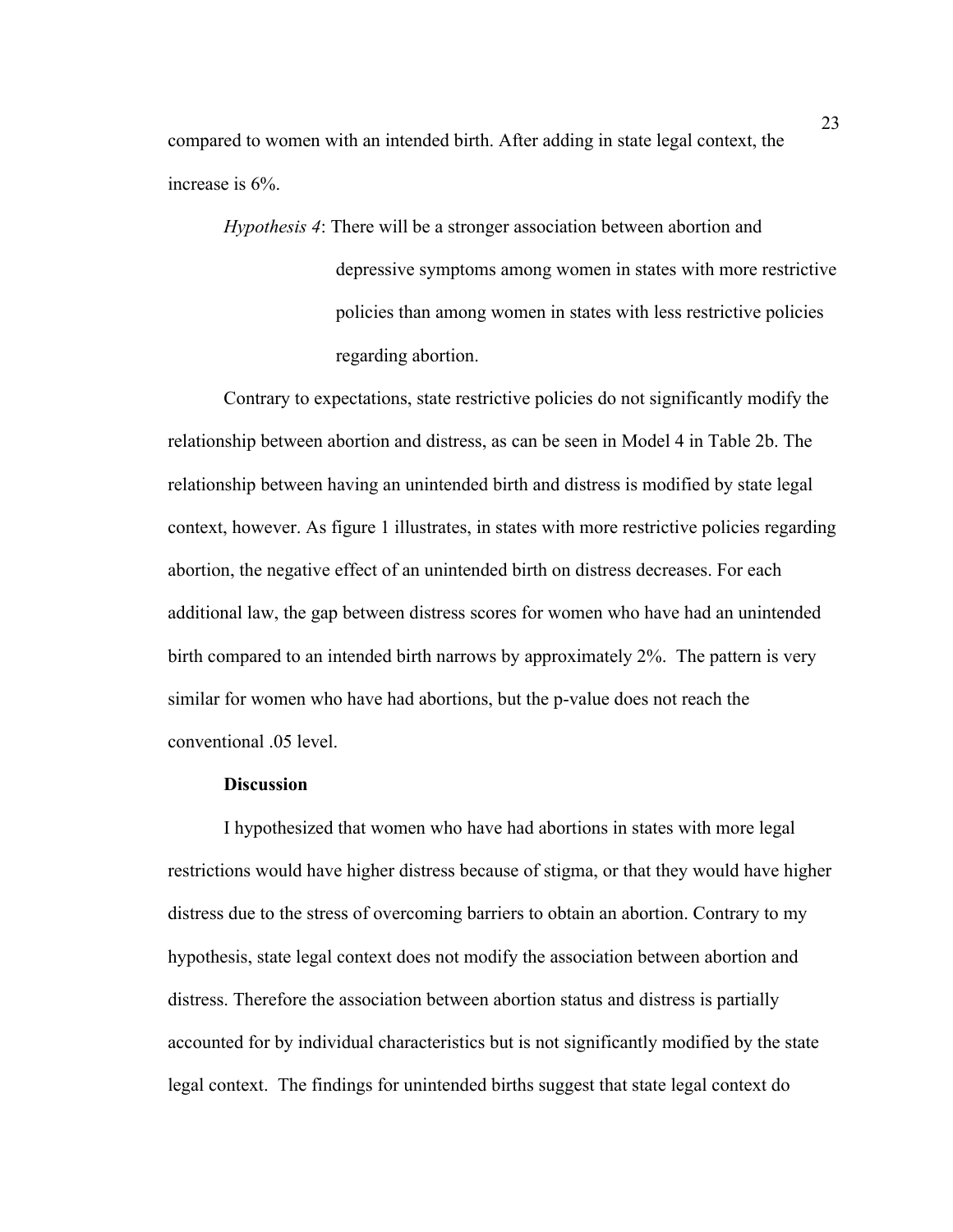influence the association between unintended birth and distress. As the presumable alternative to an abortion, this is interesting.

Women who have had an abortion or an unintended birth are similar in distress and age. Consistent with prior research, they differ in years of education and economic hardship; women who have an abortion are more educated and have better financial situations than women who have an unintended birth (Musick 2002; Williams, 1991). State legal context only modifies the association between unintended pregnancy and distress, not abortion status and distress. It is possible that state context does matter, but that the particular measure (number of legal restrictions) is an insufficient measure. The context may be misspecified in this preliminary exploration of state-level factors modifying the relationship between individual women's mental health outcomes and their pregnancy intention and outcomes.

I hypothesized that having an abortion would be more stressful in states that put more restrictions on accessing abortion services; this stress would be reflected in elevated distress in women compared to those who have abortions in states with fewer restrictions. Teachman and Crowder (2002) suggest that contextual factors in multilevel models would be "ideally defined…by the set of social contexts with which the individual interacts on a regular basis" (p. 281). Women who have not attempted to access these services may not be aware of the restrictiveness of their state compared to others. The feeling of stigmatization following an abortion may be based on media images that are accessible nationwide, but may come to women's awareness frequently through television or the internet. Laws may at times be used as indicators of shared cultural values in family research, but in this case the culture may not rely on those with whom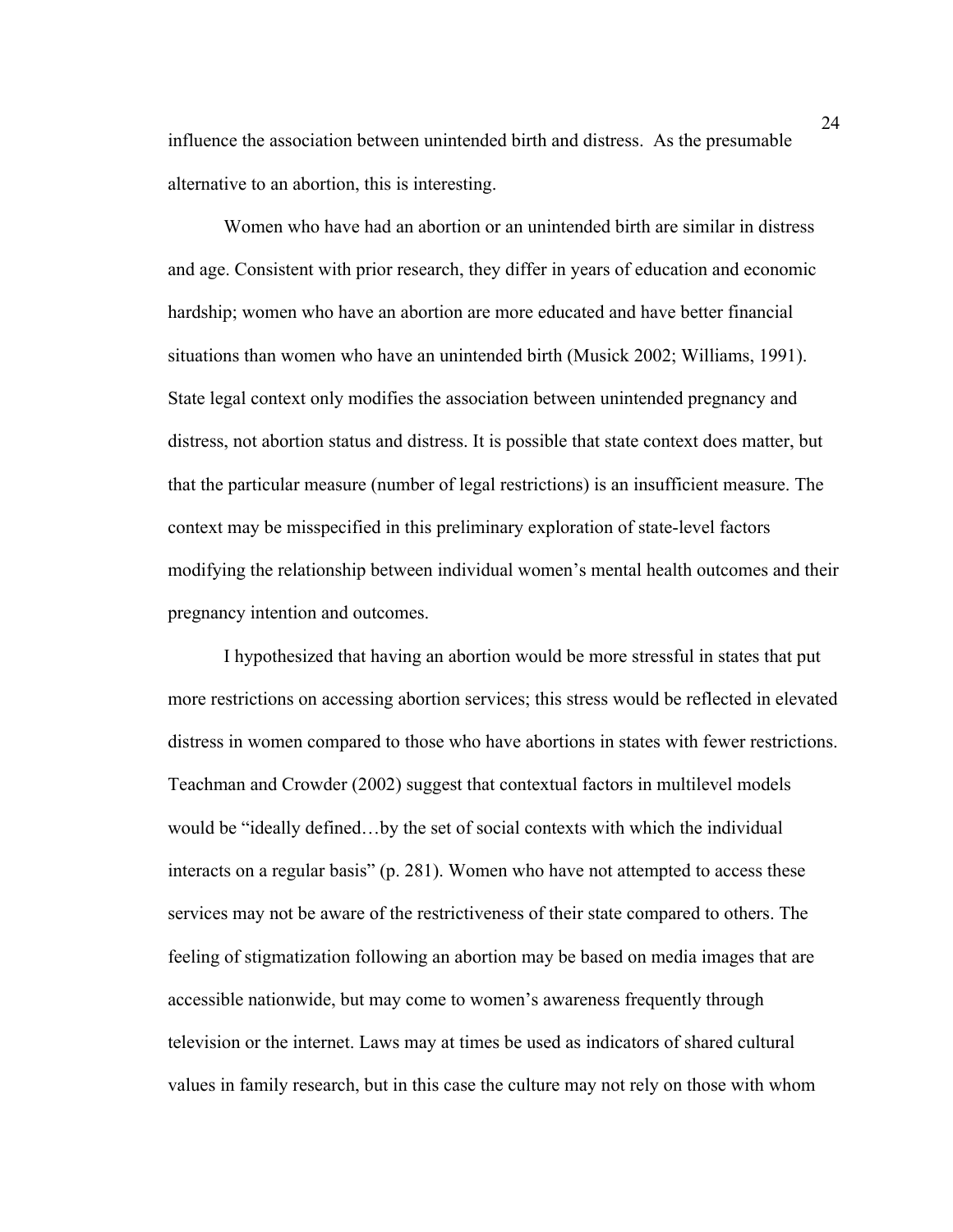women come into physical contact with (Cook and Dickens 2003). A specific measure for perceived stigma would be helpful for future research.

The variance component for between state variation (Table 2a) does not change substantively when state context is added. Therefore, state context may not explain between state variation due to the operationalization of state context as lack of access to abortion services. Another plausible explanation for the lack of substantial variation explained by state context could be that the distress experienced by women who have an unintended birth or abortion is not caused by stress represented by restrictive policies but the stigma of these experiences that is prevalent at a national level.

## **Scope Limitations**

Pregnancies that end in abortion are assumed to be unintended, though recent research has found that up to 8 percent of aborted pregnancies were intended (Finer and Henshaw 2006). This finding raises important questions about the meaning of the term "intended", but those questions are beyond the scope of this project. In the current study respondents were asked about pregnancy outcomes and were asked their current state of residence. It is likely, however, that some of the women have had abortions in states different from where they live now. The rate of interstate mobility in the United States was between 2% and 5% in the years between 2004 and 2009 (Ihrke, Faber, and Koerber 2011); it is probably more likely that women received an abortion outside of the state of residence indicated in the NSFB because they sought abortion services in nonresident states. It is unknown if women experienced depressive symptoms prior to their pregnancy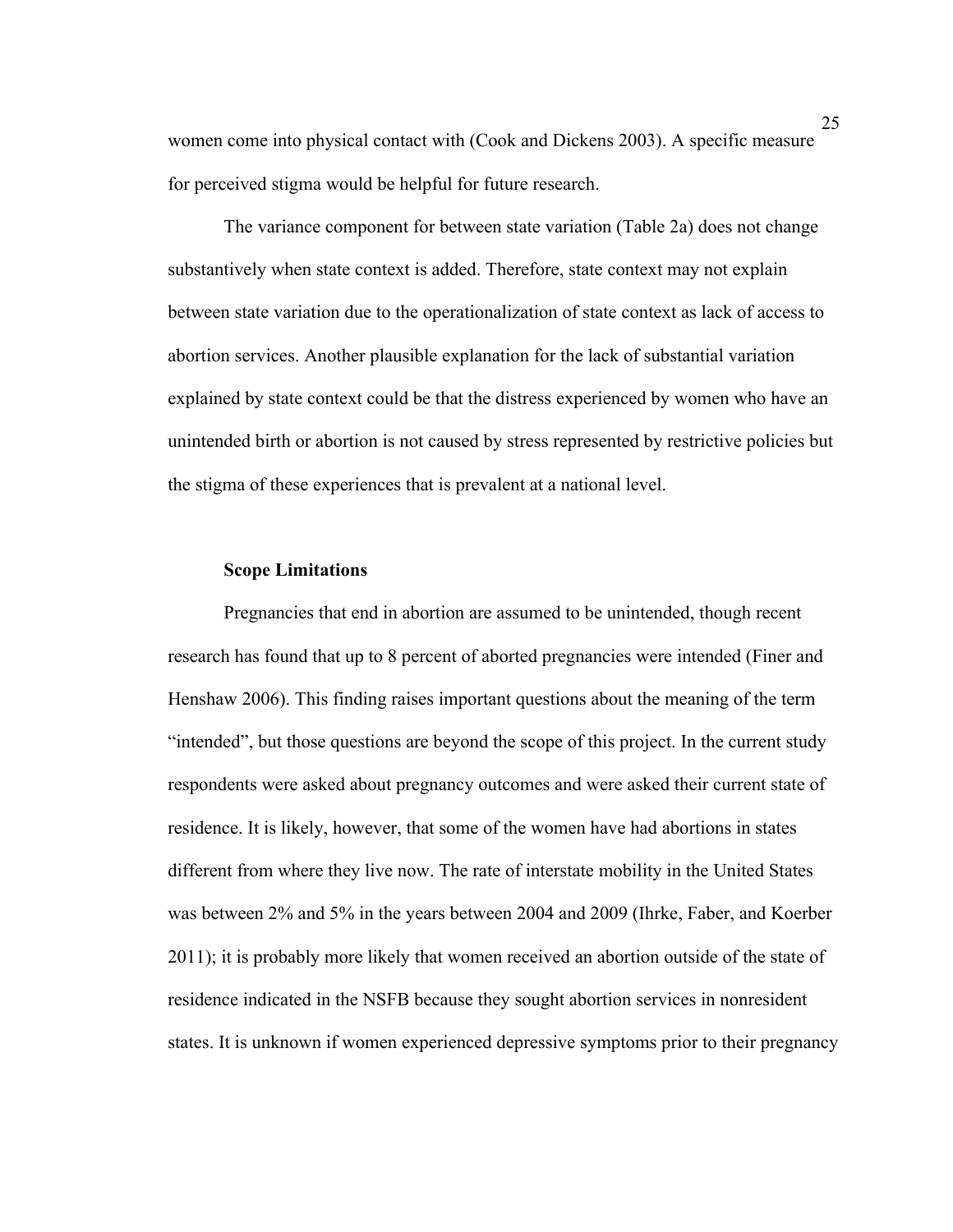experience, or if they recently developed depressive symptoms even though their pregnancy experience was not recent, preventing me from making causal inferences.

One major limitation to research on unintended pregnancies, including this paper, is the retrospective nature of the women's explanation of pregnancy intention. Researchers do not agree on the possible effects this may have. Santelli et al. (2003) claimed that impressions of intention become more positive over time as women receive positive affection from the baby or guilt over claiming a child was unwanted. Other research proposes that women may claim a pregnancy was unintended if the child does not live up to the woman's expectations (Gipson, Koenig, and Hindin, 2008). A review of the literature found that the measures of intendedness in most studies are not biased (Joyce, Kaestner, and Korenman, 2002). Unfortunately, the measurement of intendedness in the majority of surveys is limited to intended and unintended. Greater understanding would be gained if women were questioned further about their pregnancy intentions, or intentions were described as a range of feelings on a continuum (Gipson, Koenig, and Hindin 2008). Another drawback is the assumption of conscious decisions about pregnancy for every sexual experience for women. Research does not support this assumption (Santelli et al. 2003).

Because abortion is stigmatized in the United States, it is difficult to get accurate information on women's abortion histories (Lessler, Weeks, and O'Reily 1994). Concerns that women who have had an abortion will not report them because of fear of judgment make it more difficult to find an association between abortion experiences and subsequent life outcomes (Turell, Armsworth, and Gaa 1990). Women who have had an abortion likely feel it is not socially acceptable to admit to it, or honestly describe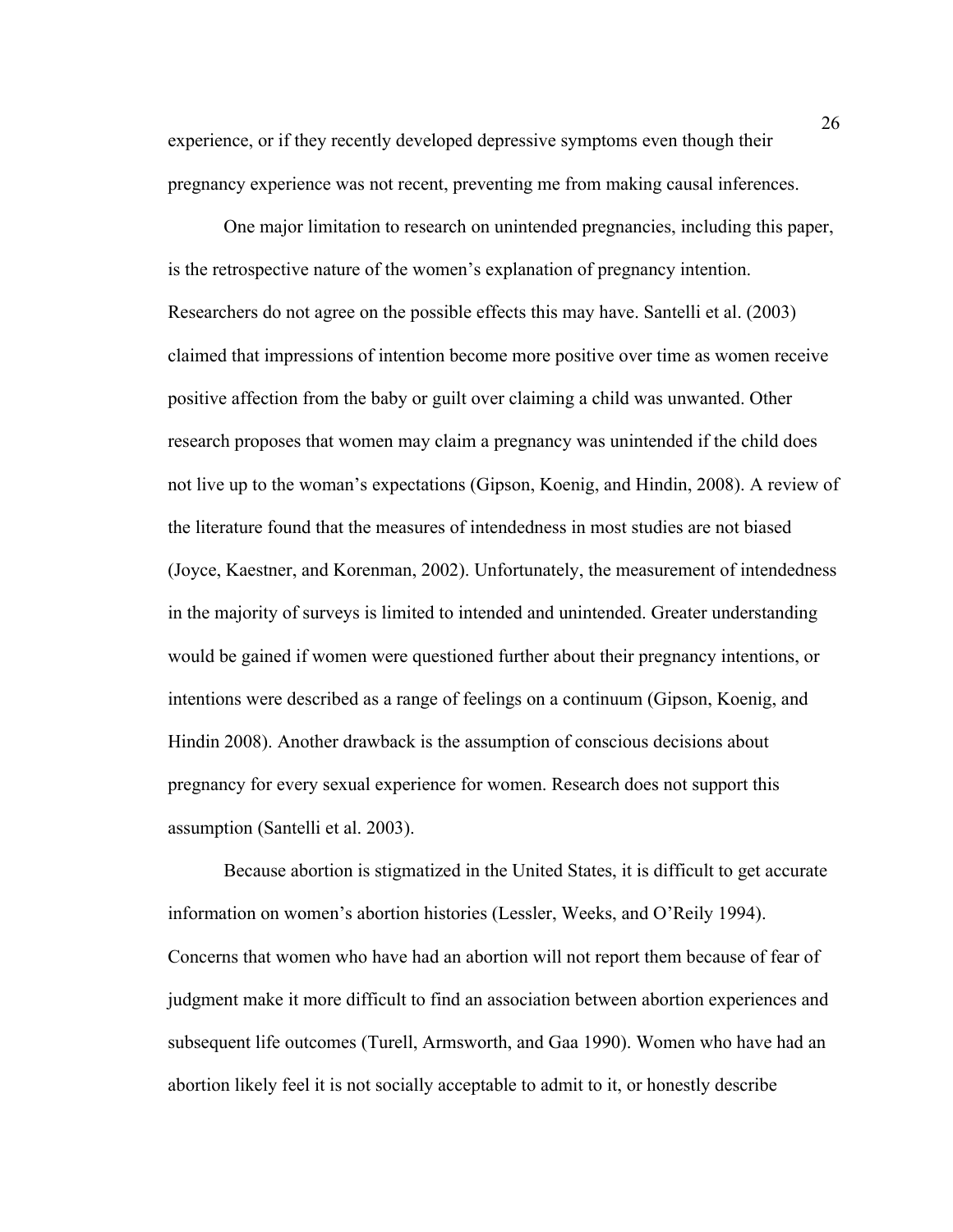positive or neutral feelings following the procedure due to political or moral issues (Adler et al. 1990).

## **Conclusion**

Using state restrictive laws regarding reproduction and hierarchical linear modeling, I examined the relationship between abortion history and distress – comparing women who have had abortions to women who have had intended or unintended births. I began this paper focusing on state restrictive laws regarding abortion as state context, abortion experience, and distress; unintended and intended childbirth were comparison categories. I found the association between abortion and distress is not modified by state context. . There was an unexpected finding regarding women who have unintended births; the association between women who have had an unintended birth and distress is modified by the restrictive state contexts in a way opposite to my expectation.

Women who have had an unintended birth in states with more restrictive policies experience less distress than women who have had an unintended birth in states with fewer policies. This could still be explained with a stigma framework. Women in a social context that view abortion as a violation of social mores may feel affirmed in their choices while women who have had an abortion are stigmatized.

It is clear that further research is necessary to fully understand the mechanisms that create and modify the associations between pregnancy intention and outcome and distress. Distress is simply one individual-level outcome that may represent a fraction of a woman's well-being following a pregnancy or abortion. Further research should include more measures such as self-rated health, life satisfaction, or perceived happiness. My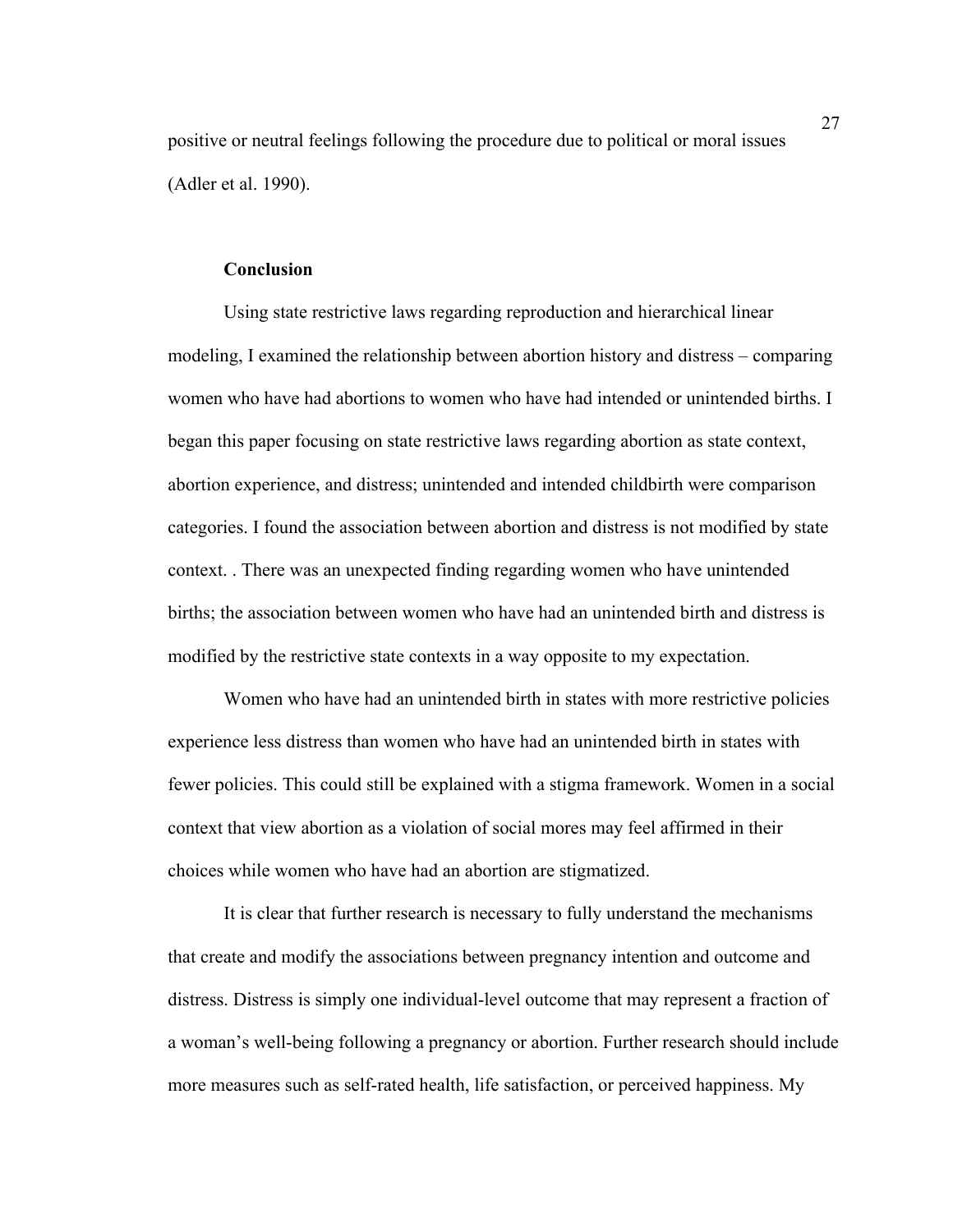analyses suggest that there are differences in contexts that impact women's distress; further research would include more state context measures to try to capture these differences and their meaning for women.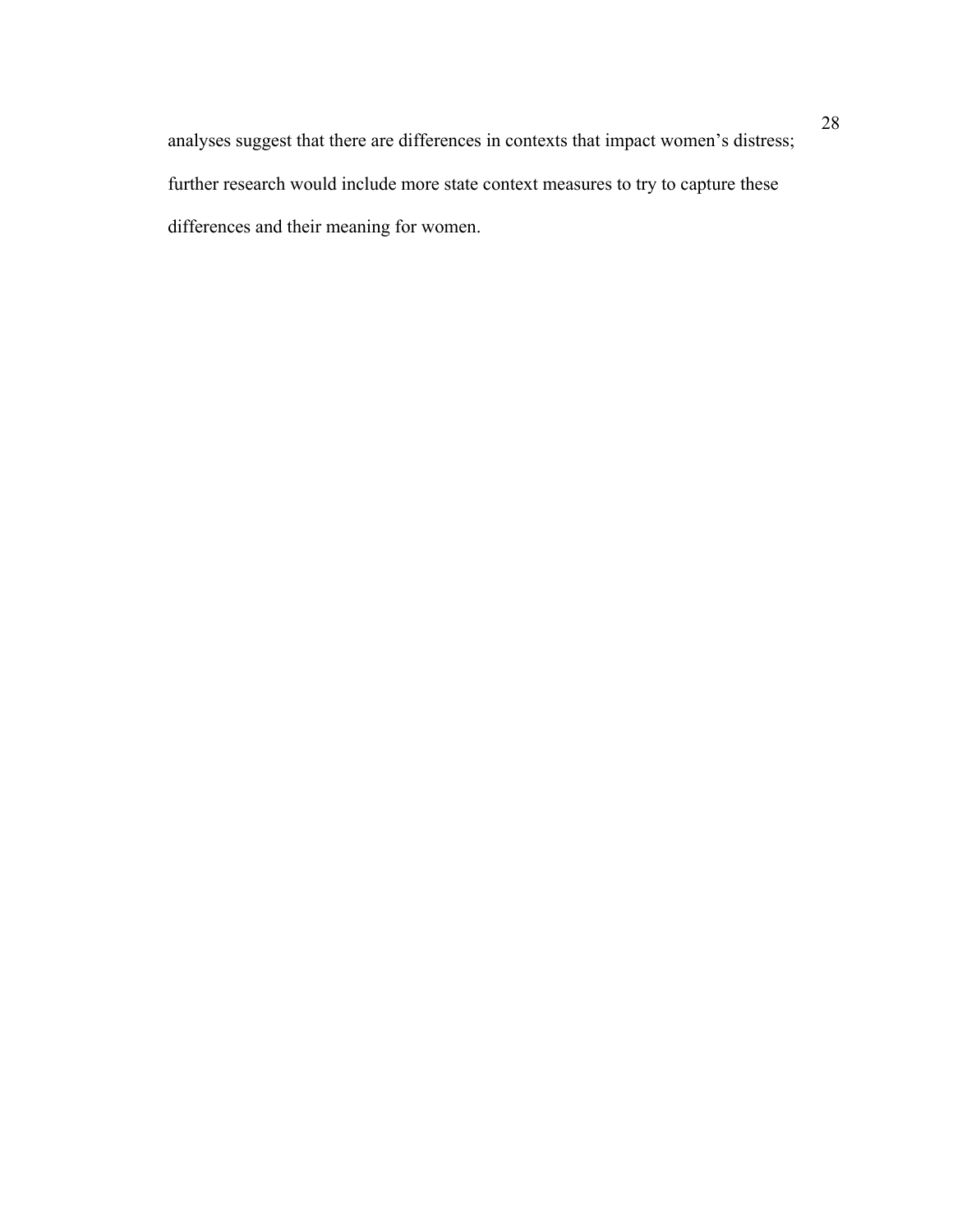#### **References**

- Adler, Nancy E., Henry P. David, Brenda N. Major, Susan H. Roth, Nancy F. Russo, and Gail E. Wyatt. 1990. "Psychological Responses After Abortion." *Science* 248(4951):41-44.
- Barber, Jennifer S., William G. Axinn, and Arland Thornton. 1999. "Unwanted Childbearing, Health, and Mother-Child Relationships." *Journal of Health and Social Behavior* 40(3):231-257.
- Boonstra, Heather D., Rachel Benson Gold, Cory L. Richards, and Lawrence B. Finer. 2006. *Abortion in Women's Lives*. New York: Guttmacher Institute.
- Cook, Rebecca J. and Bernard M. Dickens. 2003. "Human Right Dynamics of Abortion Law Reform." *Human Rights Quarterly* 25(1):1-59.
- Cohan, Catherine L., Christine Dunkel-Schetter, and John Lydon. 1993. "Pregnancy Decision Making: Predictors of Early Stress and Adjustment." *Psychology of Women Quarterly* 17:223-239.
- Coleman, Priscilla K., Catherine T. Coyle, Martha Shuping, and Vincent M. Rue. 2009. "Induced Abortion and Anxiety, Mood, and Substance Abuse Disorders: Isolating the Effects of Abortion in the National Comorbidity Survey." *Journal of Psychiatric Research* 43:770-776.
- Cozzarelli, Catherine. 1993. "Personality and Self-Efficacy as Predictors of Coping with Abortion." *Journal of Personality and Social Psychology* 65(6):1224-1236.
- Cozzarelli, Catherine, Brenda Major, Angela Karrasch, and Kathleen Fuegen. 2000. "Women's Experiences of and Reactions to Antiabortion Picketing." *Basic and Applied Social Psychology* 22(4):265-275.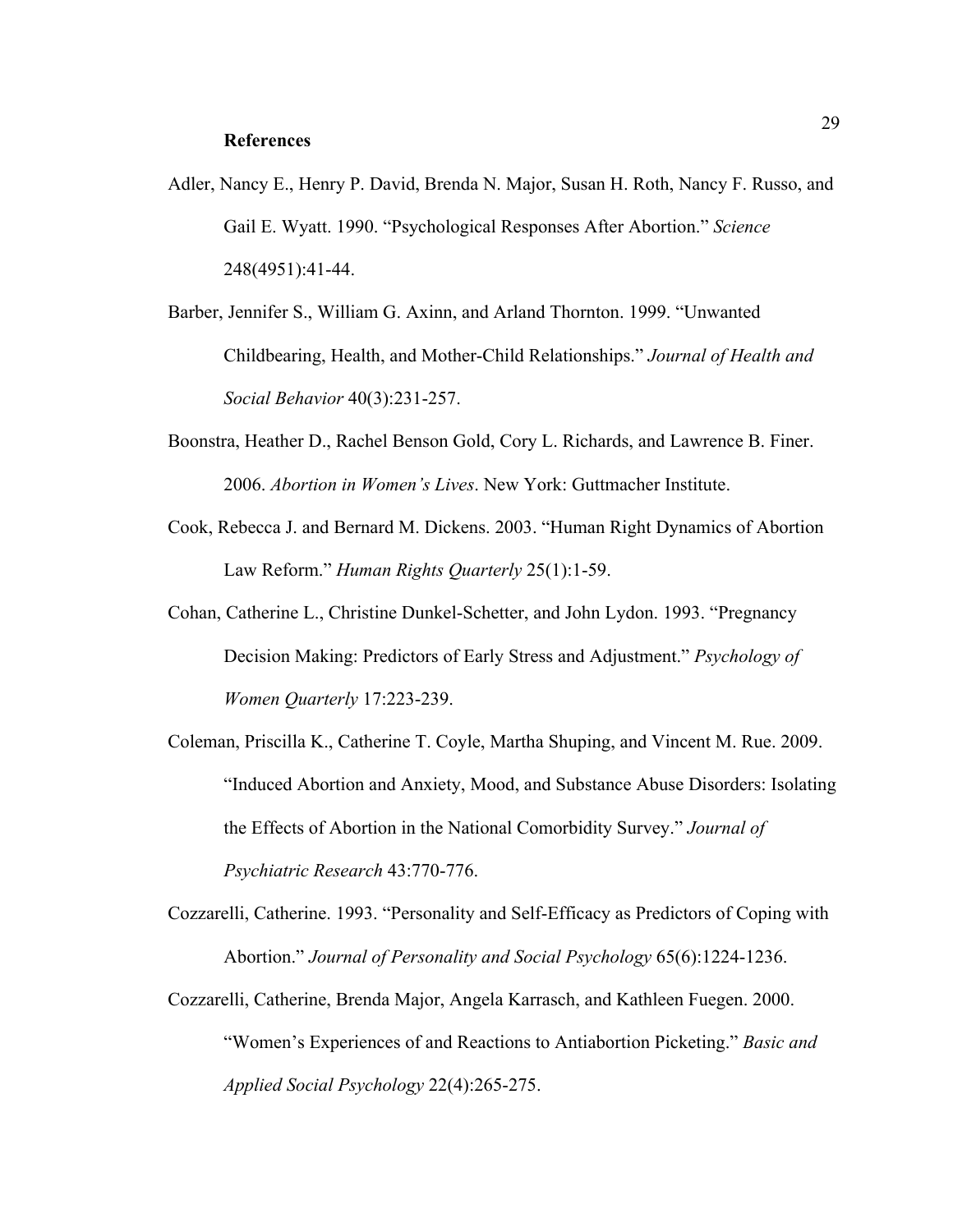- Fergusson, David M., L. John Horwood, and Elizabeth M. Ridder. 2006. "Abortion in Young Women and Subsequent Mental Health." *Journal of Child Psychology and Psychiatry* 47(1):16-24.
- Ferree, Myra Marx, William Anthony Gamson, Jurgen Gerhards, and Dieter Rucht. 2002. *Shaping Abortion Discourse: Democracy and the Public Sphere in Germany and the United States*. Cambridge, United Kingdom: Cambridge University Press.
- Finer, Lawrence B. and Stanley K. Henshaw. 2006. "Disparities in Rates of Unintended Pregnancy in the United States, 1994 and 2001." *Perspectives on Sexual and Reproductive Health* 38(2):90–96.
- Flavin, Jeanne. 2009. *Our Bodies, Our Crimes: The Policing of Women's Reproduction in America*. New York and London: New York University Press.
- Frey, Bruno S. and Alois Stutzer. 2001. "What Can Economists Learn from Happiness Research? *Journal of Economic Literature* 40(2):402-435.
- Gipson, Jessica D., Michael A. Koenig, and Michelle J. Hindin. 2008. "The Effects of Unintended Pregnancy on Infant, Child, and Parental Health: A Review of the Literature." *Studies in Family Planning 39*(1):18-38.
- Goffman, Erving. 1963. *Stigma: Notes on the Management of Spoiled Identity*. Englewood Cliffs, NJ: Prentice-Hall, Inc.
- Gordon, Linda. 2002. *The Moral Property of Women: A History of Birth Control Politics in America*. Urbana and Chicago: University of Illinois Press.
- Greene, Kenneth V. and Bong Joon Yoon. 2004. "Religiosity, Economics and Life Satisfaction." *Review of Social Economy 62*(2):245-261.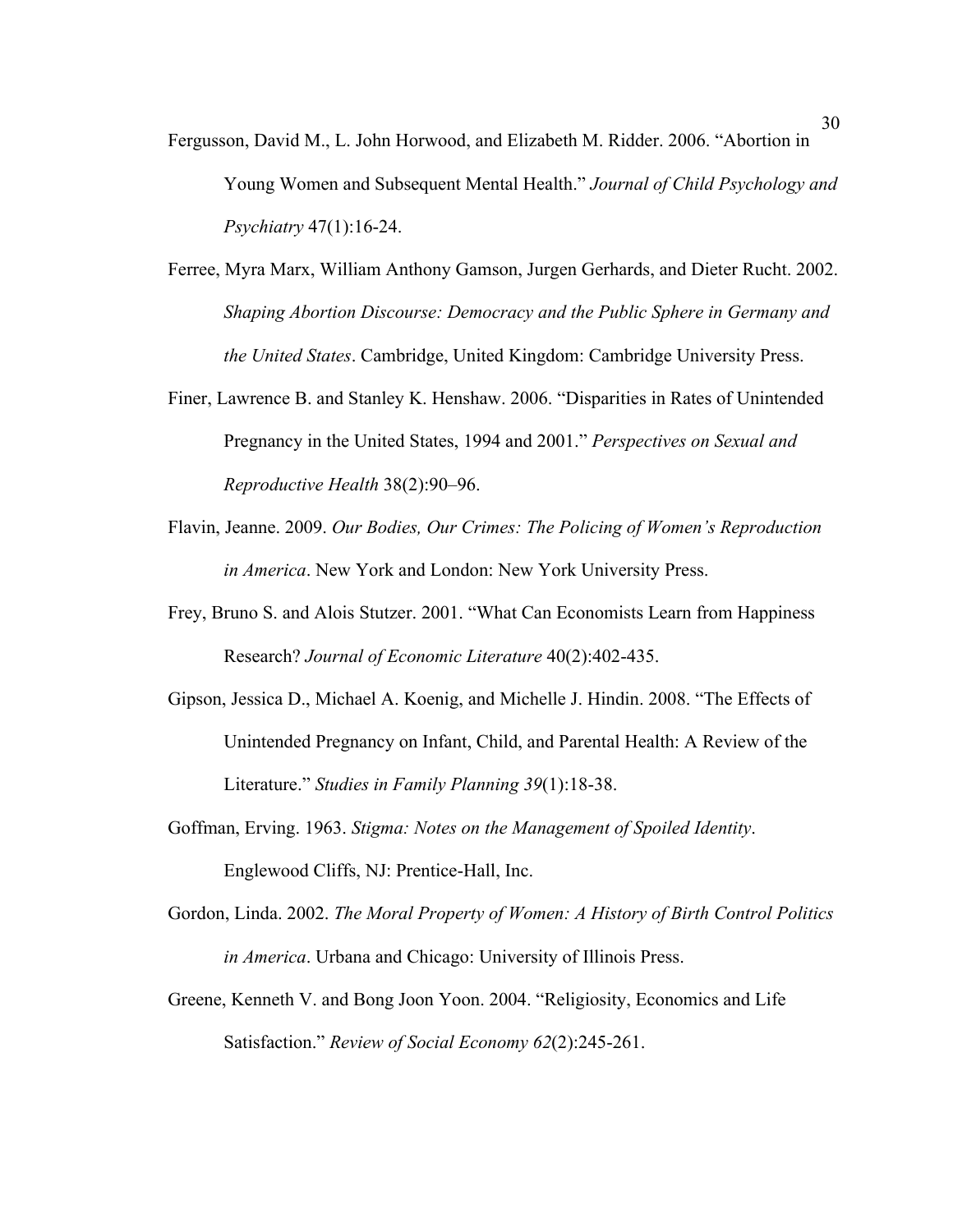- Henshaw, Stanley K. 1995. "Factors Hindering Access to Abortion Services." *Family Planning Perspectives* 27(2):54-59, 87.
- Ihrke, David K., Carol S. Faber, and William K. Koerber. 2011. "Geographical Mobility: 2008 to 2009." Web. 17 February 2011. <http://www.census.gov/prod/2011pubs/p20-565.pdf>.
- Jones, Rachel K. and Kathryn Kooistra. 2011. "Abortion Incidence and Access to Services in the United States, 2008." *Perspectives on Sexual and Reproductive Health* 43(1):41-50.
- Link, Bruce G. and Jo C. Phelan. 2001. "Conceptualizing Stigma." *Annual Review of Sociology* 27:363-385.
- Luke, Douglas A. 2004. *Multilevel Modeling*. Thousand Oaks, CA: Sage Publications, Inc.
- Major, Brenda, Catherine Cozzarelli, Anne Marie Sciacchitano, M. Lynne Cooper, Maria Testa, and Pallas M. Mueller. 1990. "Perceived Social Support, Self-Efficacy, and Adjustment to Abortion." *Journal of Personality and Social Psychology* 59(3):452-463.
- Major, Brenda, Catherine Cozzarelli, M. Lynne Cooper, Josephine Zubek, Caroline Richards, Michael Wilhite, and Richard H. Gramzow, 2000. "Psychological Responses of Women After First-Trimester Abortion." *Archives of General Psychiatry* 57:777-784.
- Major, Brenda and Richard H. Gramzow. 1999. "Abortion as Stigma: Cognitive and Emotional Implications of Concealment." *Journal of Personality and Social Psychology* 77(4): 735-745.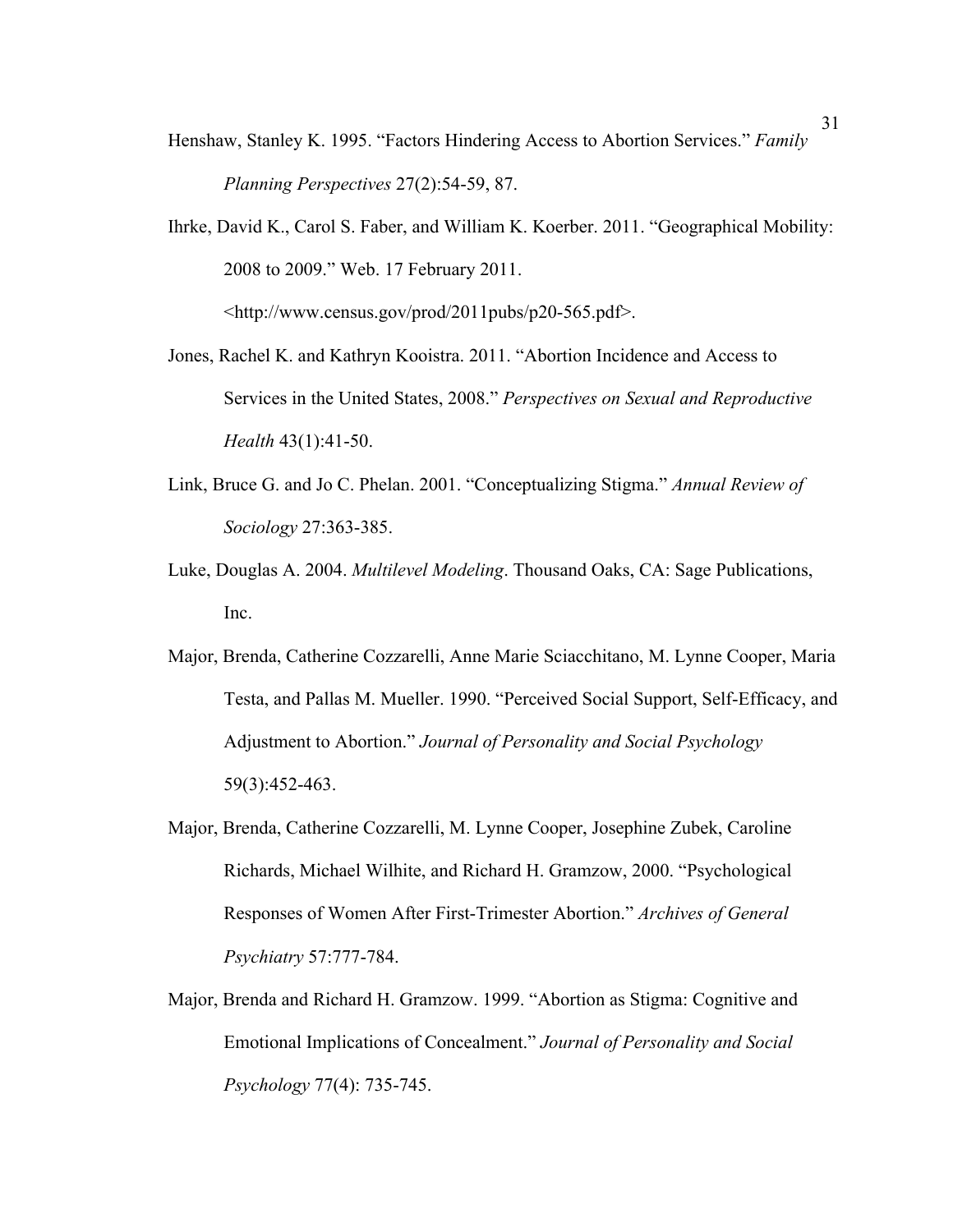- Munk-Olsen, Trine, Thomas Munk Laursen, Carsten B. Pedersen, Ojvind Lindegaard, and Preben Bo Mortensen. 2011. "Induced First-Trimester Abortion and Risk of Mental Disorder." *The New England Journal of Medicine* 364(4):332-339.
- Musick, Kelly. 2002. "Planned and Unplanned Childbearing Among Unmarried Women." *Journal of Marriage and Family* 64(4):915–929.
- Nolen-Hoeksema, Susan. 2001. "Gender Differences in Depression." *Current Directions in Psychological Science* 10(5):173-176.
- Pearlin, Leonard I., Elizabeth G. Menaghan, Morton A. Lieberman, and Joseph T. Mullen. 1981. "The Stress Process." *Journal of Health and Social Behavior* 22(4):337-356.
- Radloff, Lenore Sawyer. 1977. "The CES-D Scale: A Self-Report Depression Scale for Research in the General Population." *Applied Psychological Measurement* 1(3):385-401.
- Raudenbush, Stephen W. and Anthony S. Bryk. 2002. *Hierarchical Linear Models: Applications and Data Analysis Methods.* Thousand Oaks, CA: Sage Publicans, Inc.
- Reardon, David C. and Jesse R. Cougle. 2002. "Depression and Unintended Pregnancy in the National Longitudinal Survey of Youth: A Cohort Study." *British Medical Journal* 324(7330):151-152.
- "Report of the Task Force on Mental Health and Abortion." American Psychological Association, Task Force on Mental Health and Abortion. 2008. Web. 19 April 2011. <http://www.apa.org/pi/wpo/mental-health-abortion-report.pdf>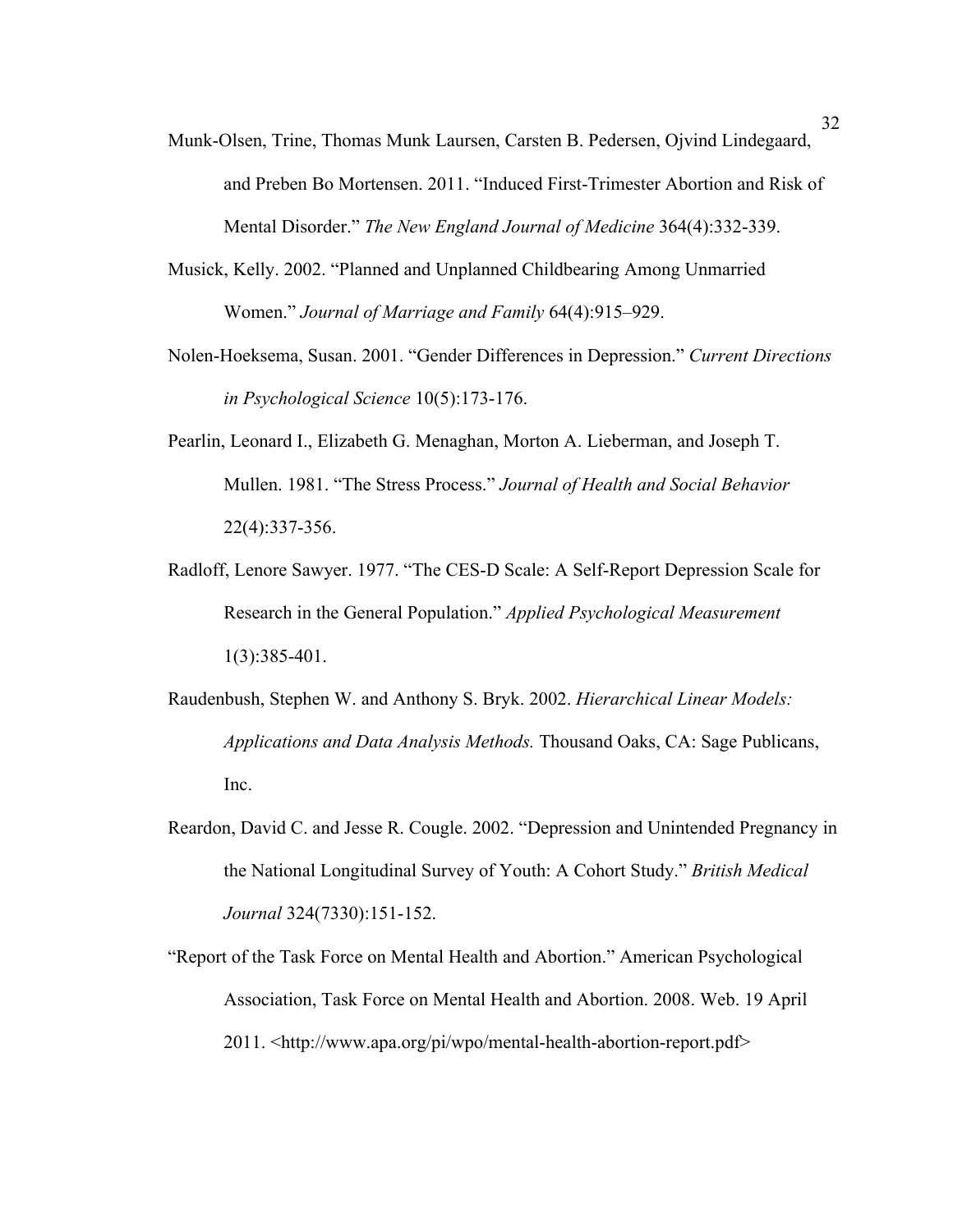Shields, Michael A., Stephen Wheatley Price, and Mark Wooden. 2009. "Life Satisfaction and the Economic and Social Characteristics of Neighbourhoods." *Journal of Popular Economics* 22:421-443.

Steinberg, Julia R. and Lawrence B. Finer. 2010. "Examining the Association of Abortion History and Current Mental Health: A Reanalysis of the National Comorbity Study Using a Common-Risk-Factors Model." *Social Science and Medicine* 72(1):72-82.

- Teachman, Jay and Kyle Crowder. 2002. "Multilevel Models in Family Research: Some Conceptual and Methodological Issues." *Journal of Marriage and Family* 64(2):280-284.
- Thapar, Ajay K. and Anita Thapar. 1992. "Psychological Sequelae of Miscarriage: A Controlled Study Using the General Health Questionnaire and the Hospital Anxiety and Depression Scale." *British Journal of General Practice* 42:94-96.
- Turell, Susan C., Mary W. Armsworth, and John P. Gaa. 1990. "Emotional Response to Abortion: A Critical Review of the Literature." *Women and Therapy* 9(4):49-68.
- Turner, R. Jay and Donald A. Lloyd. 1999. "The Stress Process and the Social Distribution of Depression." *Journal of Health and Social Behavior* 40(4): 374- 404.
- Williams, Gail B. 2001. "Short Term Grief After an Elective Abortion." *Journal of Obstetric, Gynecologic, and Neonatal Nursing* 30:174-183.
- Williams, Linda B. 1991. "Determinants of Unintended Childbearing Among Evermarried Women in the United States: 1973-1988." *Family Planning Perspectives* 23:212-221.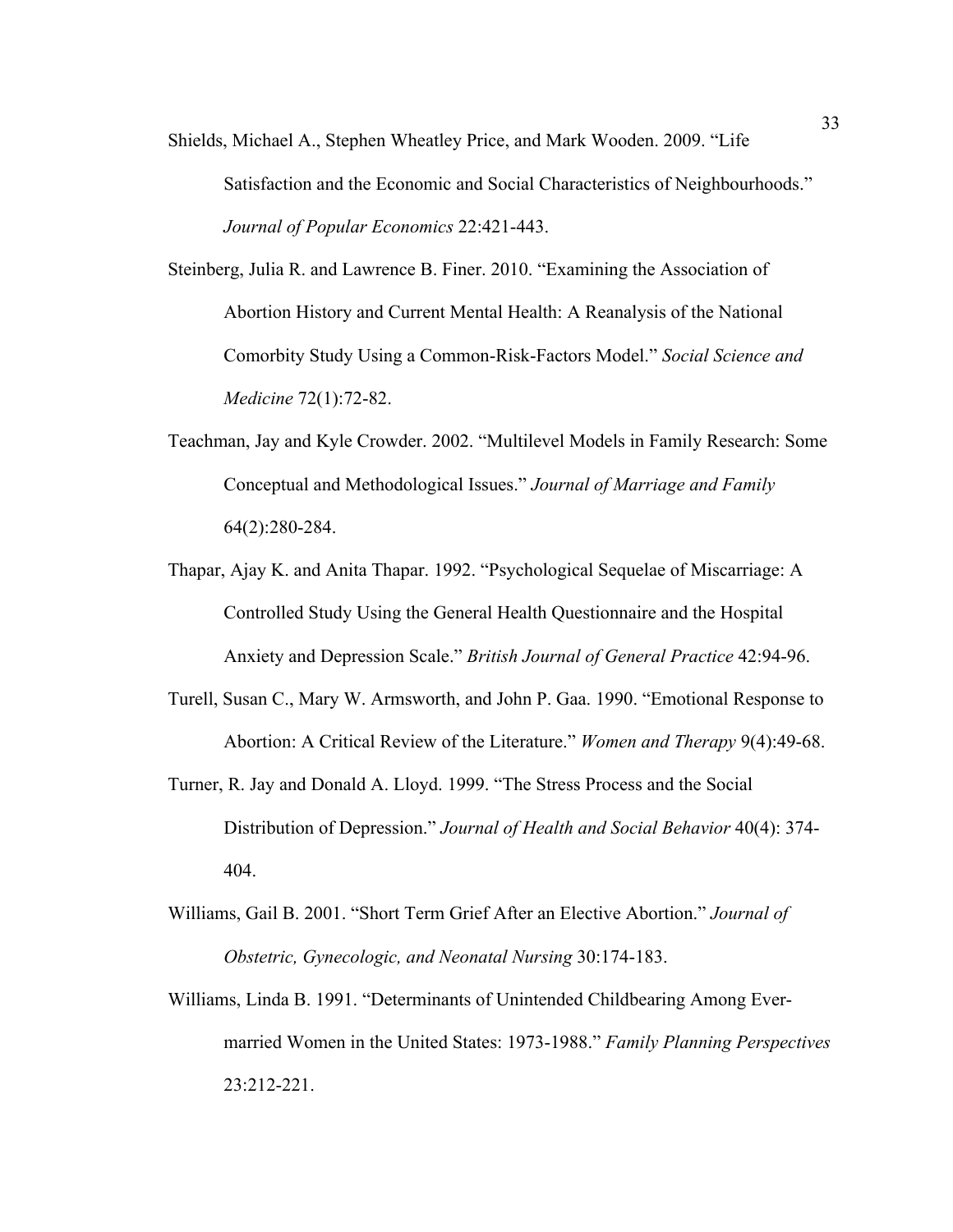Wildsmith, E., Guzzo, K.B., & Hayford, S. 2010. "Repeat Unintended, Unwanted, and Seriously Mistimed Fertility". *Perspectives on Sexual and Reproductive Health* 42(1), 14-22.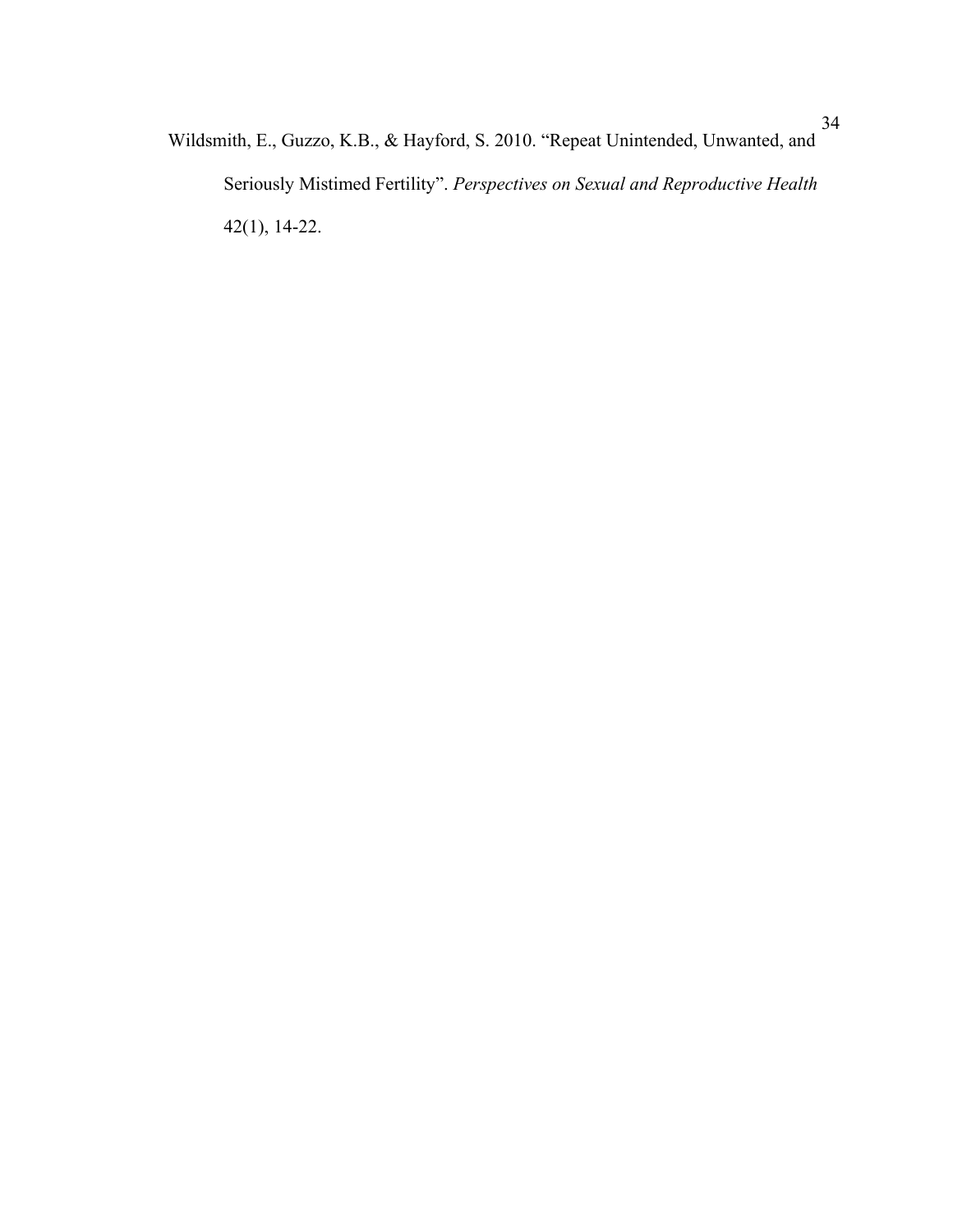|                                                                                       | <b>Intended Birth</b>           |      | Unintended Birth            |           | Abortion                                                    |      |  |
|---------------------------------------------------------------------------------------|---------------------------------|------|-----------------------------|-----------|-------------------------------------------------------------|------|--|
|                                                                                       | $n = 2139$                      |      | $n = 555$                   |           | $n = 353$                                                   |      |  |
|                                                                                       | Mean                            | SD   | Mean                        | <b>SD</b> | Mean                                                        | SD   |  |
| CES-D                                                                                 |                                 |      |                             |           |                                                             |      |  |
| (logged)                                                                              | .46 <sup>a</sup>                | .27  | $.55^{\rm b}$               | .28       | $.53^{\rm b}$                                               | .30  |  |
| CES-D                                                                                 | $1.64^{\rm a}$                  | .47  | 1.80 <sup>b</sup>           | .52       | $1.78^{b}$                                                  | .55  |  |
| Individual                                                                            |                                 |      |                             |           |                                                             |      |  |
| <i>Characteristics</i>                                                                |                                 |      |                             |           |                                                             |      |  |
| Age                                                                                   | $34.44^a$                       | 6.03 | $35.12^b$                   | 5.97      | $36.05^{b}$                                                 | 5.94 |  |
| Religiosity                                                                           | $-.09a$                         | .87  | $.13^{b}$                   | .74       | $-.25^{\circ}$                                              | .96  |  |
| Importance of                                                                         |                                 |      |                             |           |                                                             |      |  |
| Parenthood                                                                            | $3.12^{a}$                      | .77  | $3.31^{a,b}$                | .61       | $3.04^{b}$                                                  | .75  |  |
| Socioeconomic<br>Characteristics                                                      |                                 |      |                             |           |                                                             |      |  |
| Years of<br>Education                                                                 | $15.16^a$                       | 2.91 | $13.64^{b}$                 | 2.48      | $15.07^a$                                                   | 2.52 |  |
| Economic<br>Hardship<br>$\mathbf{M}$ = 4 = $\mathbf{L}$ = $\mathbf{L}$ = $\mathbf{L}$ | $1.47^{\circ}$<br>$1.1 - 11.00$ | .69  | $1.79^{b}$<br>$10.1 \pm 11$ | .85       | 1.66 <sup>c</sup><br>$\mathbf{D} \cdot \mathbf{C}$<br>$-11$ | .82  |  |

**Table 1a: Descriptive Statistics for Continuous Individual Variables in Analyses**

Note: values with different letters differ significantly, using a Bonferroni post hoc test with p<.05.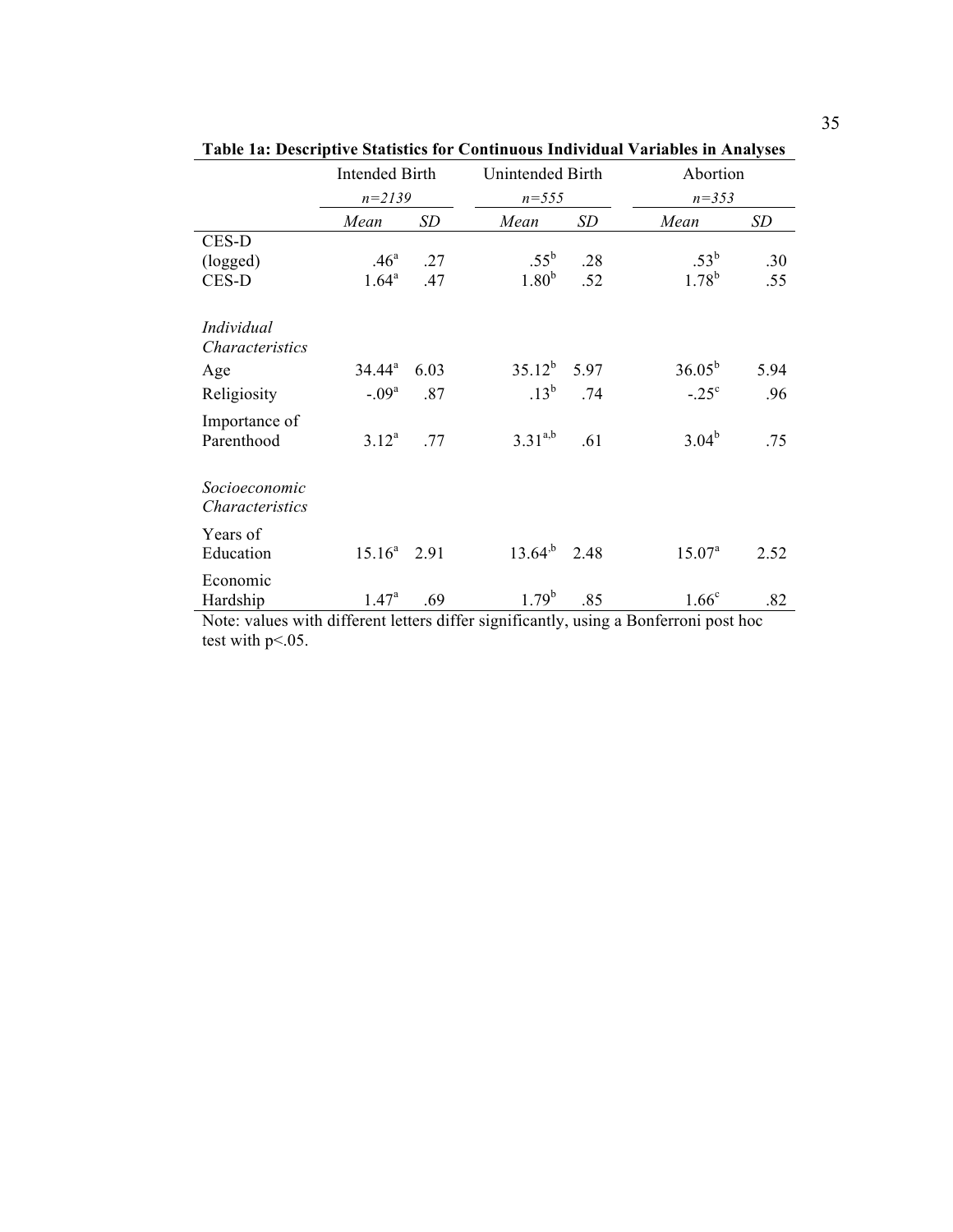|                            | <b>Intended Birth</b> | Unintended Birth | Abortion   |           |
|----------------------------|-----------------------|------------------|------------|-----------|
|                            | $n = 2139$            | $n = 555$        | $n = 353$  |           |
|                            | Percentage            | Percentage       | Percentage | Row Total |
| Race/Ethnicity***          |                       |                  |            |           |
| White                      | 75.93                 | 14.14            | 9.93       | 100.00    |
| <b>Black</b>               | 53.60                 | 27.91            | 18.49      | 100.00    |
| Hispanic                   | 67.28                 | 23.52            | 9.20       | 100.00    |
| Other Race                 | 75.00                 | 13.02            | 11.98      | 100.00    |
| Relationship Status***     |                       |                  |            |           |
| Married                    | 73.23                 | 18.17            | 8.60       | 100.00    |
| Divorced                   | 57.54                 | 23.51            | 18.95      | 100.00    |
| Widowed                    | 63.16                 | 15.79            | 21.05      | 100.00    |
| Separated                  | 47.52                 | 33.66            | 18.81      | 100.00    |
| Never Married              | 70.38                 | 14.40            | 15.22      | 100.00    |
| Lesbian Partnership        | 80.00                 | 0.00             | 20.00      | 100.00    |
| Cohabiting                 | 75.61                 | 17.07            | 7.32       | 100.00    |
| Employment Status***       |                       |                  |            |           |
| <b>Employed Full</b>       |                       |                  |            |           |
| Time                       | 71.80                 | 15.94            | 12.26      | 100.00    |
| <b>Employed Part</b>       |                       |                  |            |           |
| Time                       | 71.36                 | 16.58            | 12.06      | 100.00    |
| Unemployed                 | 61.82                 | 20.00            | 18.18      | 100.00    |
| <b>Employed Other</b>      | 66.45                 | 24.26            | 9.29       | 100.00    |
| Previous Mental Health *** |                       |                  |            |           |
| No Reported                |                       |                  |            |           |
| Problem                    | 71.21                 | 18.06            | 10.72      | 100.00    |
| Reported Problem           | 64.27                 | 19.10            | 16.63      | 100.00    |

**Table 1b: Descriptive Statistics for Categorical Individual Variables in Analyses**

Note: Other Race includes Asian, Native Hawaiian or Pacific Islander, American Indian or Alaska Native, and those who selected "other" on the survey. \*p<.05 \*\*p<.01 \*\*\*p<.001

| <b>Table2a: Variance Components from HLM Analyses</b> |  |  |  |  |  |
|-------------------------------------------------------|--|--|--|--|--|
|-------------------------------------------------------|--|--|--|--|--|

| Random Effects         | Model 1 |       |           | Model 2 |          | Model 3         |  |
|------------------------|---------|-------|-----------|---------|----------|-----------------|--|
| Intercept              | $00***$ | (.06) | $0.00***$ | (04)    | $.00***$ | (0.04)          |  |
| <b>Abortion Slope</b>  | ***     | (.11) | **        | (09)    | **       | (0.08)          |  |
| Unintended Birth Slope | $00***$ | (.02) | $0.00***$ | (07)    | $.00***$ | 06 <sub>0</sub> |  |
| Level-1                | .07     | (.27) | .06       | .25)    | .06      | .25)            |  |

Note: This table shows variance components and standard deviations in parentheses. \*p<.05 \*\*p<.01 \*\*\*p<.001 (two-tailed tests)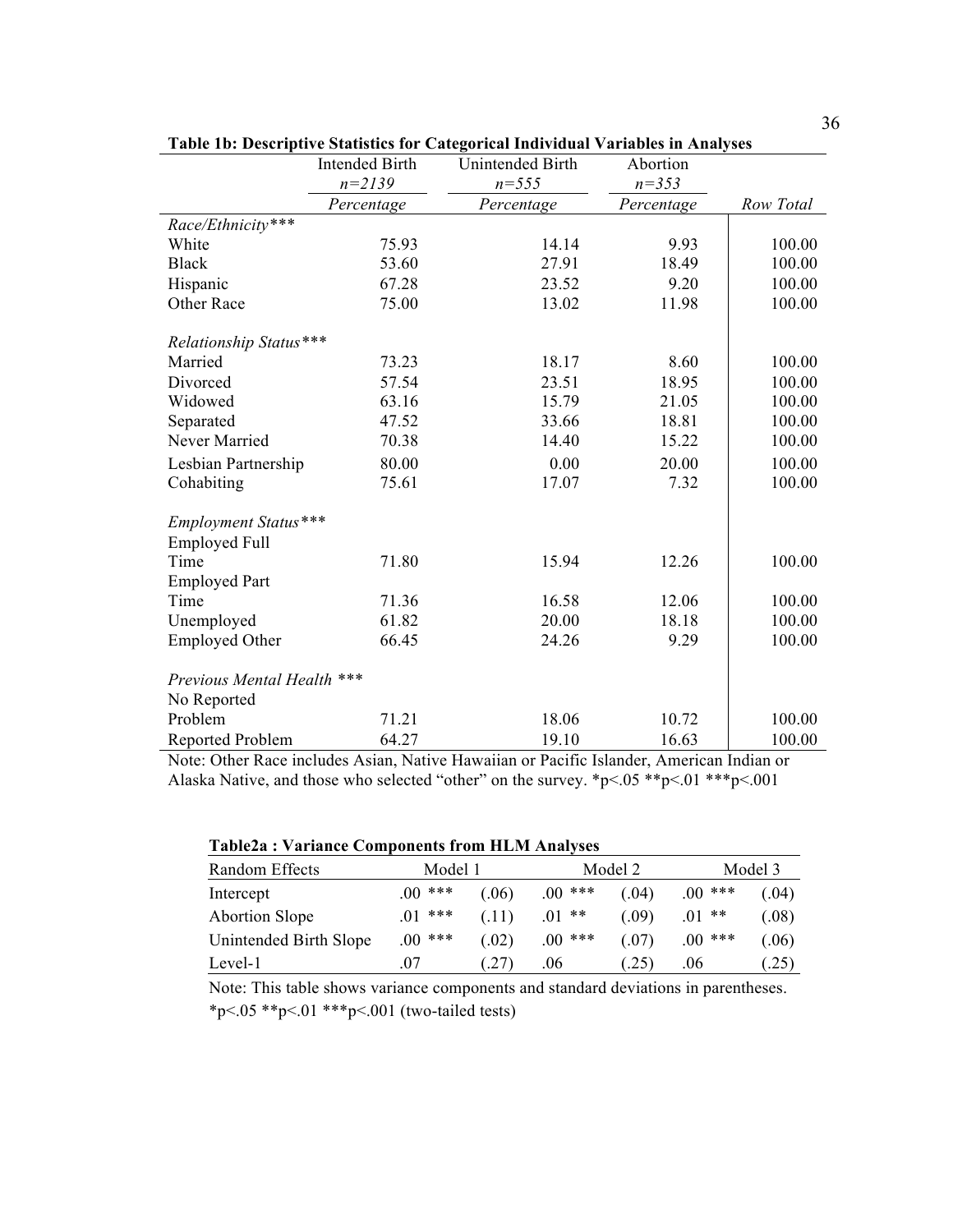## **Table 2b: Multilevel Linear Regression Model of Logged Distress on Pregnancy Intention and State Context: Abortion, Unintended Birth, and Intended Birth Compared**

| NSFB 2004-2007 (n=3,047)                    |            |        |            |        |             |        |            |        |  |  |
|---------------------------------------------|------------|--------|------------|--------|-------------|--------|------------|--------|--|--|
| <b>Fixed Effects</b>                        | Model 1    |        | Model 2    |        | Model 3     |        | Model 4    |        |  |  |
| For Intercept (Comparison Group is Intended |            |        |            |        |             |        |            |        |  |  |
| Live Birth)                                 |            |        |            |        |             |        |            |        |  |  |
| Average log CES-D in States with 0          |            |        |            |        |             |        |            |        |  |  |
| restrictions                                | $0.47$ *** | (0.01) | $0.42$ *** | (0.01) | $0.47$ ***  | (0.01) | $0.42$ *** | (0.01) |  |  |
| <b>State Legal Context</b>                  |            |        |            |        | 0.00        | (0.01) | 0.00       | (0.00) |  |  |
| For Abortion Slope                          |            |        |            |        |             |        |            |        |  |  |
| Had an Abortion                             | $0.11$ *** | (0.03) | $0.06*$    | (0.03) | ***<br>0.11 | (0.03) | $0.06*$    | (0.02) |  |  |
| X State Legal Context                       |            |        |            |        | $-0.00$     | (0.02) | $-0.02$    | (0.01) |  |  |
| For Unintended Slope                        |            |        |            |        |             |        |            |        |  |  |
| Had an Unintended Birth                     | $0.08$ *** | (0.01) | $0.05**$   | (0.02) | $0.08$ ***  | (0.01) | $0.06$ **  | (0.02) |  |  |
| X State Legal Context                       |            |        |            |        | $-0.01$     | (0.01) | $-0.02$ ** | (0.01) |  |  |
| <b>Individual Characteristics</b>           |            |        |            |        |             |        |            |        |  |  |
| Age                                         |            |        | 0.00       | (0.00) |             |        | 0.00       | (0.00) |  |  |
| Race/Ethnicity (Compared to White)          |            |        |            |        |             |        |            |        |  |  |
| <b>Black</b>                                |            |        | 0.00       | (0.02) |             |        | 0.01       | (0.02) |  |  |
| Hispanic                                    |            |        | $-0.02$    | (0.02) |             |        | $-0.02$    | (0.02) |  |  |
| Other Race                                  |            |        | 0.01       | (0.03) |             |        | 0.01       | (0.03) |  |  |
| Relationship Status (Compared to            |            |        |            |        |             |        |            |        |  |  |
| Heterosexually Married)                     |            |        |            |        |             |        |            |        |  |  |
| Divorced                                    |            |        | $0.06**$   | (0.02) |             |        | $0.06**$   | (0.02) |  |  |
| Widowed                                     |            |        | $0.15*$    | (0.07) |             |        | 0.14       | (0.08) |  |  |
| Separated                                   |            |        | $0.10*$    | (0.04) |             |        | $0.10*$    | (0.04) |  |  |
| Never Married                               |            |        | 0.02       | (0.01) |             |        | 0.02       | (0.02) |  |  |
| Lesbian Partnership                         |            |        | $-0.25$ ** | (0.09) |             |        | $-0.24$ ** | (0.09) |  |  |
| Cohabiting                                  |            |        | $0.13***$  | (0.03) |             |        | $0.13$ *** | (0.03) |  |  |
| Previous Mental Health Problem              |            |        | $0.14$ *** | (0.02) |             |        | $0.14$ *** | (0.02) |  |  |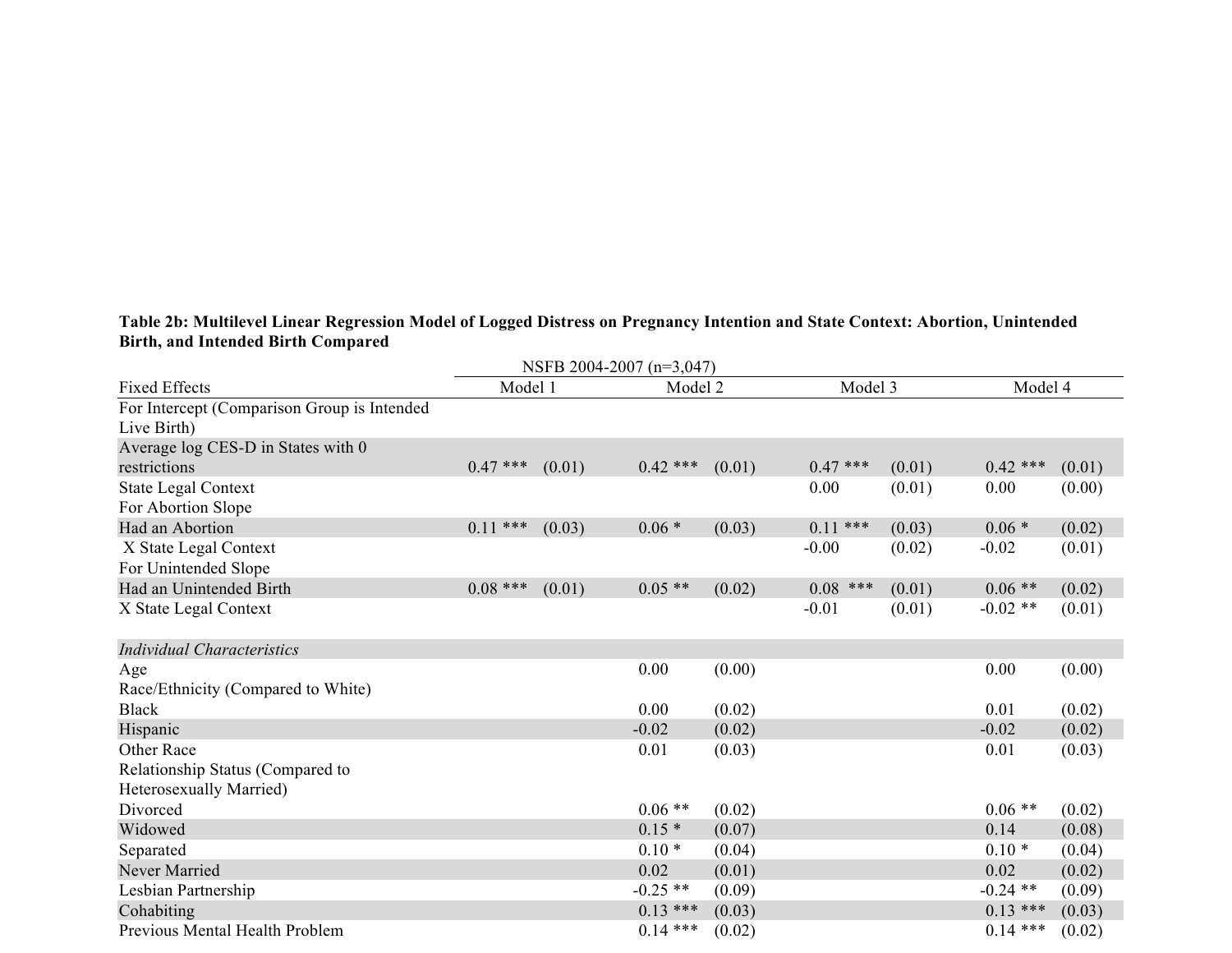| Religiosity                                     | $-0.02$    | (0.01) | $-0.02$    | (0.01) |
|-------------------------------------------------|------------|--------|------------|--------|
| <b>Importance of Parenthood</b>                 | 0.00       | (0.01) | 0.00       | (0.01) |
| Socioeconomic Characteristics                   |            |        |            |        |
| Years of Education                              | $-0.01*$   | (0.00) | $-0.01*$   | (0.00) |
| Economic Hardship                               | $0.09$ *** | (0.01) | $0.09$ *** | (0.01) |
| <b>Employment Status (Compared to Employed)</b> |            |        |            |        |
| Full Time)                                      |            |        |            |        |
| <b>Employed Part Time</b>                       | 0.00       | (0.02) | 0.01       | (0.02) |
| Unemployed                                      | 0.07       | (0.05) | 0.07       | (0.05) |
| <b>Employed Other</b>                           | $0.05$ *** | (0.01) | $0.06$ *** | (0.01) |

Note: This table shows coefficients with standard errors in parentheses. Analyses run with full maximum likelihood. Age, Religiosity, Importance of Parenthood, Years of Education and Economic Hardship are group mean centered (Luke 2004). State Legal Context is a count of restrictive laws regarding reproduction provided by the Guttmacher Institute (Boonstra 2006).

\*p<.05 \*\*p<.01 \*\*\*p<.001 (two-tailed tests)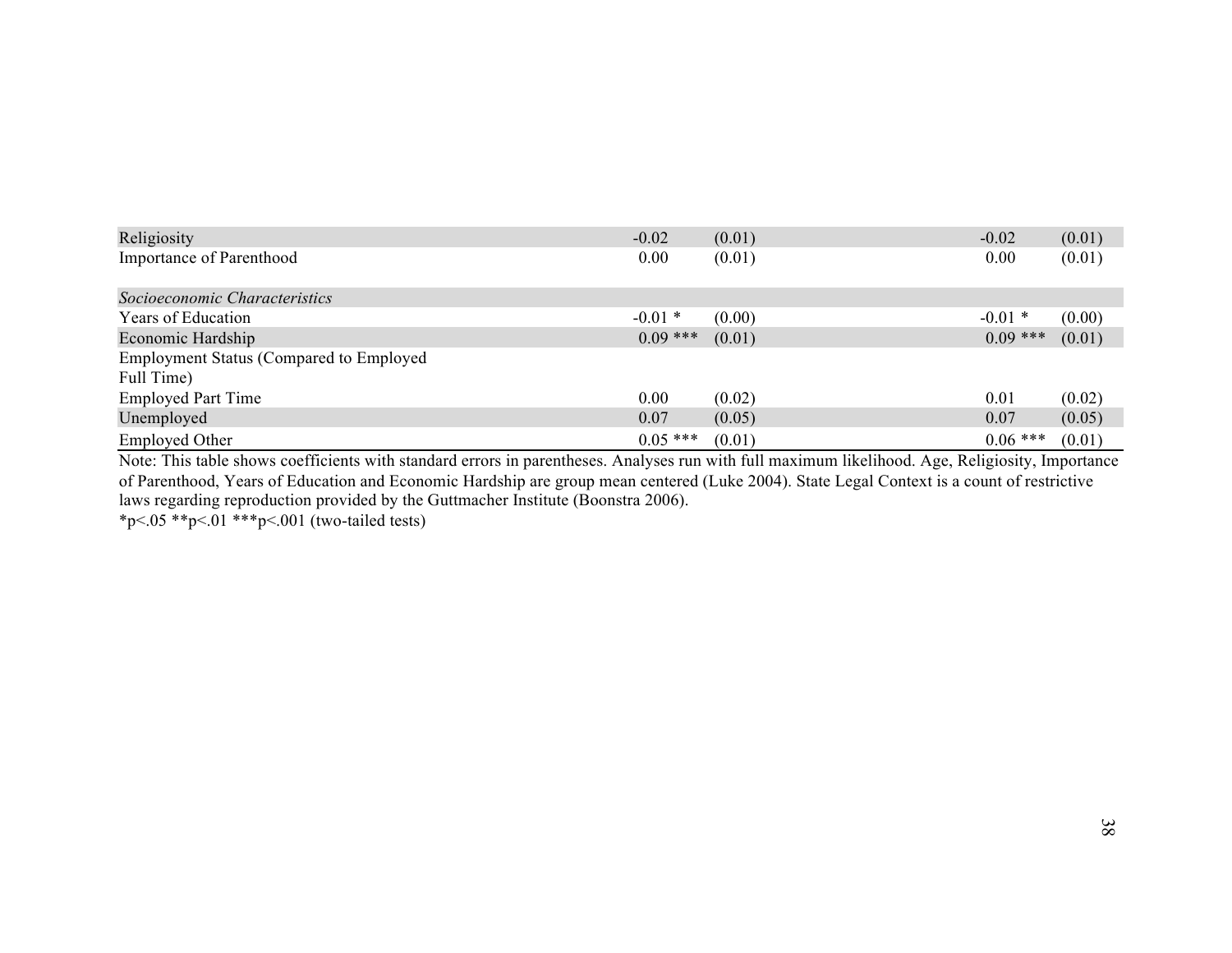

**Figure 1: Average Logged CES-D by State Restrictive Policy Counts and Pregnancy Intention/Outcome**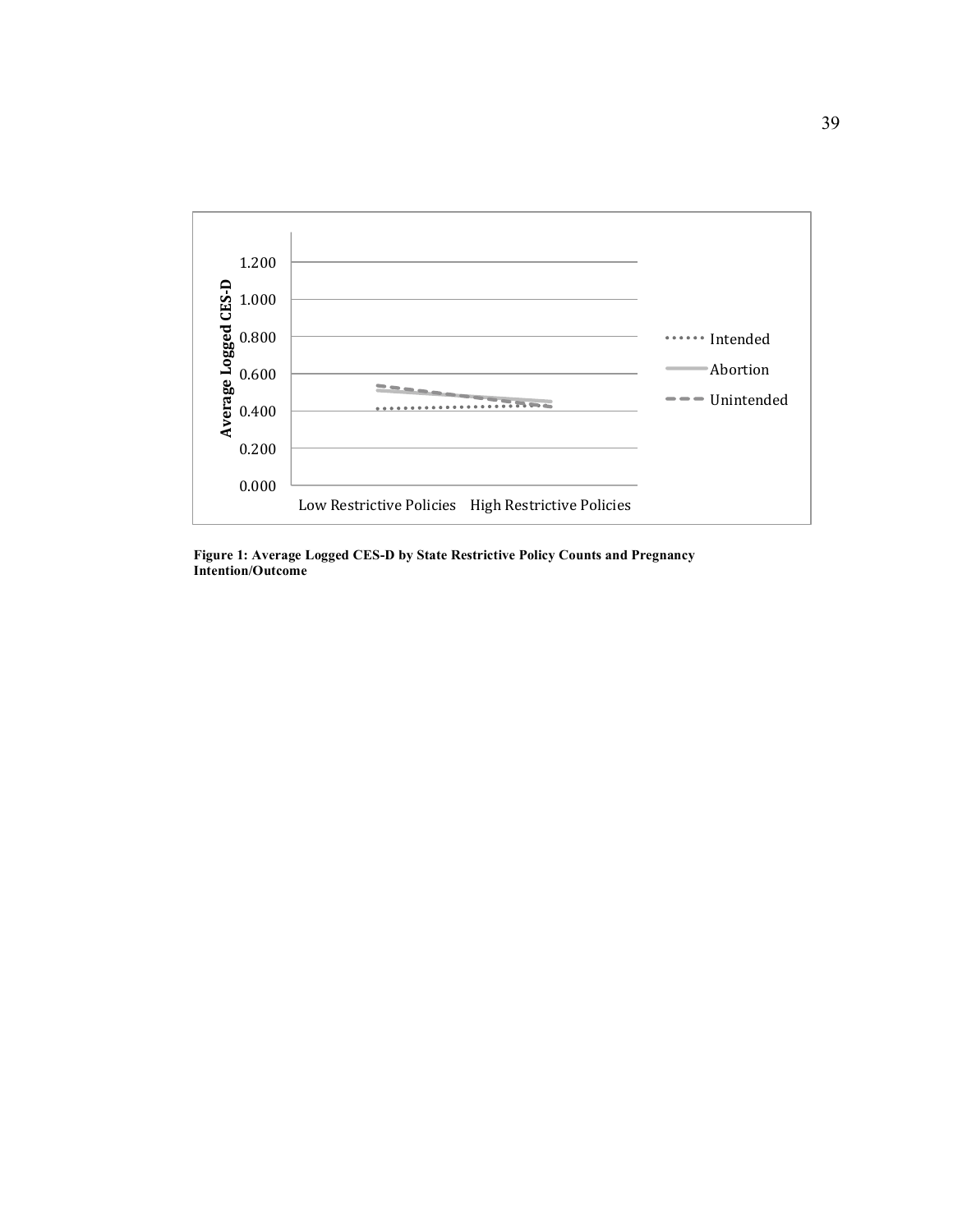## **Appendix**

|                | Intended<br><b>Birth</b> | Unintended<br><b>Birth</b> | Abortion         |                |              | Intended<br><b>Birth</b> | Unintended<br><b>Birth</b> | Abortion         |                  |
|----------------|--------------------------|----------------------------|------------------|----------------|--------------|--------------------------|----------------------------|------------------|------------------|
| <b>State</b>   | $n=2139$                 | $n = 555$                  | $n = 353$        | Total          | <b>State</b> | $n = 2139$               | $n = 555$                  | $n = 353$        | Total            |
| AL             | 37                       | 13                         | $\overline{4}$   | 54             | NC           | 63                       | 12                         | 9                | 84               |
| AR             | 15                       | 9                          | $\boldsymbol{0}$ | 24             | <b>ND</b>    | 3                        | $\boldsymbol{0}$           | $\mathbf{0}$     | 3                |
| AZ             | 43                       | 16                         | $\overline{4}$   | 63             | <b>NE</b>    | 14                       | 8                          | 1                | 23               |
| CA             | 287                      | 81                         | 69               | 437            | <b>NH</b>    | 8                        | $\boldsymbol{0}$           | $\mathbf{1}$     | 9                |
| CO             | 40                       | 5                          | 9                | 54             | NJ           | 60                       | 11                         | 12               | 83               |
| <b>CT</b>      | 23                       | $\overline{2}$             | 3                | 28             | <b>NM</b>    | 34                       | 9                          | 5                | 48               |
| DC             | 18                       | $\overline{2}$             | 5                | 25             | NV           | 5                        | $\overline{2}$             | $\mathbf{1}$     | 8                |
| DE             | $\overline{4}$           | $\overline{2}$             | $\boldsymbol{0}$ | 6              | <b>NY</b>    | 155                      | 23                         | 38               | 216              |
| FL             | 85                       | 13                         | 19               | 117            | OH           | 77                       | 20                         | 6                | 103              |
| GA             | 71                       | 26                         | 9                | 106            | OK           | 27                       | 5                          | $\mathbf{1}$     | 33               |
| IA             | 18                       | 3                          | 6                | 27             | <b>OR</b>    | 15                       | $\overline{4}$             | $\overline{2}$   | 21               |
| ID             | 8                        | $\mathbf{1}$               | $\boldsymbol{0}$ | 9              | PA           | 89                       | 19                         | 12               | 120              |
| IL             | 69                       | 18                         | 19               | 106            | RI           | $\mathbf{1}$             | $\mathbf{0}$               | $\boldsymbol{0}$ | $\mathbf{1}$     |
| IN             | 28                       | $\tau$                     | $\overline{4}$   | 39             | <b>SC</b>    | 28                       | 13                         | 6                | 47               |
| <b>KS</b>      | 15                       | $\overline{2}$             | 1                | 18             | <b>SD</b>    | 9                        | $\overline{2}$             | 1                | 12               |
| <b>KY</b>      | 30                       | 11                         | $\mathbf{1}$     | 42             | <b>TN</b>    | 41                       | 14                         | $\overline{4}$   | 59               |
| LA             | 41                       | 20                         | $\overline{2}$   | 63             | <b>TX</b>    | 230                      | 77                         | 31               | 338              |
| MA             | 32                       | $\mathbf{1}$               | 5                | 38             | UT           | 16                       | $\mathbf{1}$               | $\overline{4}$   | 21               |
| <b>MD</b>      | 60                       | 12                         | 18               | 90             | <b>VA</b>    | 63                       | 9                          | $\mathbf{0}$     | 72               |
| <b>ME</b>      | 8                        | $\mathbf{0}$               | 3                | 11             | <b>VT</b>    | $\overline{3}$           | $\boldsymbol{0}$           | $\boldsymbol{0}$ | 3                |
| MI             | 51                       | 25                         | 18               | 94             | <b>WA</b>    | 39                       | 10                         | 5                | 54               |
| <b>MN</b>      | 51                       | 8                          | $\overline{2}$   | 61             | WI           | 37                       | 8                          | $\overline{4}$   | 49               |
| M <sub>O</sub> | 44                       | 12                         | 5                | 61             | WV           | 6                        | 3                          | $\mathbf{0}$     | 9                |
| <b>MS</b>      | 30                       | 13                         | $\overline{4}$   | 47             | <b>WY</b>    | 5                        | $\overline{2}$             | $\boldsymbol{0}$ | $\boldsymbol{7}$ |
| MT             | 3                        | $\mathbf{1}$               | $\boldsymbol{0}$ | $\overline{4}$ |              |                          |                            |                  |                  |

**Count of Women in States by Pregnancy Intention and Outcome**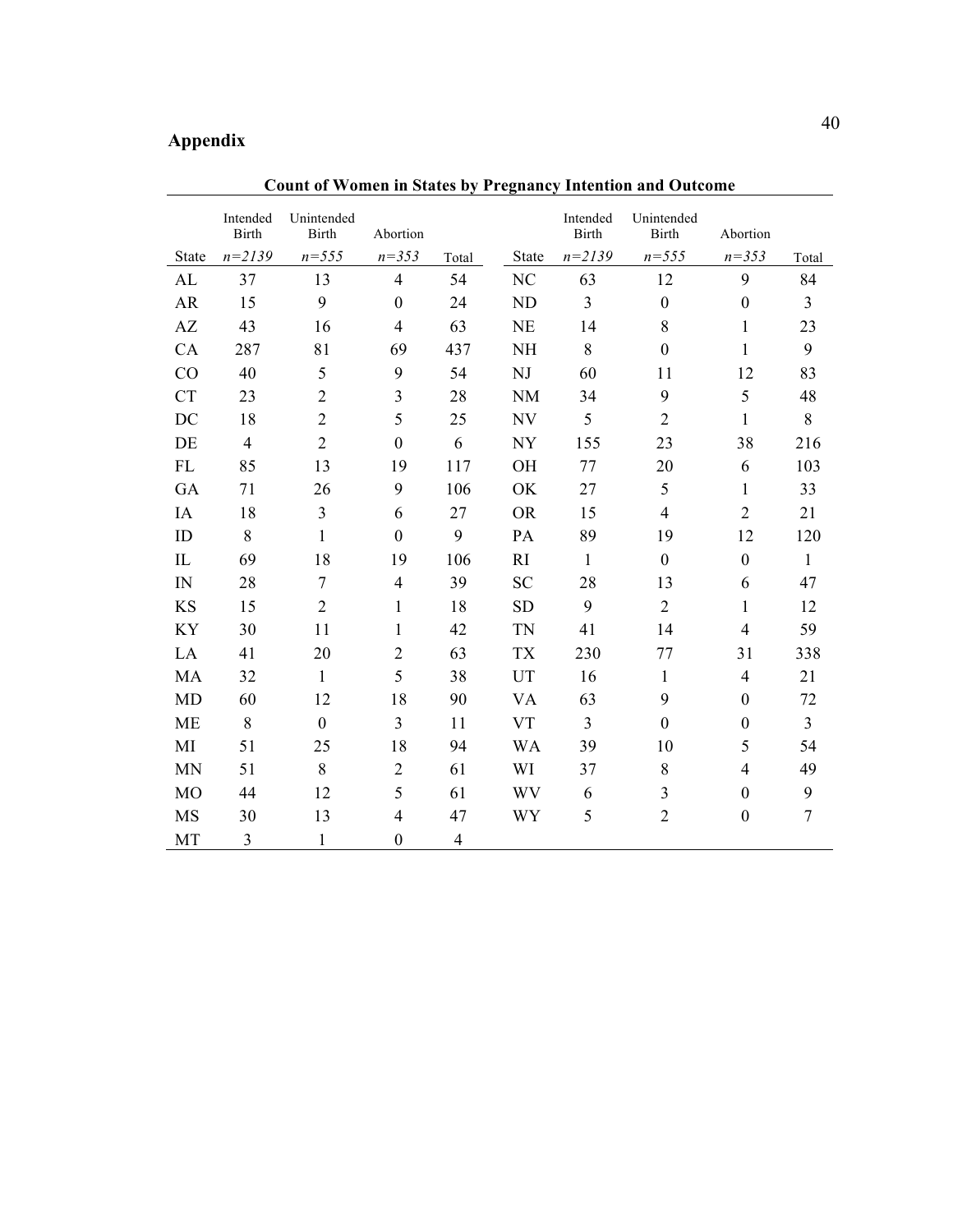## **Multilevel Linear Regression Model of Distress on Pregnancy Intention and State Context: Abortion, Unintended Birth, and Intended Birth Compared**

| NSFB 2004-2007 (n=3,047)                    |            |        |            |        |             |        |             |        |  |
|---------------------------------------------|------------|--------|------------|--------|-------------|--------|-------------|--------|--|
| <b>Fixed Effects</b>                        | Model 1    |        | Model 2    |        | Model 3     |        | Model 4     |        |  |
| For Intercept (Comparison Group is Intended |            |        |            |        |             |        |             |        |  |
| Live Birth)                                 |            |        |            |        |             |        |             |        |  |
| Average CES-D in States with 0 restrictions | $1.67***$  | (0.02) | $1.57$ *** | (0.02) | $1.67***$   | (0.02) | $1.57$ ***  | (0.02) |  |
| <b>State Legal Context</b>                  |            |        |            |        | 0.01        | (0.01) | 0.01        | (0.01) |  |
| For Abortion Slope                          |            |        |            |        |             |        |             |        |  |
| Had an Abortion                             | $0.23$ *** | (0.06) | $0.12*$    | (0.05) | $0.22$ ***  | (0.06) | $0.12*$     | (0.05) |  |
| X State Legal Context                       |            |        |            |        | 0.00        | (0.04) | $-0.02$     | (0.03) |  |
| For Unintended Slope                        |            |        |            |        |             |        |             |        |  |
| Had an Unintended Birth                     | $0.14$ *** | (0.03) | $0.10**$   | (0.04) | ***<br>0.15 | (0.03) | $0.11***$   | (0.04) |  |
| X State Legal Context                       |            |        |            |        | $-0.03$     | (0.01) | $-0.05$ *** | (0.02) |  |
|                                             |            |        |            |        |             |        |             |        |  |
| <b>Individual Characteristics</b>           |            |        |            |        |             |        |             |        |  |
| Age                                         |            |        | 0.00       | (0.00) |             |        | 0.00        | (0.00) |  |
| Race/Ethnicity (Compared to White)          |            |        |            |        |             |        |             |        |  |
| <b>Black</b>                                |            |        | 0.00       | (0.04) |             |        | 0.00        | (0.04) |  |
| Hispanic                                    |            |        | $-0.04$    | (0.04) |             |        | $-0.04$     | (0.04) |  |
| Other Race                                  |            |        | 0.00       | (0.04) |             |        | 0.00        | (0.04) |  |
| Relationship Status (Compared to            |            |        |            |        |             |        |             |        |  |
| Heterosexually Married)                     |            |        |            |        |             |        |             |        |  |
| Divorced                                    |            |        | $0.09**$   | (0.04) |             |        | $0.09**$    | (0.04) |  |
| Widowed                                     |            |        | $0.31 *$   | (0.15) |             |        | 0.29        | (0.16) |  |
| Separated                                   |            |        | $0.19*$    | (0.08) |             |        | $0.19*$     | (0.08) |  |
| Never Married                               |            |        | 0.03       | (0.03) |             |        | 0.04        | (0.03) |  |
| Lesbian Partnership                         |            |        | $-0.39**$  | (0.15) |             |        | $-0.38**$   | (0.15) |  |
| Cohabiting                                  |            |        | $0.24$ *** | (0.07) |             |        | $0.24$ ***  | (0.07) |  |
| Previous Mental Health Problem              |            |        | $0.27$ *** | (0.04) |             |        | $0.27$ ***  | (0.04) |  |